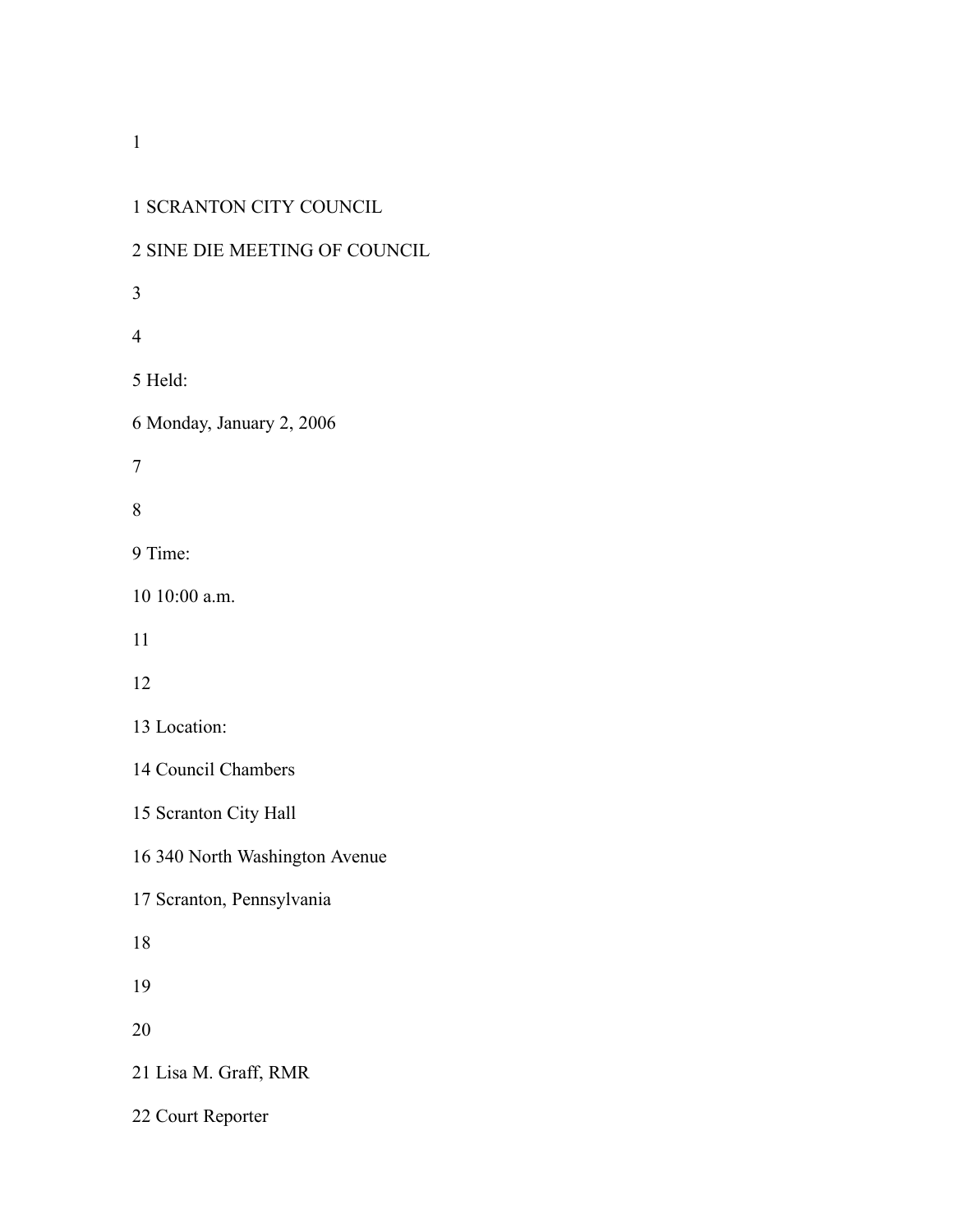.

CITY OF SCRANTON COUNCIL:

MS. JANET E. EVANS, VICE-PRESIDENT

MR. WILLIAM COURTRIGHT

MR. JOHN POCIUS

MR. ROBERT McTIERNAN

MR. AMIL MINORA, ESQUIRE, SOLICITOR

MS. KAY GARVEY, ASSISTANT CITY CLERK

MR. NEIL COOLICAN, ASSISTANT CITY CLERK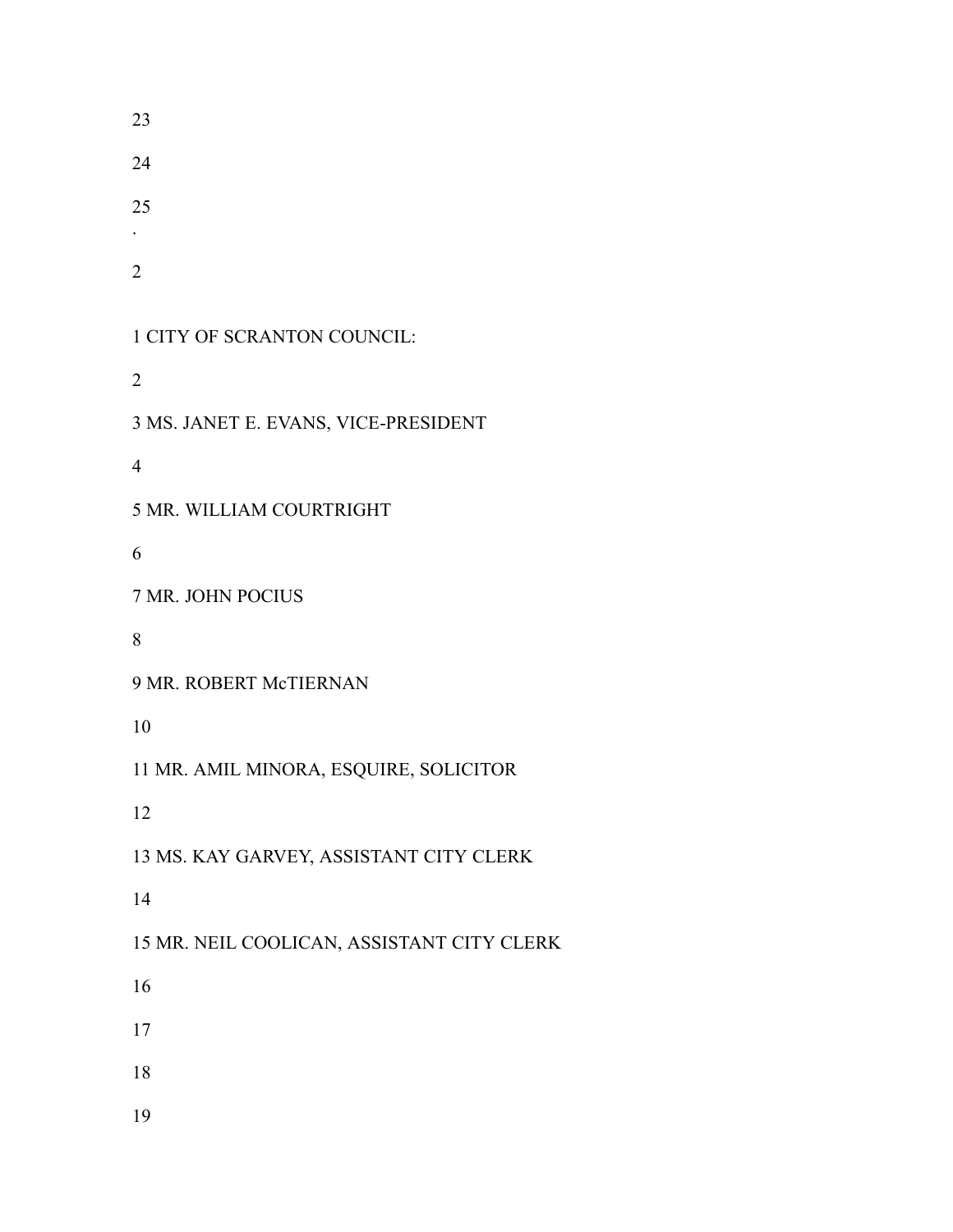MS. EVANS: Good morning, ladies and

gentlemen. Please rise for the pledge of allegiance.

Please remain standing for a short prayer. Roll call,

please, Neil

- MR. COOLICAN: Mr. McTiernan.
- MR. McTIERNAN: Here.
- MR. COOLICAN: Mrs. Evans.

MS. EVANS: Here.

- MR. COOLICAN: Mr. Pocius.
- MR. POCIUS: Here.
- MR. COOLICAN: Mr. Courtright.
- MR. COURTRIGHT: Here.
- MR. COOLICAN: Mr. DiBileo.
- MS. EVANS: Reading of the minutes,

Kay.

MS. GARVEY: Okay. We will dispense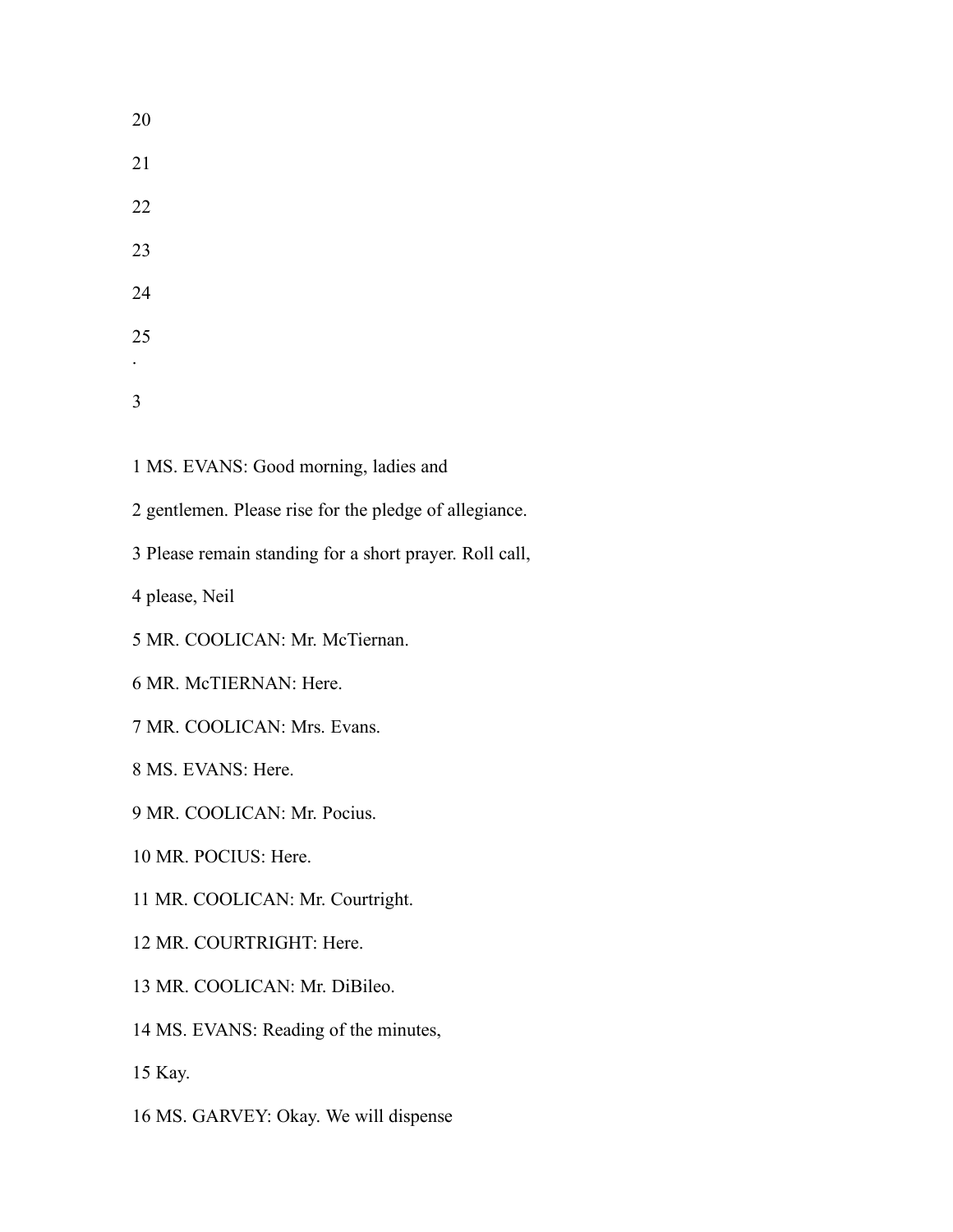with the reading of the minutes. Third order, No business at this time. Fourth order, citizens participation. MS. EVANS: Before calling up the first speaker, I'd like to wish everyone a happy and healthy new year, and to thank all of you for attending this meeting today, and we are particularly honored at this time to have two mayors with us this morning, our current mayor who was recently re-elected, .

#### 

Mr. Chris Doherty, and our former mayor,

Mr. Jim Connors, who served for 12 years. So, let's

please welcome them to Council chambers.

I ask speakers to adhere to the

five-minute rule, due to our time constraints today,

and to comment on matters pertaining to city business.

The first speaker is Terry Gabriel.

MS. GABRIEL: Thank you, Madame

President. Good morning. My name is Terri Gabriel,

and I am the sister of John Pocius. I would like to

begin by reading a short story that I feel relates to

John's 12 years of experience on Scranton City Council.

The title is, Making a difference. An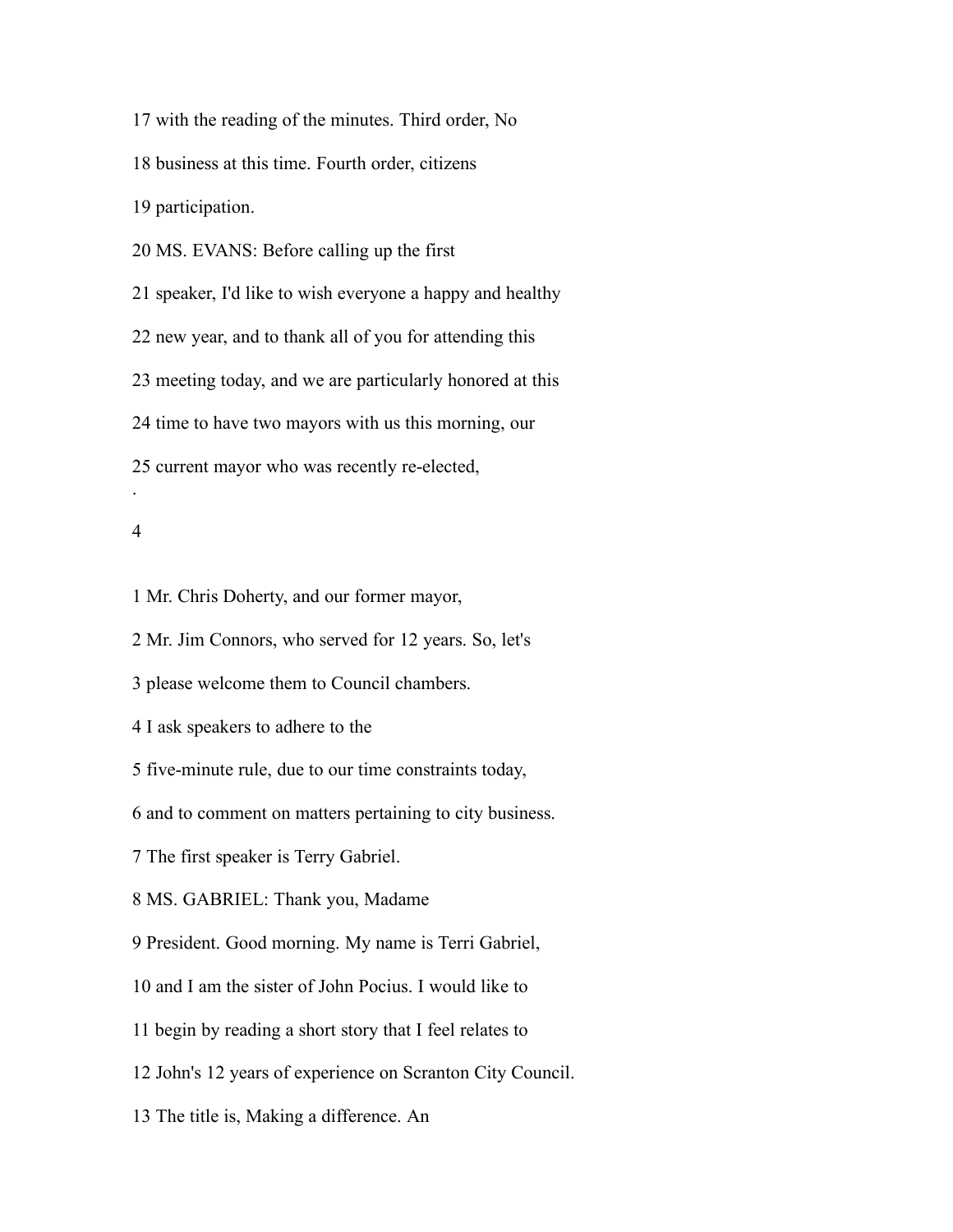old man walked up on a shore littered with thousands of

starfish beached and dying after a storm.

A young man was picking them up and

flinging them back into the ocean. Why do you bother,

the old man scoffed? You're not saving enough to make

a difference.

The young man picked up another

starfish and sent it spinning back to the water. Made

a difference to that one, he said.

John, for the past 12 years, you have

always given above and beyond yourself . I truly

believe that you always did what you thought was best

.

for the people and always did your job with sincerity

straight from your heart.

Today, on behalf of your wife Cathy,

our Mom, Eleanor, your daughters, Kara and Katie, your

two grandchildren, Abby and Jack, you know, it seems

just like yesterday you were up there announcing from

Council chambers their births. The whole family wants

you to know that we are proud of all you've

accomplished.

And in closing, if a message could be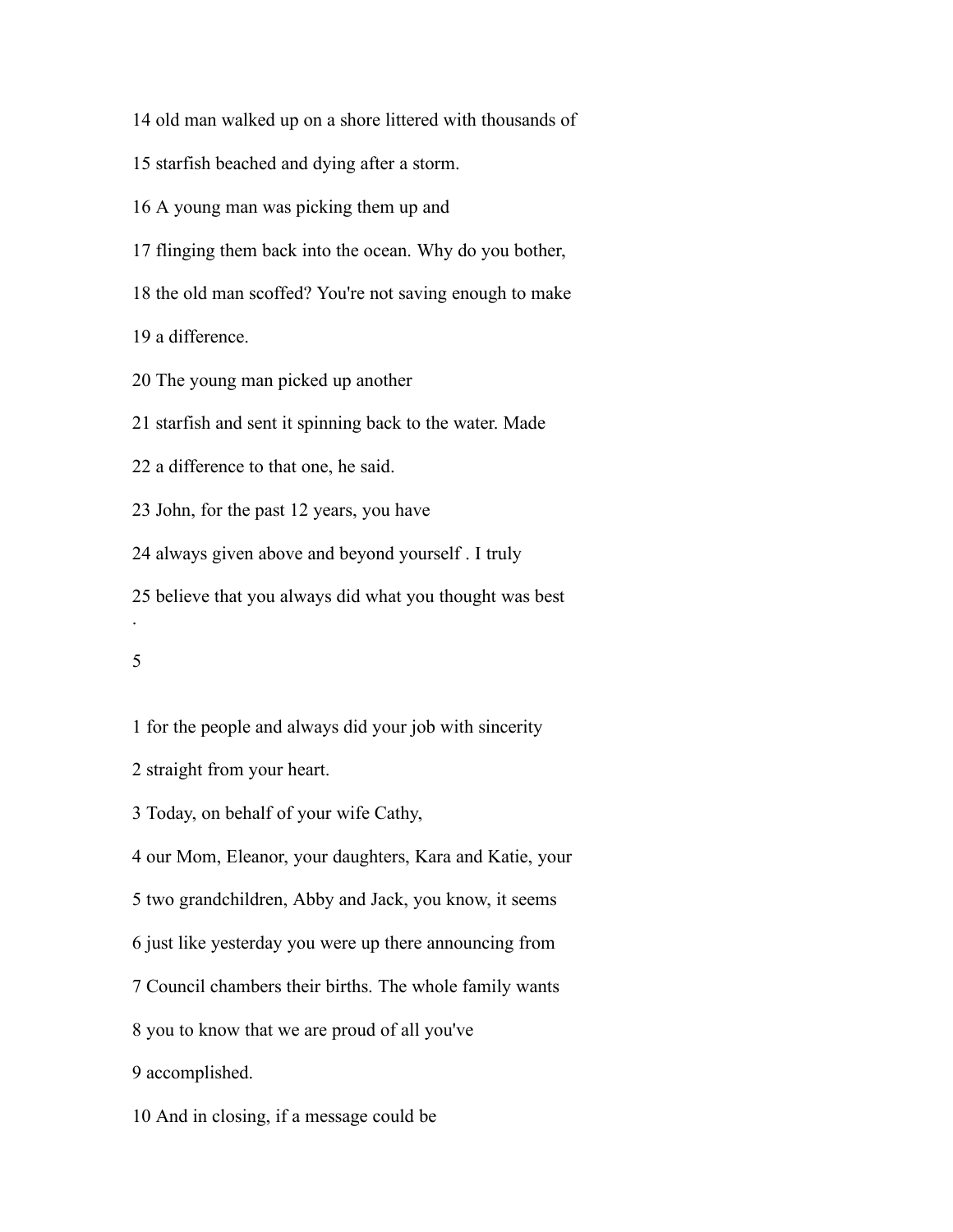sent down from heaven, I'm sure that dad would agree,

and he'd be saying, job well done. You, too, certainly

have made a difference.

MR. POCIUS: Thank you, Terri.

MS. EVANS: Thank you. There are no

additional names on today's speaker list. Is there

anyone in the audience at this time who would like to

come up. Mayor.

MR. DOHERTY: Thank you,

Madame President, and to the Pocius Family to the

people in the audience.

It's a bitter sweet day, John, for me,

I remember eight years ago, you know, almost two weeks

before today seeing your dad sit over there in the

middle seat, as he came to many of the Council

#### 

.

meetings.

You know, those who don't know John's

dad, he was a police officer in the City of Scranton,

was the Chief of Police in the City of Scranton. The

pocius name is synonymous of public service, of giving

back to a community, and doing it without any type of

gratitude given from anybody else.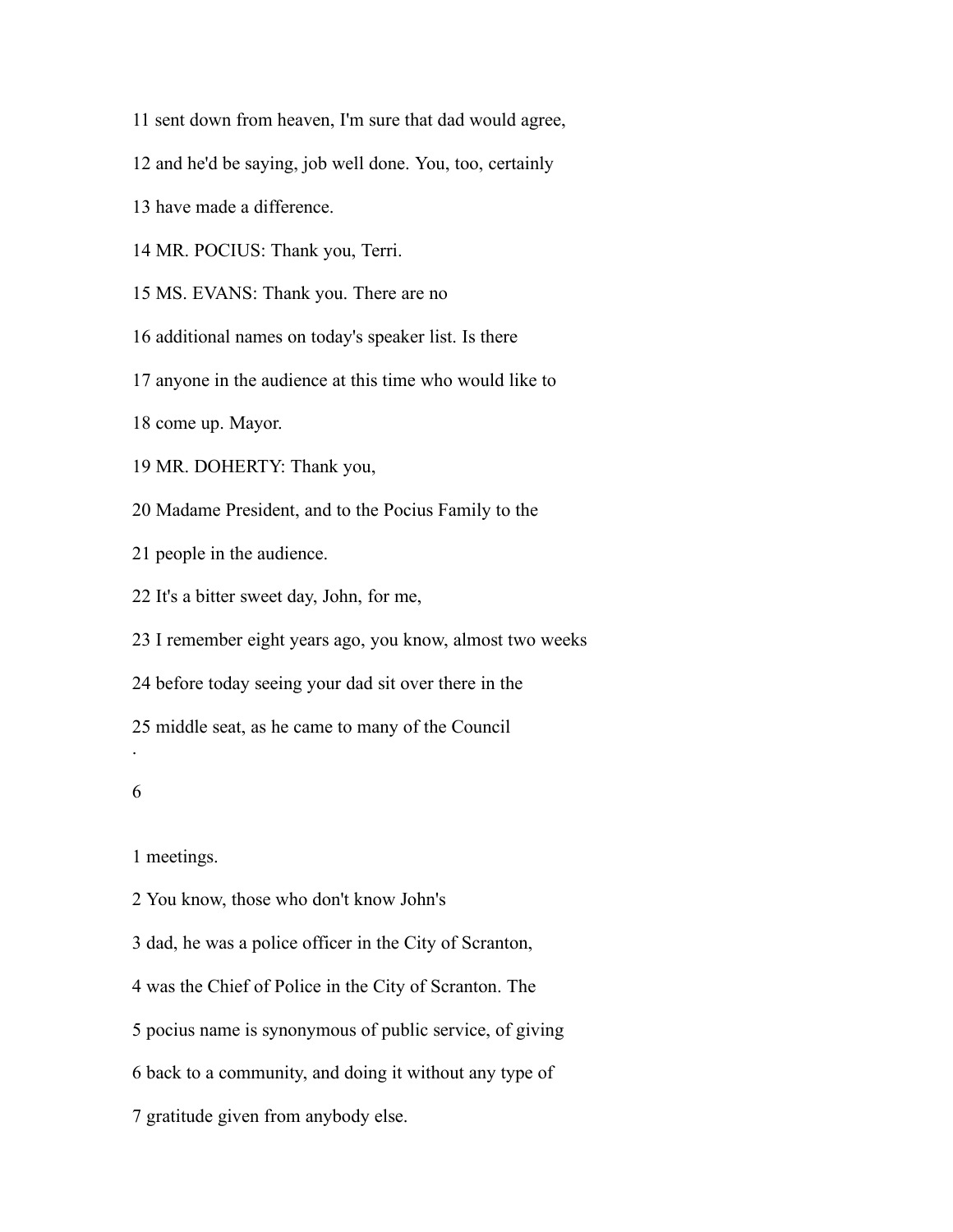You did it because you believed in the city. The Pociuses are part of Scranton, you make up out fabric, you're part of our foundation. Throughout the 12 years, it's really 14 years, you've made a lot of tough decisions, but you've always don't the right thing, you've always done what's best for the city in the long-term, and I think the people of Scranton should take note of that today and say thank you to you, because you are a great example to your father who served our city so well, but you're a great example of those who come after you, whether it's fellow Council people, whether it's children, your children's friends or your own children or your grandchildren, to know that you served this city well and you made the city better. This city is better today than it was when you came here 14 years ago, and that's the greatest legacy you can live, next to the legacy of -- .

 I know how much loved you loved your father, and how proud he'd be today, to see you as you wrap up your career and what an outstanding job you did and what an example you are to this community.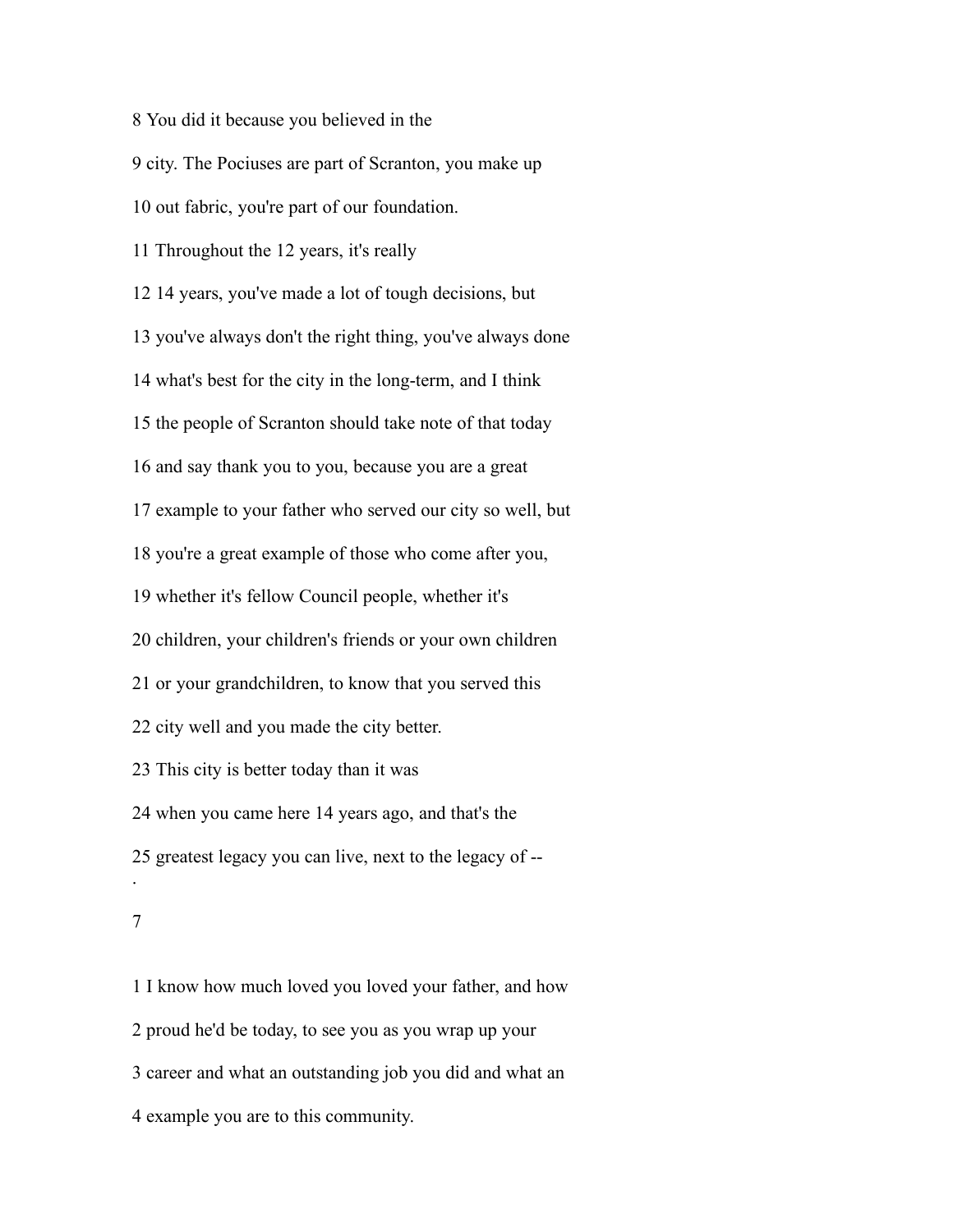And you gave him the greatest gift,

that you followed in his footsteps. Congratulations.

MR. POCIUS: Thank you.

MS. EVANS: Thank you, Mayor. And I

wanted to take the opportunity to publicly congratulate

you on your re-election and to let you know that I am

looking forward to working with you on any issue that

directly benefits the people of this city.

MR. DOHERTY: Thank you very much.

MS. EVANS: Oh, Mayor Connors, yes,

please.

MR. CONNORS: I thought you'd never

ask. I can't believe I'm getting a microphone after

all of this time.

I wasn't going to speak, but I want to

thank Madame Chairwoman for your words, and I want to

thank the mayor for offering me the seat next to him,

and, John, I want to congratulate you for the 12 years

that you and I spent together here, and I think of the

time that you and I were here partners, that Jimmy Klee

and your father, The Chief, always had a wonderful

.

relationship together, and they were kind of partners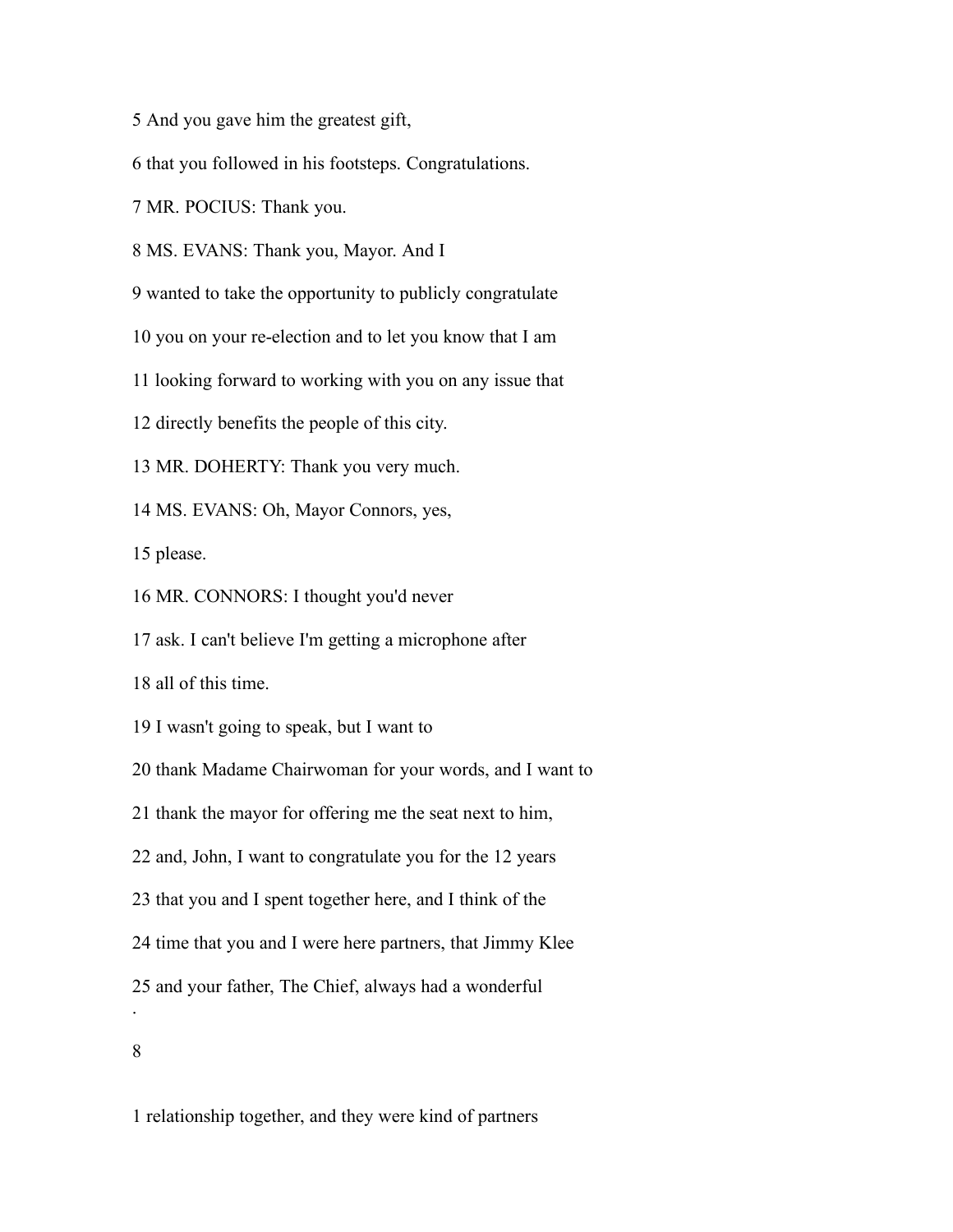partners all the time and goodwill. And John and I did a lot together while we were here, and always had a good relationship, and our families always had a good relationship. And I want to say one thing that my father used to kid about that he came from Old Forge and was in Minooka for 49 years, and he always teased and said he was still a carpetbagger, but everybody in Minooka knew my father, Tommy Connors was always accepted in Minooka, and there was another person that always accepted in Minooka as one of their own, and that was John Pocius, and I think everybody in Minooka who will watch this on television will know that I'm speaking the truth when I say that from the Minooka Notre Dame Club to the Lyons Club, to what John and I participated in from the beginning as two young men, which I fondly remember John from, more so than in this building really, because it's where he and I got our start, was the Minooka Neighborhood Association, which John and I were charter members of, and I believe I followed you as president. Sometimes I forget whether you followed or I followed you, but Bob Schneider, Chris Powell,

together when you and I, and they kind of kept us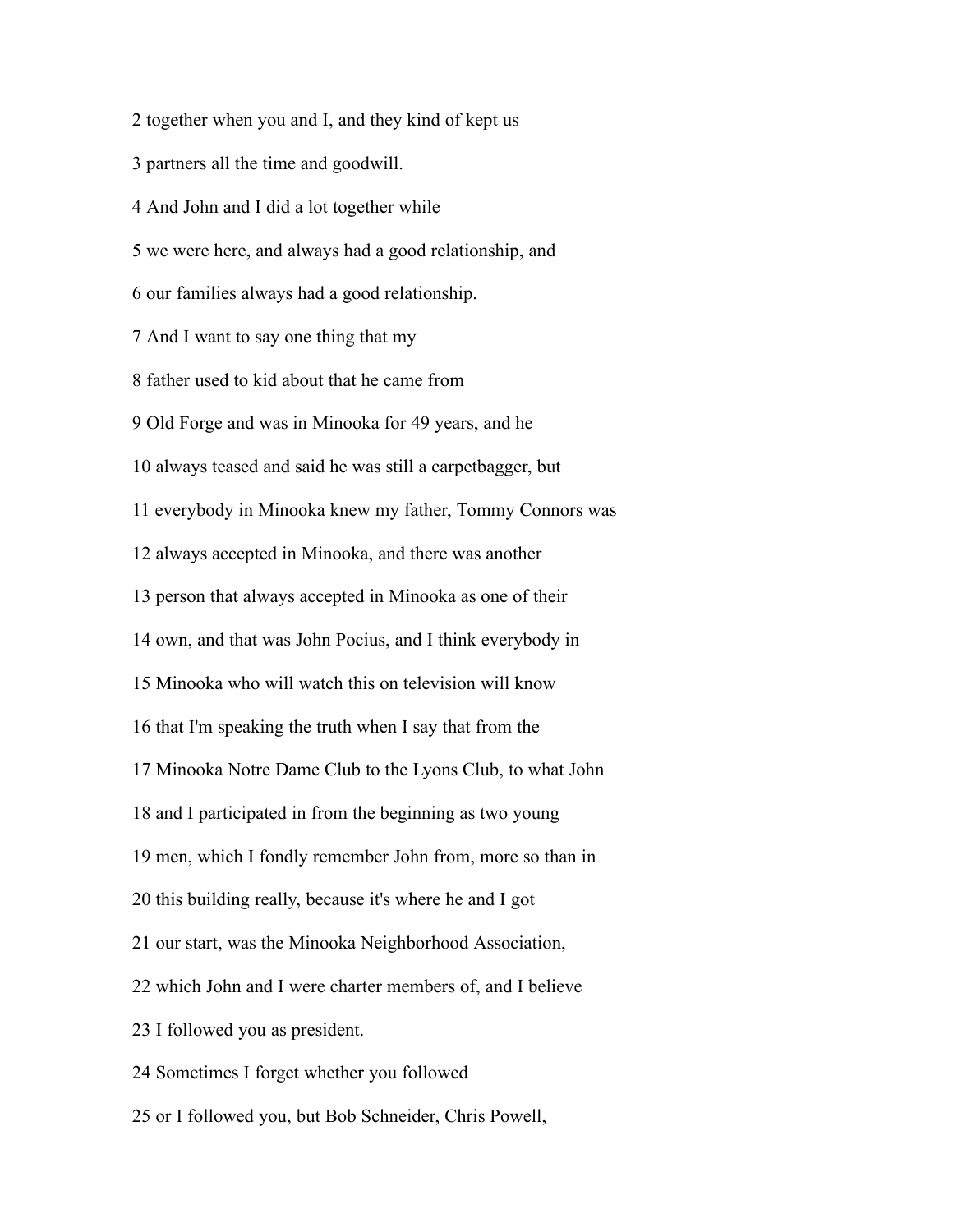from the school district, because there's a few

 Chris Powells, and John and myself, and Jimmy Powell, John O'Gorman, Johhny Riley, Gene Joyce, that was the foundation really, Tommy Barrett and his family built the Minooka Neighborhood Association, and John and I really were -- followed one another, and we were really partners together. And that's my fondest memories of you, John, and that's, I think, what carried me through all of our 12 years when many times we were on different issues, I remembered our relationship from that. And many people don't know, but Cathy and I are short-tailed relations, and I played cards with her dad when I was in the school district many times. So, anyway, I just want to say that I have fond memories of John Pocius.

And like Harry Truman going back to

independence after his years in the White House, John

will come back to Minooka and we'll welcome him home.

Thank you.

MR. POCIUS: Thank you, Mayor. Thank

you very much.

.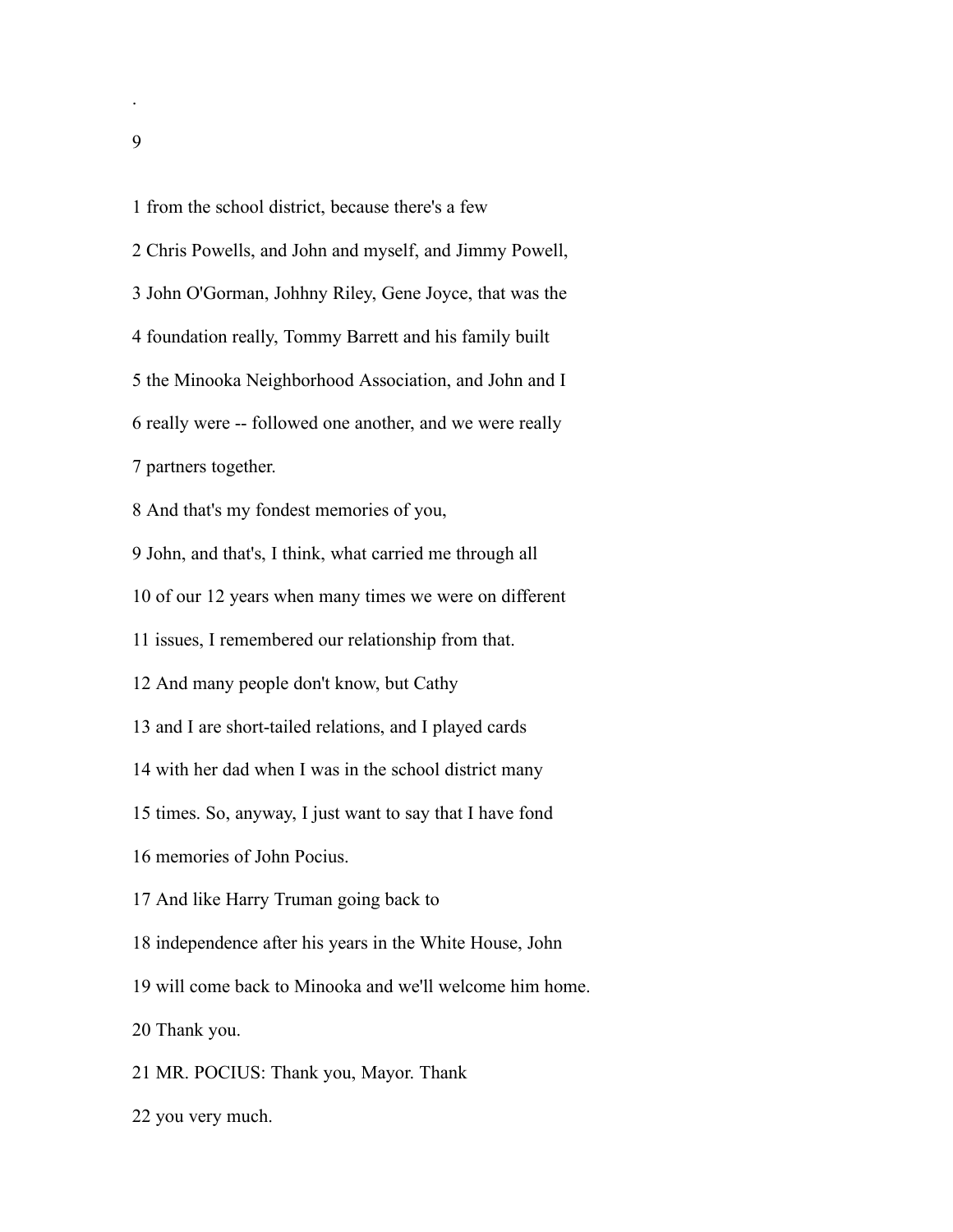MS. EVANS: Thank you. Are there any

other speakers? Yes, Mr. Bolus.

MR. BOLUS: I guess it's good morning,

#### 

.

Council.

MS. EVANS: Good morning.

MR. BOLUS: It's nice to see two mayors

here. You know, I know Jimmy, and I know Chris, and of

course we've always gone head to head on a lot of

things at this podium, and hopefully now maybe we'll

move in a different direction knowing that they both

found their way back upstairs here that we can get a

lot of issues addressed here.

I know John's stepping down and moving

on, and of course we've gone head to head on a lot of

issues, but we could always walk outside and walk away

as friends or whatever it is.

I think everybody understands when we

come in here, it's a different forum than it is outside

the door. I think people all have to recognize that

with this past Council and the new Council coming in,

people come here for a reason, they have the right to

speak their views, they have a right to get answers.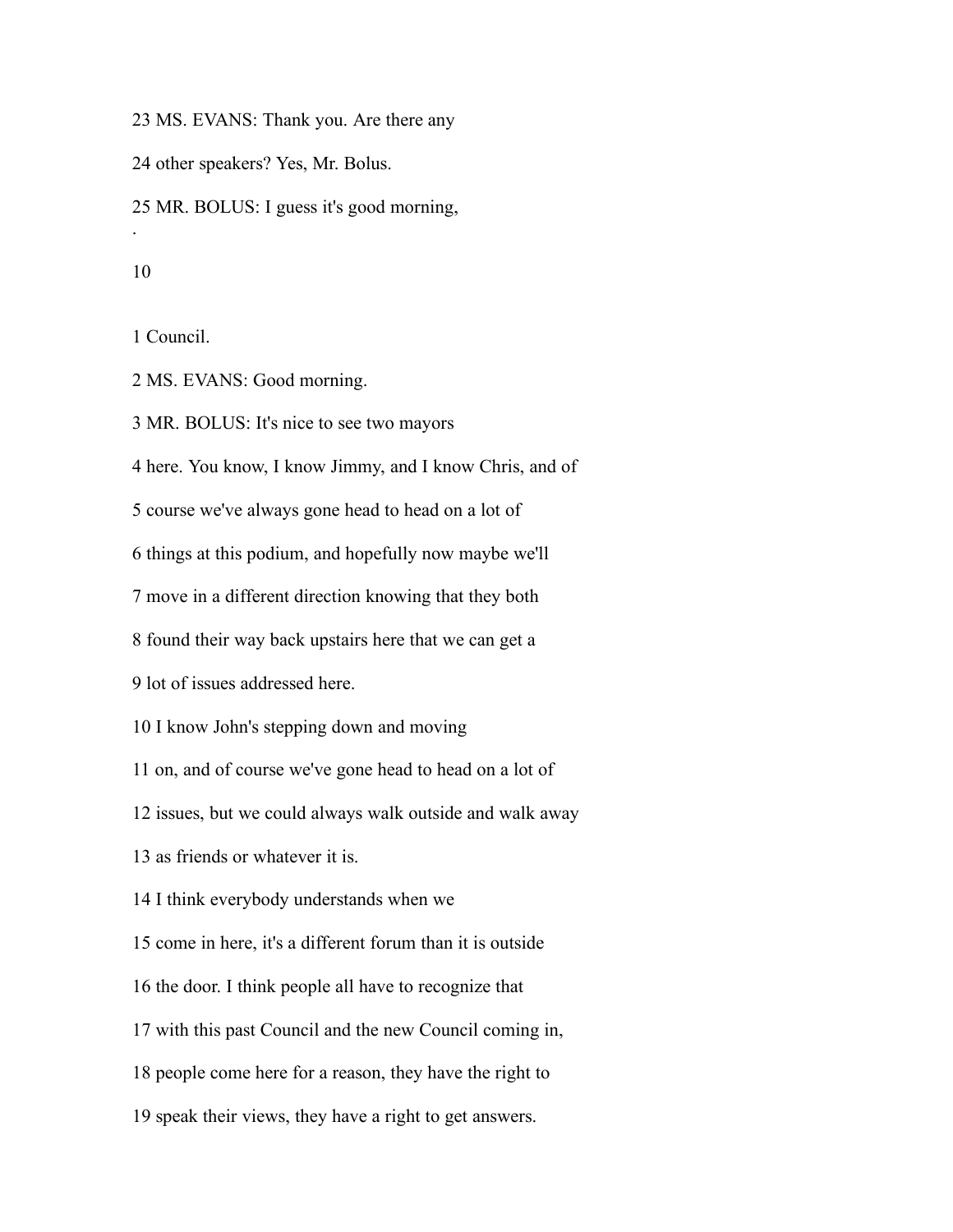After all, they are the taxpayers, they're the people

who pay for this.

And hopefully we'll move forward in a

more positive direction in '06. I'm sure there's going

to be challenges. Just because we changed the

 calendar, I don't think we've changed a lot of the .

issues in the city.

I think everybody has one objective,

and that's to make the city a progressive financially

secured city.

There were a lot of questions that I

believe were unanswered in '05, and hopefully we'll get

a lot of those answers in '06.

I would like to see the mayor, the

second mayor, Jimmy, Mayor Doherty, come here, address

this Council.

Statements were made, and I know that

we've all gone around, that politics is what kept the

mayor from coming here, but I think people need to hear

not only from the council, but from the administration,

they need to be able to address their questions and be

able to get answers.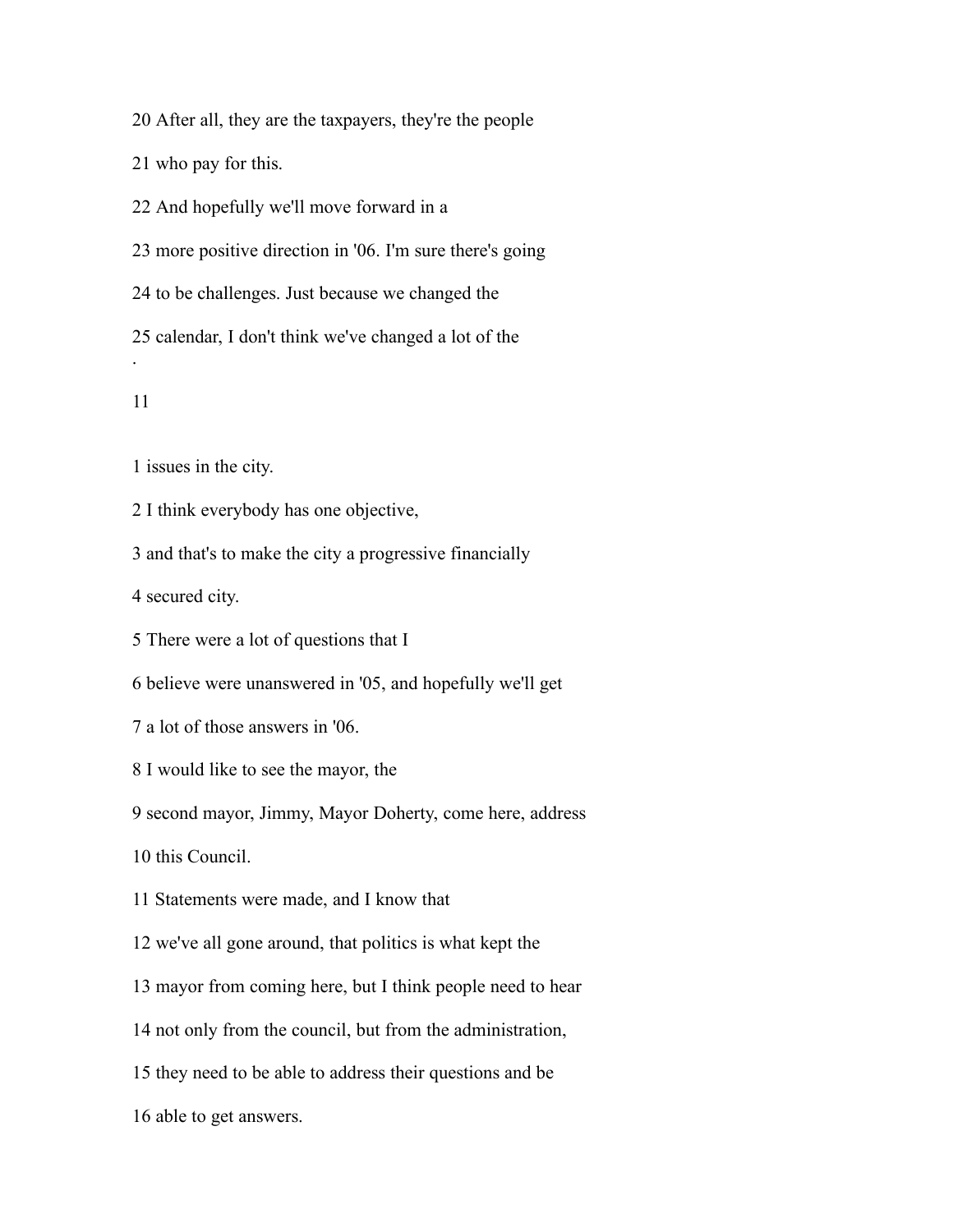And I think some of the hostilities

 that people tried to say happened here, I don't think that was the issue, I think it was frustrations, more than it would be a hostility of not getting answers. So, hopefully as you go forward in your next four years, Mayor, you'll recognize some of the things that we addressed and questions we asked that maybe the voice of the people should be heard, and I think a question should be answered.

## 

.

With that, I wish you the best in the

next four years in the leadership. And, John, good

luck where you head. And God knows where we're going

to head in the next Council now. Thank you very much.

MS. EVANS: Thank you, Mr. Bolus.

Mr. Morgan.

MR. MORGAN: Good morning, Council.

MS. EVANS: Good morning.

MR. MORGAN: The first thing I'd like

to say is that I hope when the new Council takes its

seat, we're moving into a new era in the City of

Scranton.

I really can't say at this point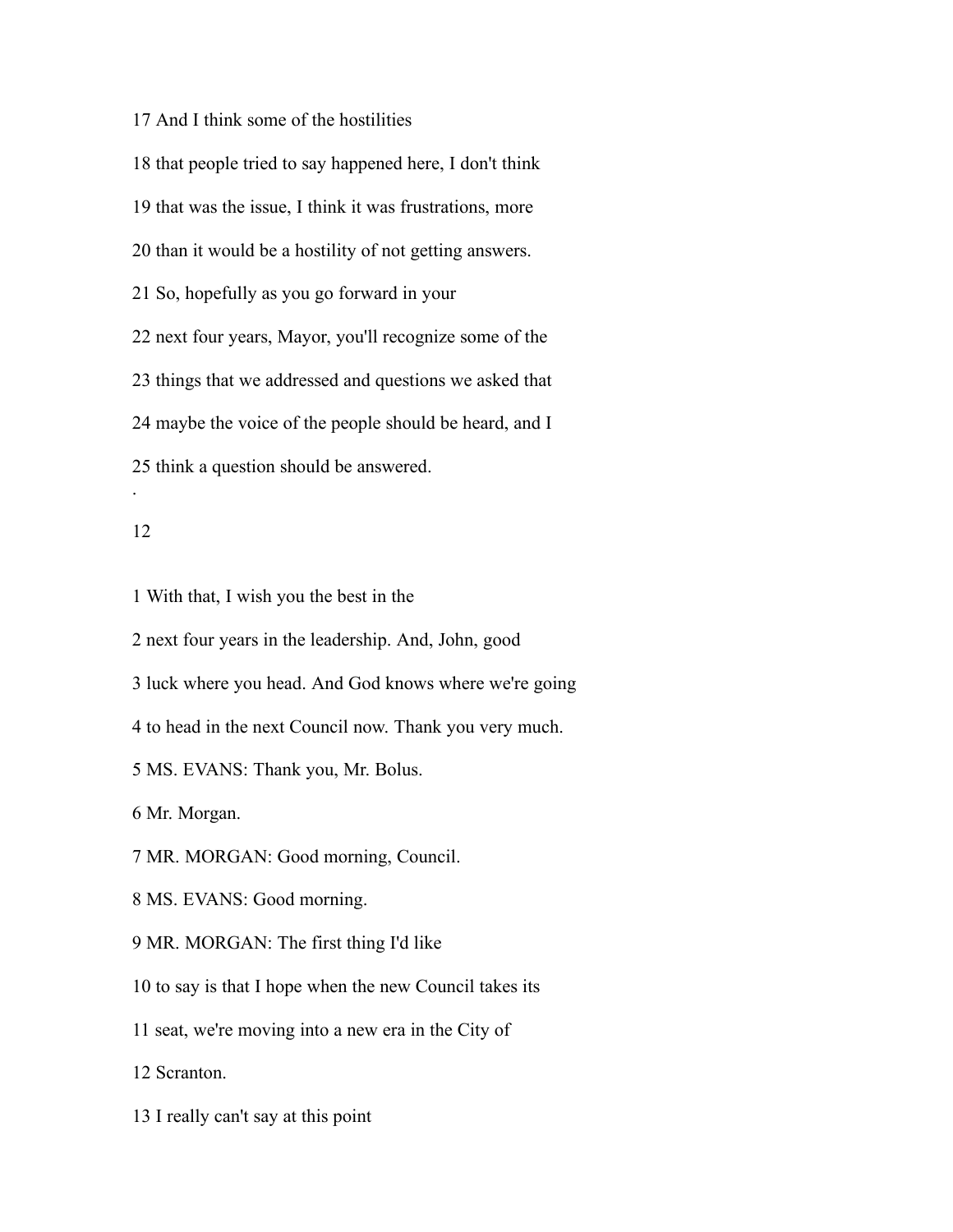whether it's going to be a new era or not or whether

it's going to be politics as usual. I do have some

questions, I'm glad to see you here, Mr. Mayor.

You know, there has been so many

questions asked her at Council, and since the mayor has

come to council, and you do have access to this podium,

I'd like to ask, okay, a couple of questions here that

haven't been answered in all the years I've come here,

my first question is, Why isn't there a playground

program that encompasses the whole city in the City of

Scranton?

And another question I have is,

#### 

.

 This city borrowed, I believe it was, \$72.3 million and paid to get a better bond rating, and it cost the city a lot of money to do that, but why is the city bond rating a junk overall? There's questions about Mr. Mayor's -- the mayor's first political campaign on whether he took contributions from a corporation which he owns, and I don't find any of these things to be laughable things, because what we have here, and this does have to do with city business, because you know what, we're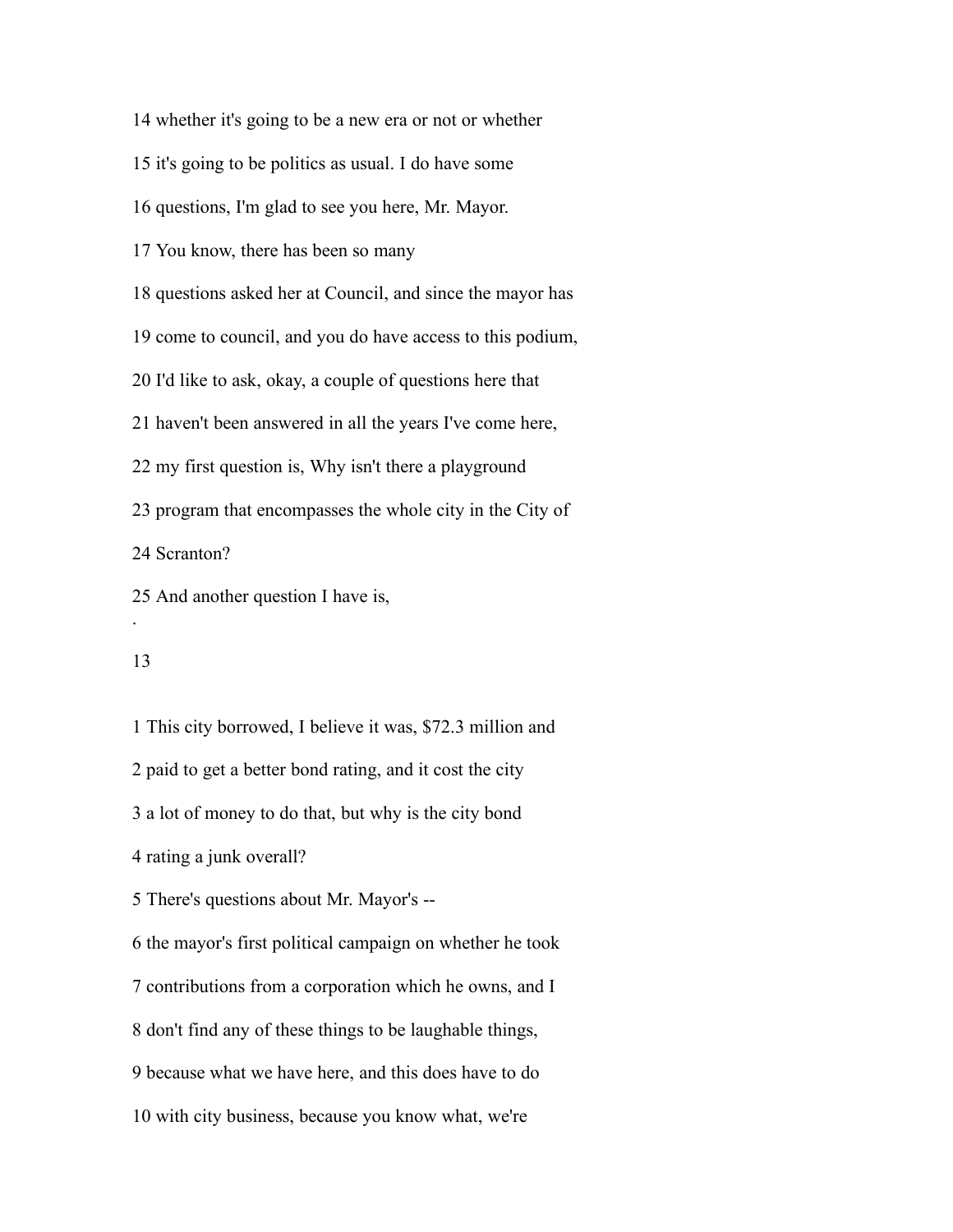running a city here and we're electing public officials to do the rights things, and there's a lot of questions here that have never been answered, and they're still not answered. There's even questions about the new Council taking place and how certain individuals got moved from one position to another. I'm not here to grandstand for myself, I think the residents of this city deserve an answer to why property values are plummeting, all the properties on the market and all the political shenanigans taking place behind the scenes, okay? And from what I understand, Janet Evans is going to be moved from finance chair. I find that to be a very troubling thing for the city, okay, I find . 

 a lot of things that have taken place where people don't come to this podium and speak about what's actually taking place here, I find that troubling. We're going to give everybody credit for all the direction this city is taken, when a lot of people that were politically connected got a free ride and everybody else paid for them.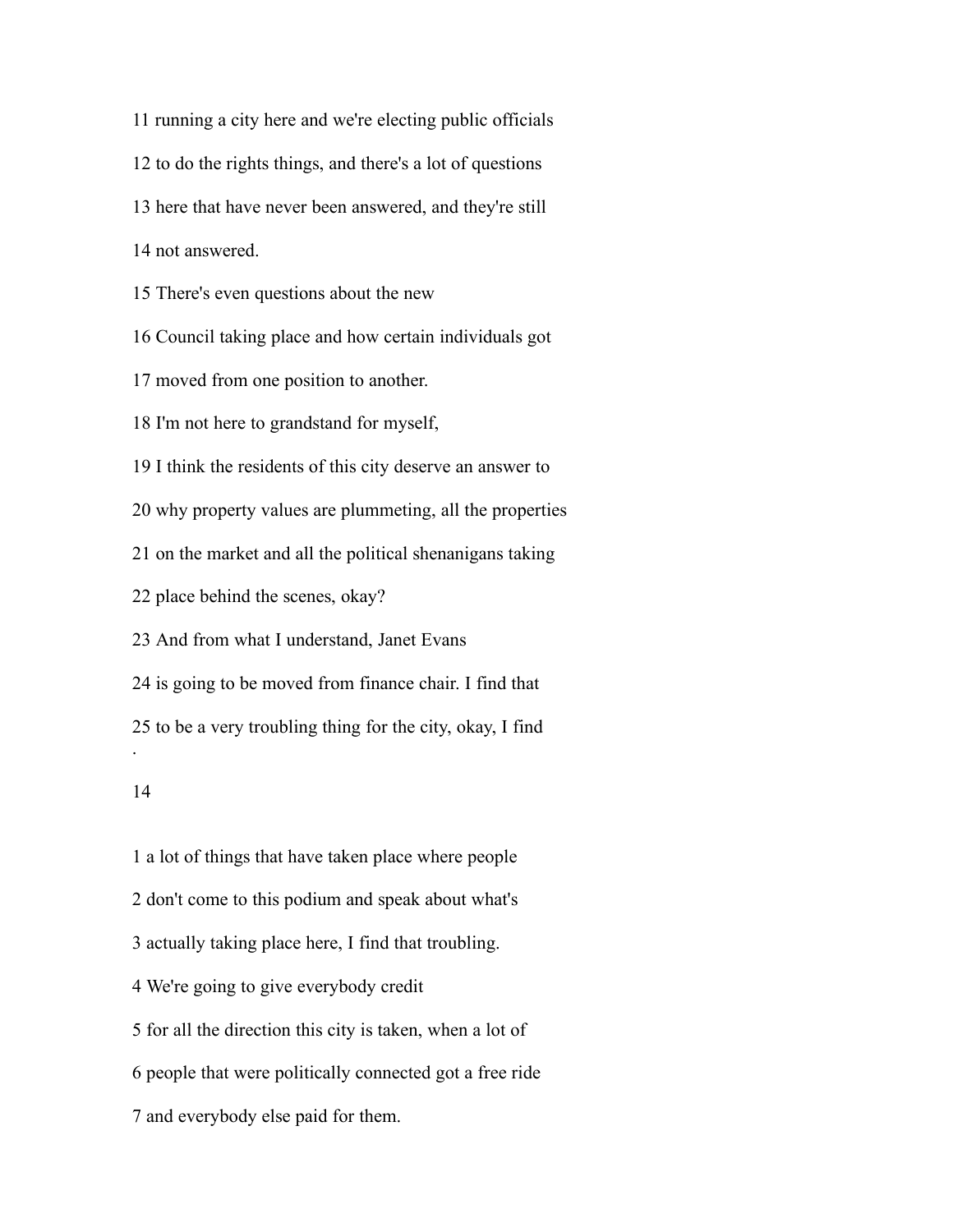And, Mr. Mayor, if you would please

stand up to the podium, you can stop smiling, and

answer some questions. Thank you.

MS. EVANS: Mr. Mayor, that is your

option whether you would care to respond or not. It's

 $13 -$ 

MR. DOHERTY: I would be happy. One

thing, I think as a Councilperson and someone who sat

there and as the vice president who served as

president, this is John Pocius' day.

Let's honor a man who honored our city.

I'll be happy to answer any questions, but today is

John Pocius' day, and we celebrate what John Pocius has

done.

Sine Die is always about recognizing

leaders who've done great things for our city. Today

is John's day. And after this, it's the new Council's

day, and after that, we do the business of the city.

#### 

.

So, I will be happy to do that. As for

Mr. Morgan, I'm in the building all day, walk

downstairs, I'd be happy to answer any questions he

has.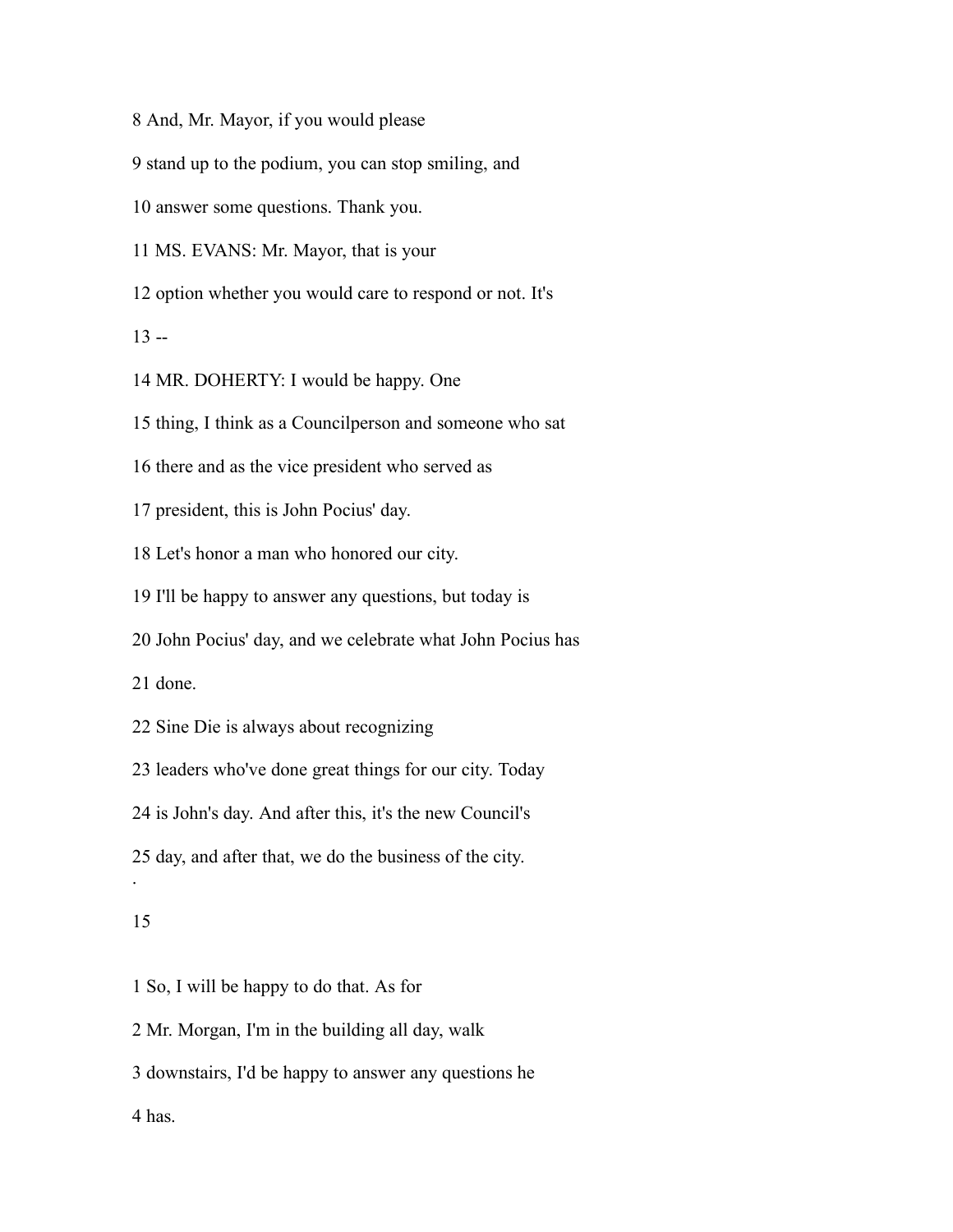MS. EVANS: Mr. Morgan, please, now,

you're no longer at the podium, so you're out of order.

I would agree with the mayor to an extent, that it is a

time to say goodbye to former Council members, however,

Mayor, I would respectfully disagree, in that this is

the people's forum, and at any time the people have the

right to speak on city business, and I believe

Mr. Morgan was addressing city business.

They are, in fact, our supervisors, our

bosses, yours, mine, and every elected official, and I

think more than every four years having the opportunity

to question or to change their leadership, they have

the opportunity each week here to question and comment

and suggest.

So, if I might briefly at least respond

to one of your questions regarding the playground, I

know that the mayor has been working very closely with

some members of the school board to better the City of

Scranton and the school districts' playgrounds and

their programs, and he's certainly to be commended for

that, as is the Scranton School Board.

.

But I know from having had a meeting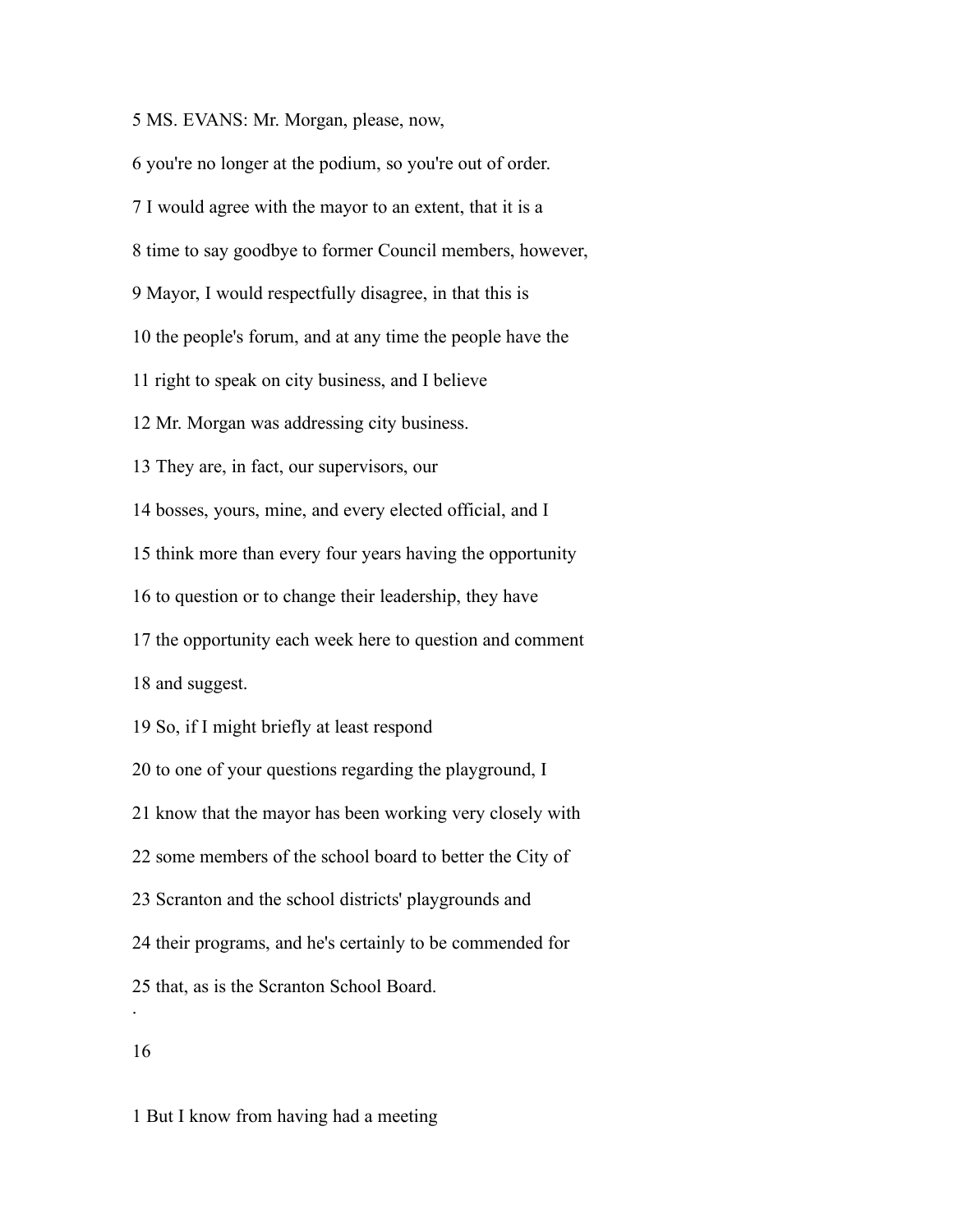with certain members of the school board, that the school district offers quite an extensive program over the summer months, and in fact runs many after school programs at a number of its school buildings, even I'm sure Mr. McTiernan could comment in much greater depth on that than I, but those programs truly are available, they're out there for the taking. Children and parents have but to register. Two things, first of all, it's nice that talk about a program that has been funded by the

city, we fund that; second of all, today is John's day.

Leadership, and leadership and controlling a meeting,

and leadership about running a city is being in front

of the crowd making the decisions which is best.

The people of the city pay the taxes,

and they ask us to run the city, they ask us to be

leaders, and they ask us to do it with decorum, to be

polite and to be respectful. Today is sine die, today

is John Pocius' day. Thank you very much.

MS. EVANS: Thank you.

MS. FRANUS: Fay Franus, Scranton.

It's very nice to see you here, Mayor. John, I wish

you all the best. You've done a great job.

I'd just like to ask if -- I don't know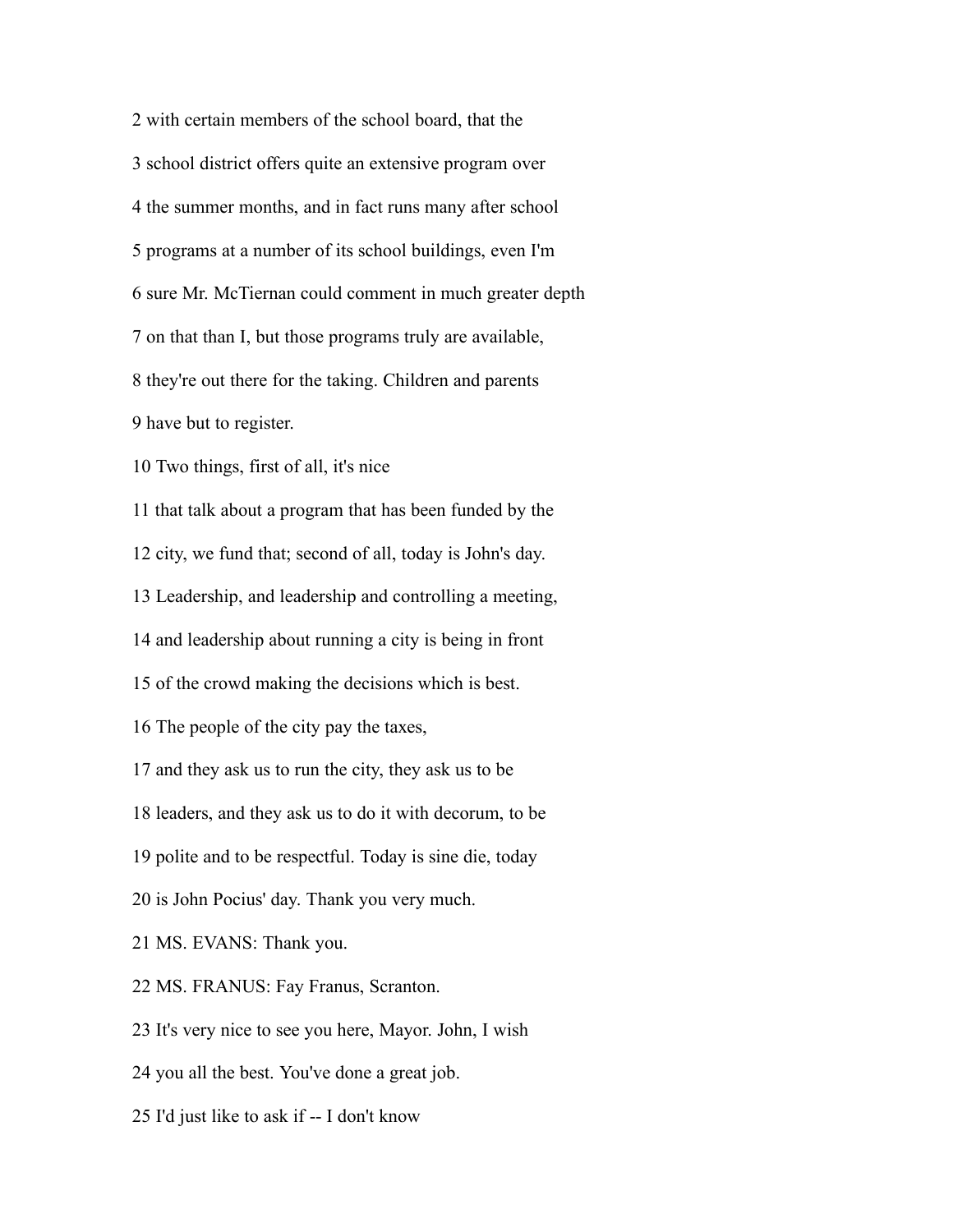who could answer this, now that Mrs. Evans isn't going to be in charge of finance, will you still be able to have access to all the records that you should have as a member of Council, say, for example, you wanted to see something in finance, because when you were the head of finance, you let people know exactly what was going on in the city, and without that knowledge, we will be lost. You're invaluable. MS. EVANS: Well, the information that is given to any one Council member, Mrs. Franus, is distributed to all five Council members, so in that respect, I will receive the same information that the new chair of the finance committee will receive. Beyond that, I would hope that I wouldn't encounter any more difficulty than I have in the past, and you can be sure, if I might, you can be sure that though I no longer chair that committee, I'll certainly keep an eye out for the finances of this city, because I consider that to be my priority, my job, to be the watch dog of the people's money. MS. FRANUS: That is what I wanted to

hear, and that is what the people want to hear.

.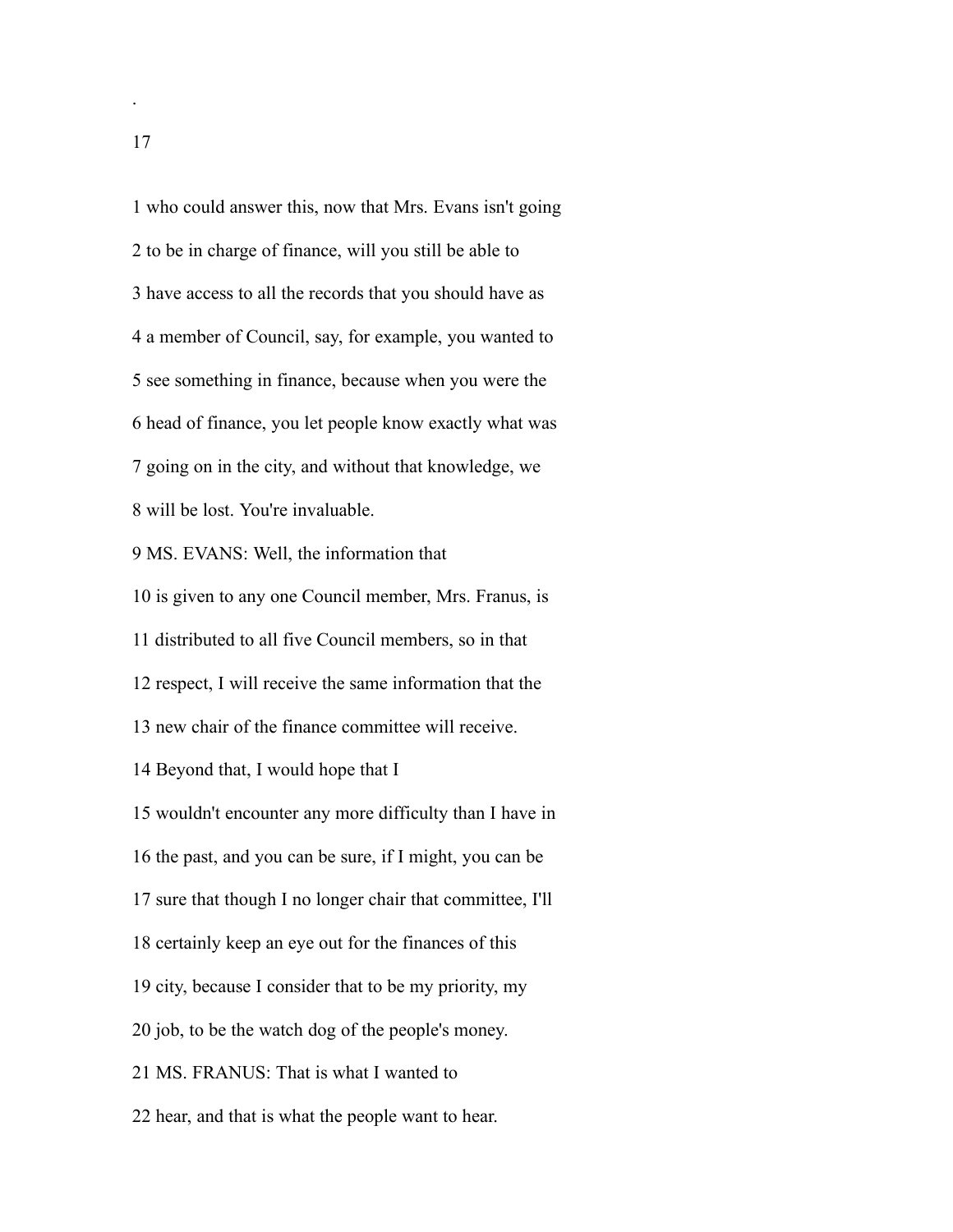MS. EVANS: Oh, Mr. Courtright would

like to add something.

MR. COURTRIGHT: Ms. Franus,

.

irregardless of what committee we chair, every

Councilperson has the right to look at everything, so

no matter what seat Mrs. Evans sits in, she most

certainly will be able to, finance, safety, DPW,

economic development. Just because we chair that,

doesn't mean we're pigeon holed just in that one

particular area, so I think everybody is allowed to

take a look at everything.

MS. FRANUS: Well, I was just curious

if she were to ask City Hall for some information and

finances, that she would get it, not necessarily from

each other. If she were to ask the mayor or --

MR. COURTRIGHT: I would hope that that

would be true.

MS. FRANUS: I would hope so. And,

Mr. McTiernan, I hope you do half the job that

Mrs. Evans did, and we'll see. I hope you speak up on

matters, because we don't want silence here, we wan to

know exactly what's going on in the city, like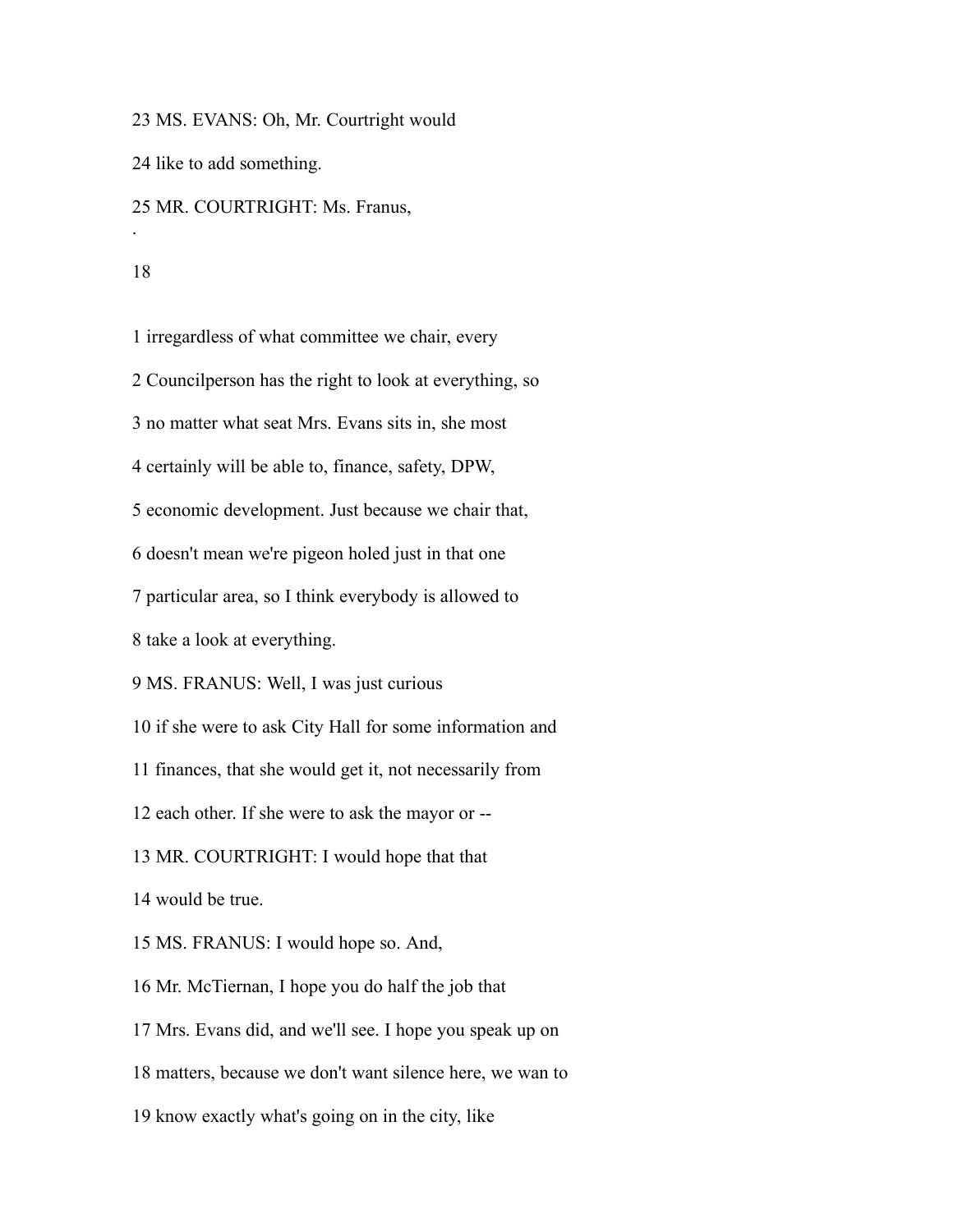Mrs. Evans let us know about everything.

MR. MCTIERNAN: Thank you for your vote

of confidence.

MS. EVANS: Are there any other

speakers?

 MR. JOHNSON: Erik Johnson, taxpayer. .

It's nice to see you, mayor, here with us, and I thank

you for being here, and also so, Mayor Connors, but

it's really great seeing our present mayor here,

Chris Doherty.

And also I want to thank John Pocius

for his services here at City Council. He did a

recommendable job, and he's well respected throughout

the city, and he was always friendly towards me, and

likewise with myself, and I wish him all the luck in

whatever he pursues in his next direction.

Also, I want to thank Gary DiBileo for

his services as President of City Council. He did a

recommendable job, and I also wish him the best in what

his direction would be in politics.

Also, I want to thank all the rest of

the City Council members that are included. They have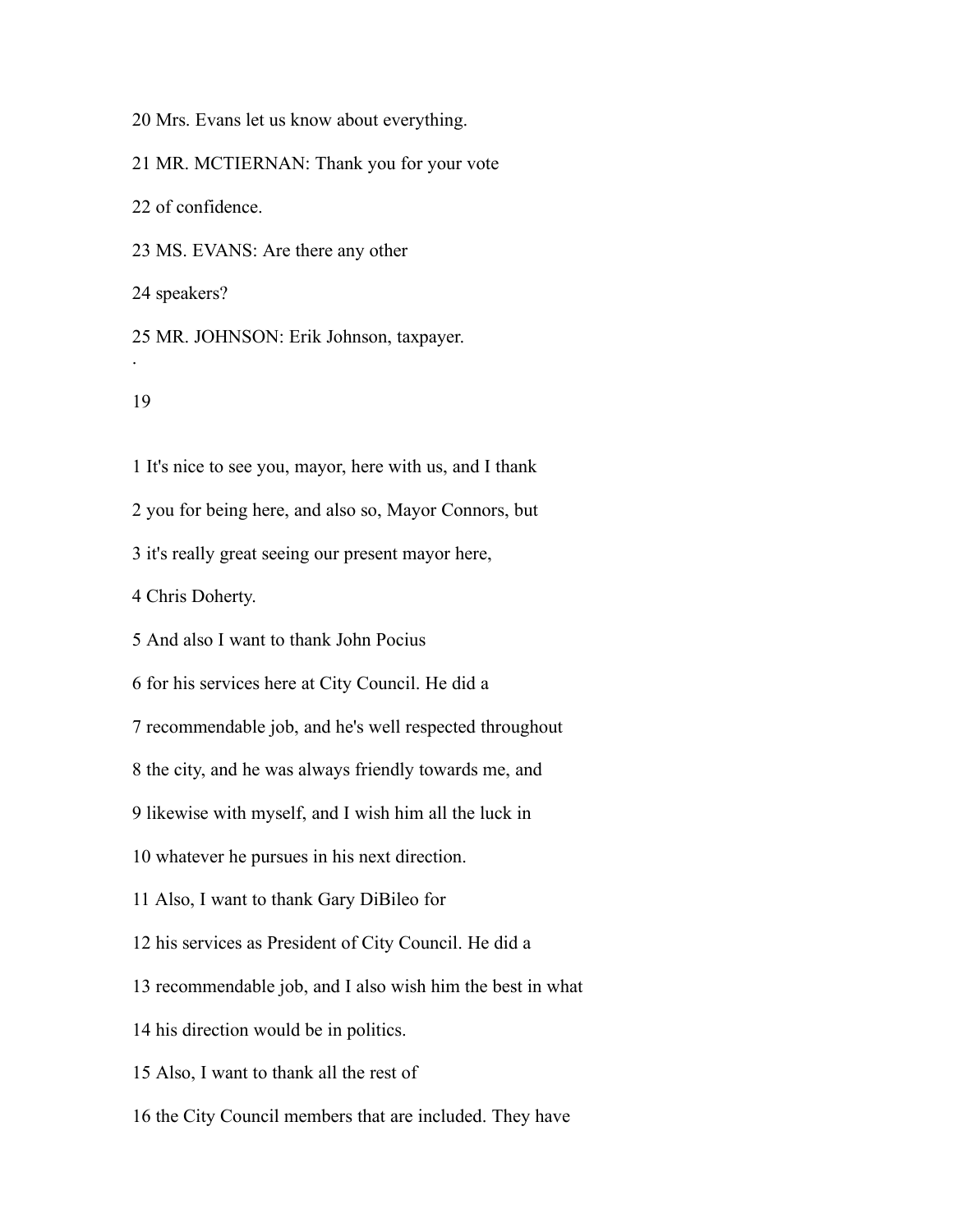done a great job, they did their best, whatever they saw fit, and I believe that our Council at the present time will move in a direction that will be working with the administration and to do their best with administration and the City Council to move in the right direction, which we really need here in Scranton. We don't need division. We need a united front in Scranton here, otherwise it's not going to go anywhere. Also, I want to thank a good friend, .

 Paul Kelly, the most difficult times that I had for the holiday, it would have been a very nasty holiday if it wasn't for him, and he had came to bat for me and hit a nice home run for me, otherwise I would have been out in the street. I just want -- I had to bring this up, even though it has nothing to do with city business, but it sure made an impact with my life from now on. And I do want to wish you all a happy and prosperous new year equally to every one of you, none above the other. I believe in equality, and I believe equality goes a long way within the city here, when it

comes to wages, when it comes to services, I really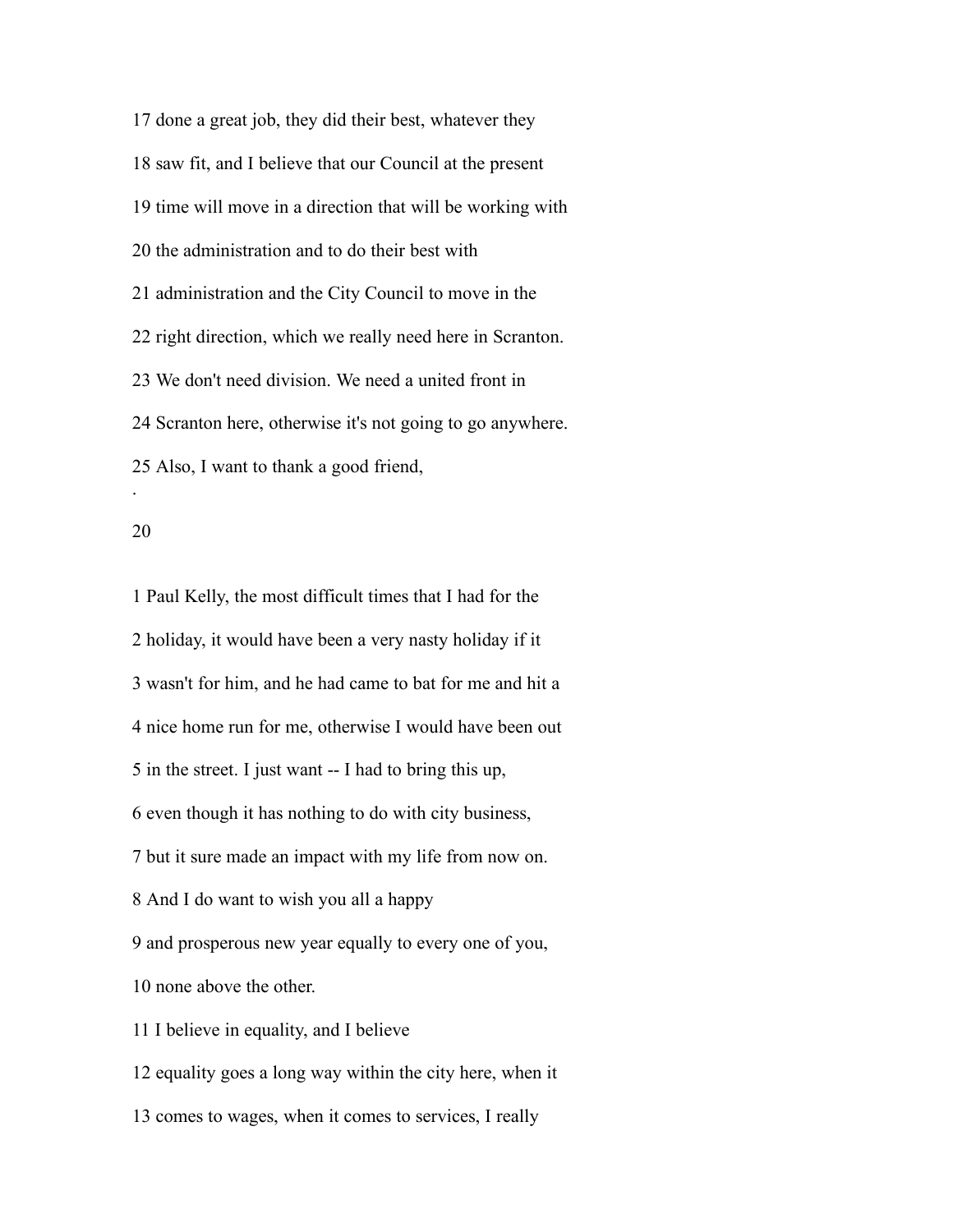believe that everybody should be treated fairly and

without any prejudice.

But anyway, may God bless you all and

may you all have a happy new year. Thank you.

MS. EVANS: Thank you, Mr. Johnson.

MR. MCANDREW: Good morning, Council,

good morning, Mr. Mayors.

MS. EVANS: Would you state your name,

please, and address?

MR. MCANDREW: Sure. My name is Larry

McAndrew, I'm a taxpayer, I'm also a vice president of

the Lackawanna County Taxpayers Citizens Association.

.

I would like to thank Mayor Connors for

being here and thank you, Mayor Doherty, for finally

showing up at a Council meeting. Thank you for being

here.

You know, I come to this Council

meeting today to thank one individual that sits at that

City Council, and her name is Janet Evans.

For the last two years, the remarkable

work this woman has done for the taxpayers, to look out

for them, to fight for them is remarkable. We need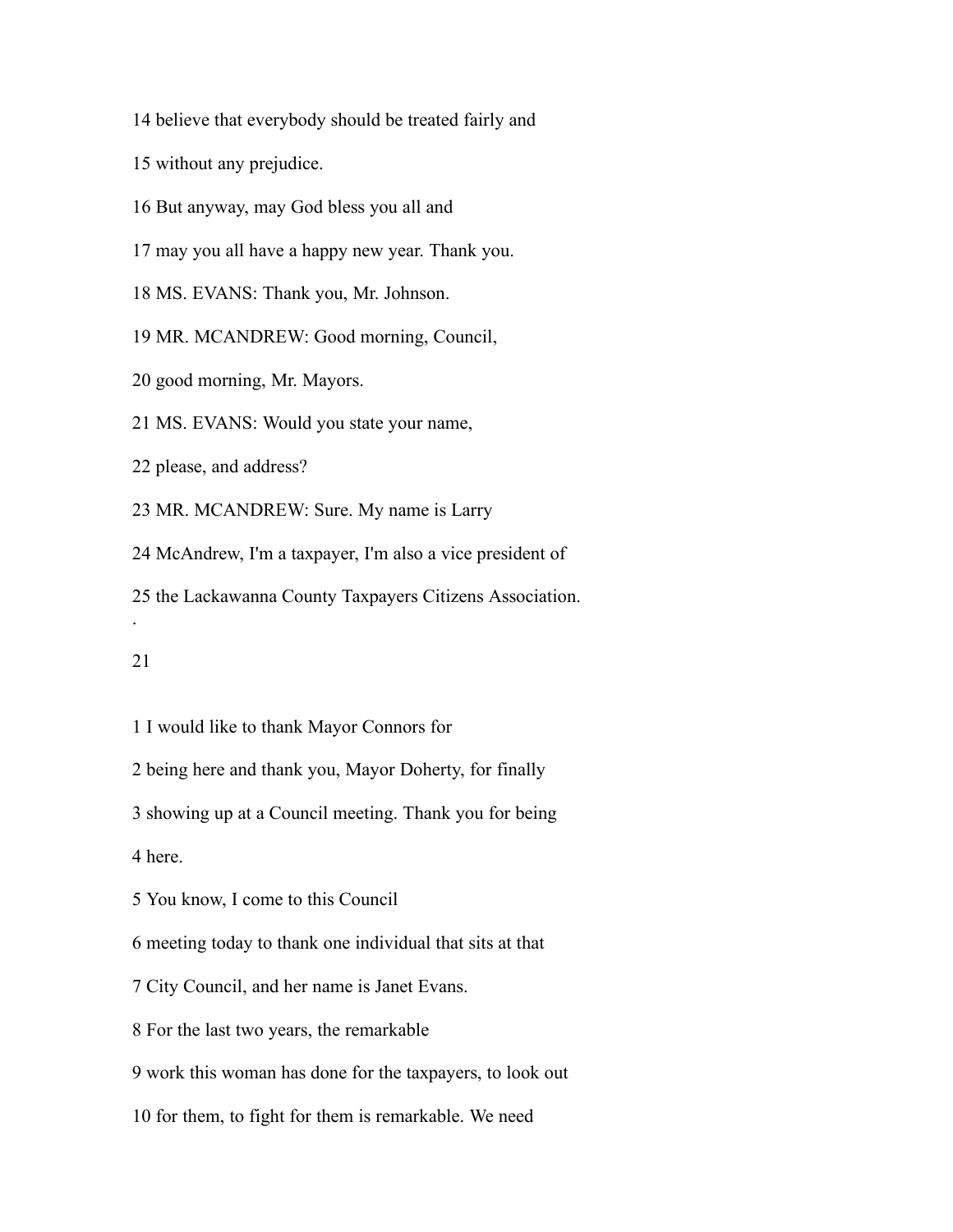more like you, Mrs. Evans.

MS. EVANS: Thank you.

MR. MCANDREW: You're outstanding.

This might be for Mr. Pocius his day, but, Mrs. Evans,

you did a remarkable job for these people here in

Scranton. I thank you.

MS. EVANS: Thank you very much.

MR. MCANDREW: And my understanding is

that there's a possibility that you will not be finance

chairman in charge of finances, and that in my opinion

the leadership is right here in this woman, and she

should be Council president. She should not be

overlooked and given minor duties. She has the

experience, she took on the responsibility, she has the

leadership.

## 

.

 And since Mayor Doherty is here, and I have come to this podium the last year, and so many other speakers have come here, and he addressed Mr. Morgan's issue that access to certain records are available, my question is, how come we come here and we look for answers, letters are sent out and they're ignored and there is no response? How come? Why is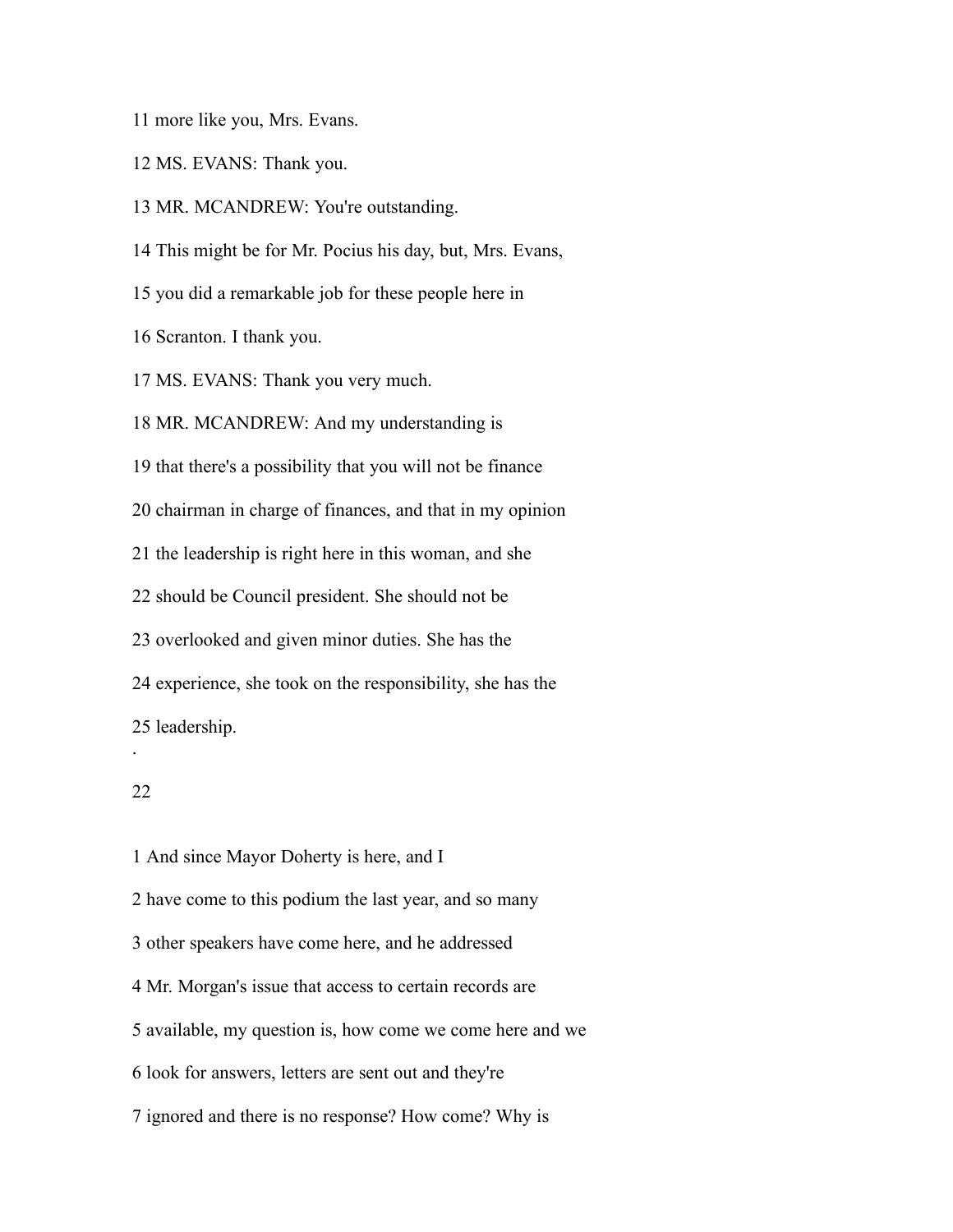there no response at all? I thank you.

MS. EVANS: Mr. McAndrew, as the mayor

has already stated, he doesn't intend to respond to any

questions today. He prefers that the spotlight remain

on Mr. Pocius at this time.

So, perhaps you could visit him in his

office and have a conversation about those issues that

are of such great concern to you and your taxpayers

group. Are there any speakers?

MS. EVANS: Fourth order.

MS. GARVEY: 5-A, motions.

MS. EVANS: Mr. McTiernan, do you have

any motions or comments?

MR. MCTIERNAN: Just a few comments.

Thank you, Mrs. Evans. First of all, I'd like to thank

Mr. DiBileo, who's not here today, but thank him for

his service and wish him well in his future endeavors,

and secondly, I would like to thank Mr. Pocius for what

#### 

.

probably feels like an eternity of service.

I will miss you greatly as first and

foremost a friend, a great leader, and absolutely an

ally and someone I look to when I make some of my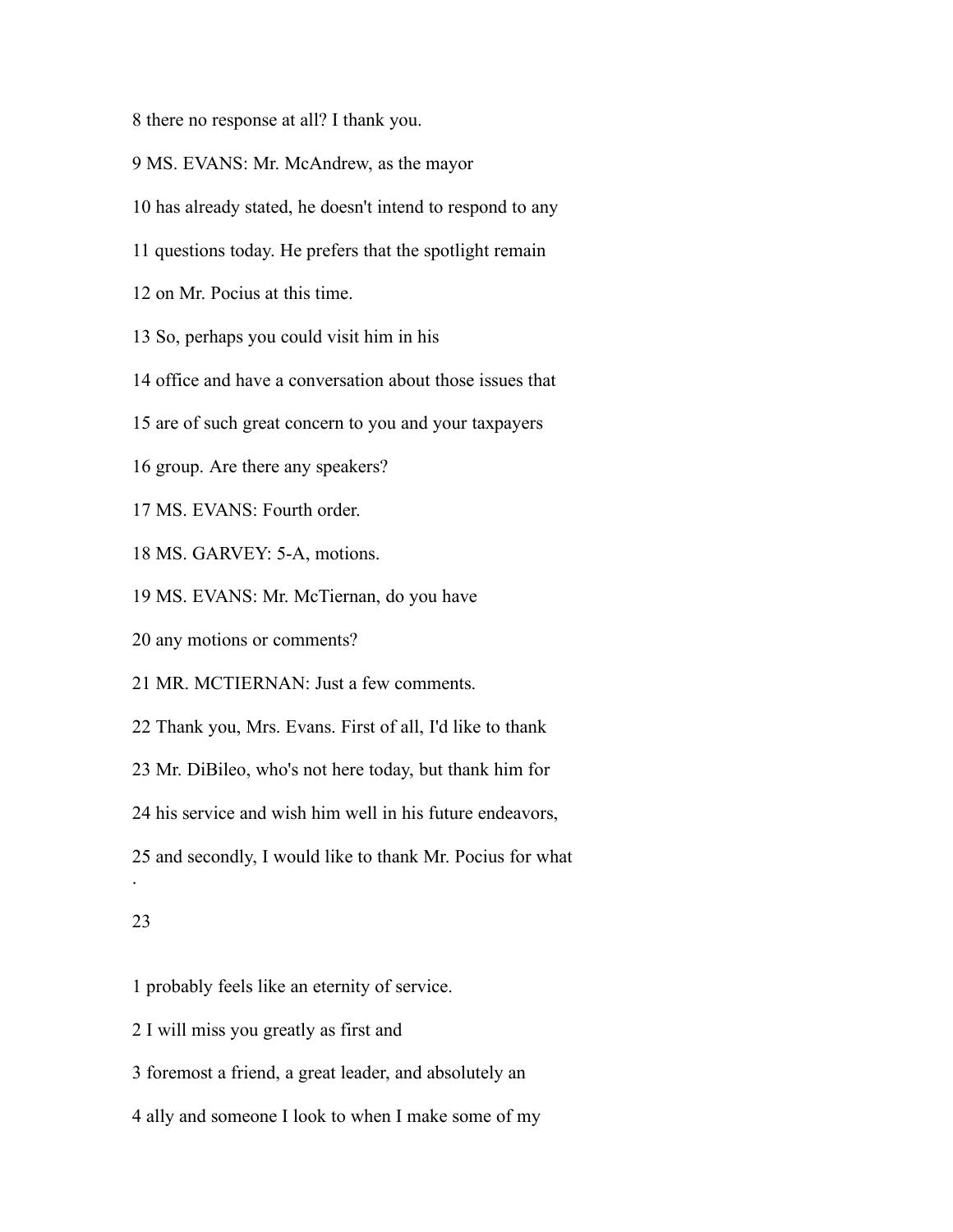decisions, so best of luck and congratulations, John.

MR. POCIUS: Thank you, Bob.

MR. MCTIERNAN: That is all, Madame

President.

MS. EVANS: Mr. Pocius, any motions or

comments?

MR. POCIUS: Yes. I just have a few

 brief comments. As always, I will continue to thank everyone, especially my family, my dear wife Cathy, my mom, my sister for that wonderful talk, my sister Judy, who's the quiet one, she never has anything to say, but she's -- in my heart, I know that they followed these last couple of years, and sometimes they weren't happy with what was said about me up here, and they would ask why I would continue to do it, I continued because the last people I want to thank are those citizens of Scranton who had the faith and confidence in me to elect me to four terms on City Council. I would never do anything in my life differently than I've done right now. As the song says, I did it my way, and I think that's the only way .

everyone has to be.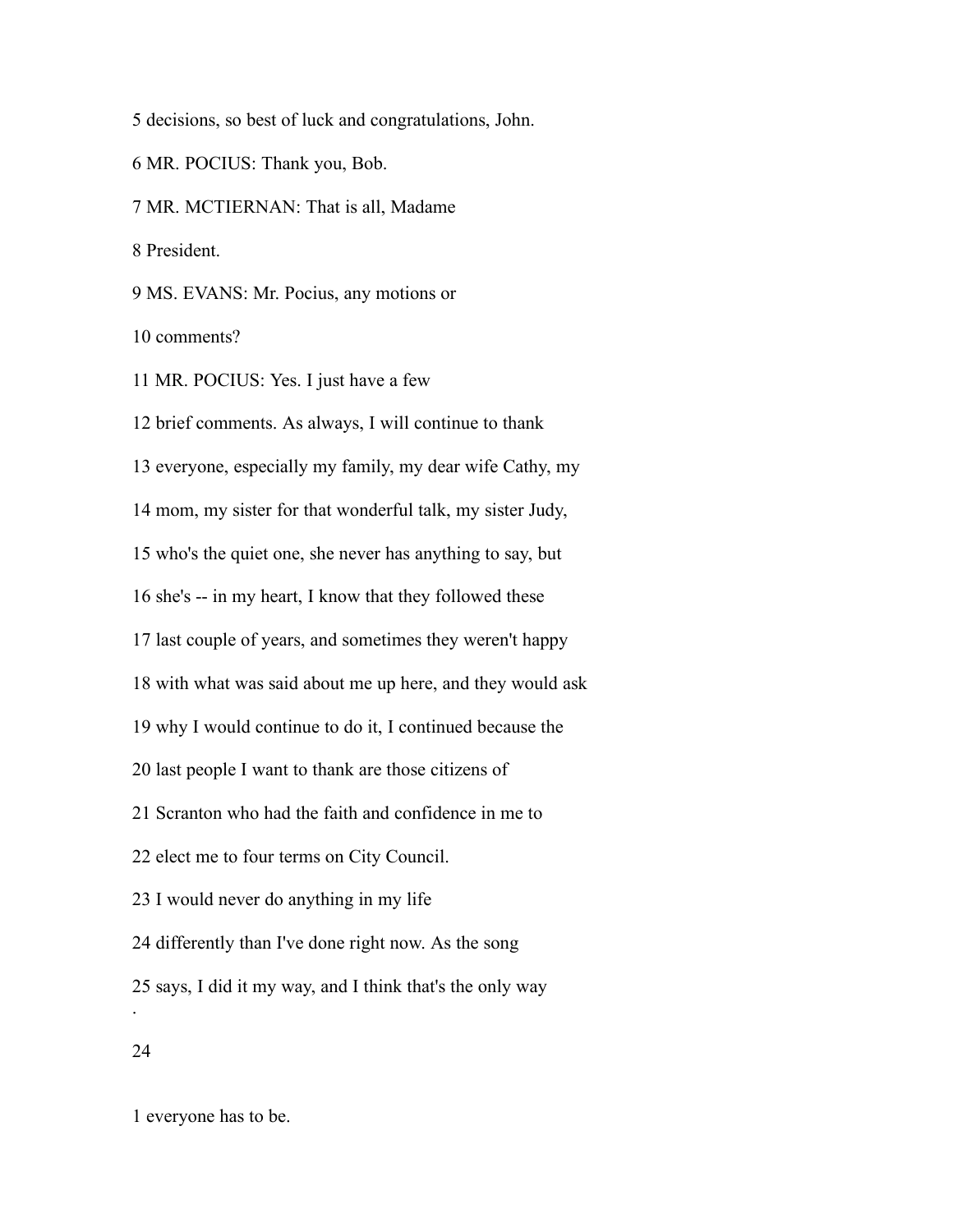You can look at a glass of water and it can be half full or it can be half empty, my glass of water is always half full. I'll take the least little bit of anything and make it the best, and that came from the upbringing of two great people, my mom and my dad, my dad who's not here, but my mom, I'm lucky and blessed to have her here, and they instilled the right values in me from an early age, sent us to Catholic school, where that basically was re-entrenched in our heads all the way through life, and you can look at anything and always see a bright side. My dad always did that, and it was very important to me that you take every issue as they come and you deal with it, and once it's over, you put it aside, and the only reason you look back is to learn from your prior experiences, never to be mad about something, never to be gloating over something you might have won, but to learn and to move on from that one experience so to help you in your next experience. I've enjoyed my 14 years, 14 years and five months on City Council, it's been something that I've always enjoyed. Looking back over my 12 years with former Mayor Connors, I still call him mayor to this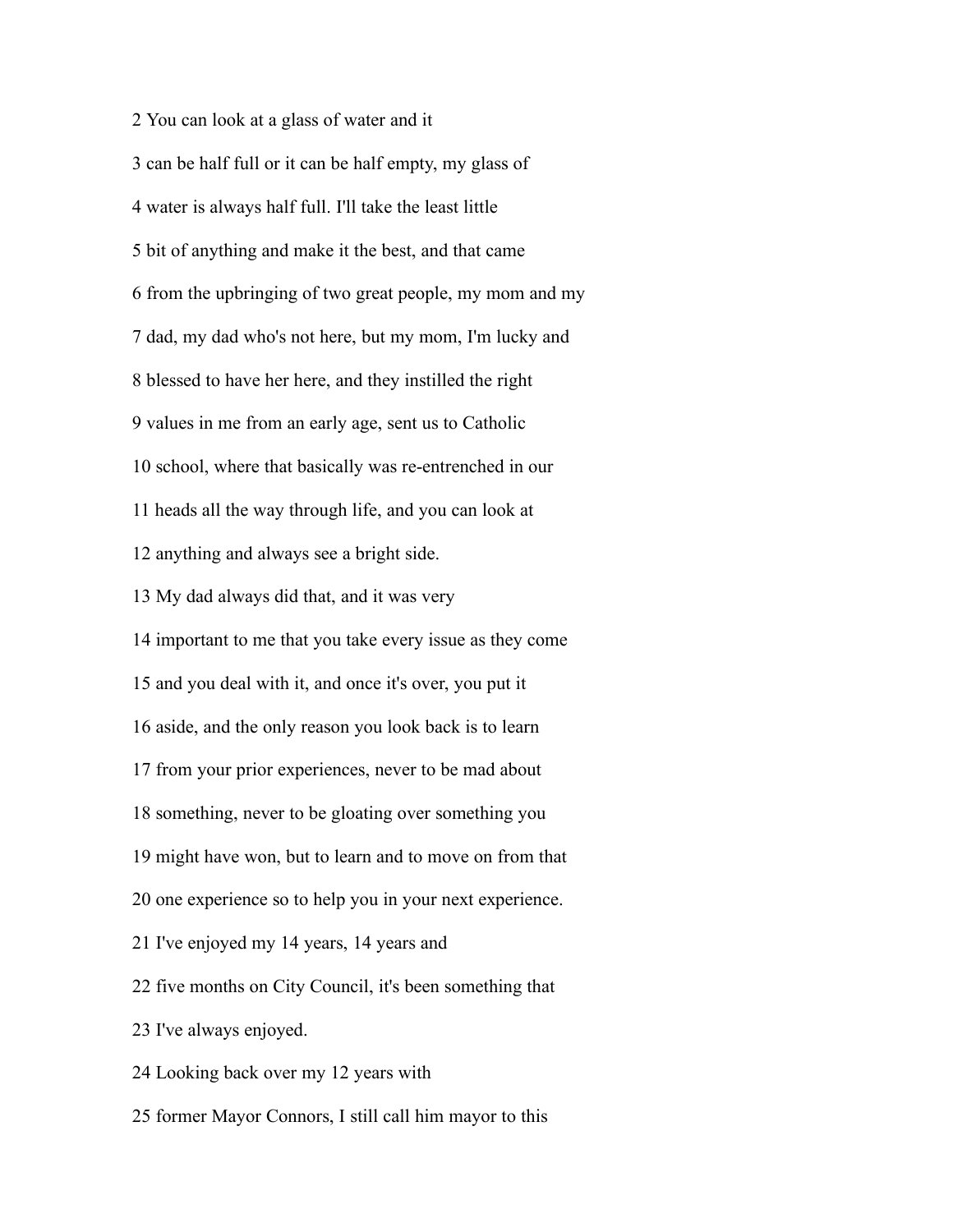.

day because he earned that title, and he will always be

the mayor.

He spent 12 wonderful years, we didn't

always see eye to eye, but I think that's a perfect

example of how we moved on to the next issue, we built

a mall, we built a theater, we started the

rejuvinization of the downtown, we were both thoroughly

committed to better police protection, we did

 everything we could inside of our means to do what we had to do.

And Jimmy knows, like he said, we would

always go onto the next issue. We didn't always agree,

but I think that's what government is about, you work

your way through, you compromise, and you move on.

Probably, if I go onto the next mayor,

if you go back to our time on Council together, if you

looked at the voting record, it would probably say it

was a tumultuous record. Chris and I probably, I'll

call him Chris for now, and then I'll say something

about him being mayor, Chris and I probably fell on

different sides of many issues. Key votes, we were --

probably on certain things, budgets, borrowings,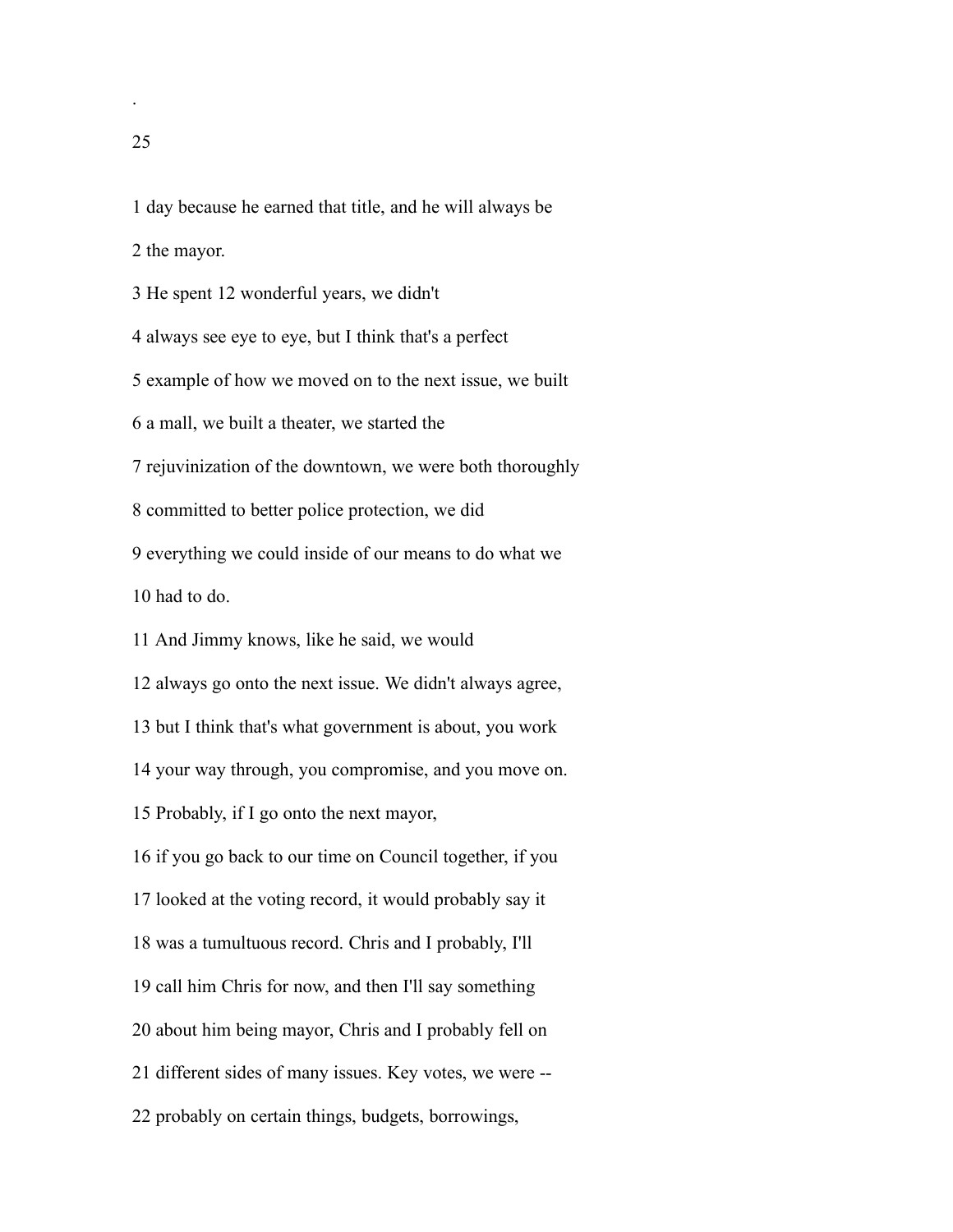there's certain things we fell on difference sides of

certain issues.

But if you look back when it really

#### 

.

counted and things had to move ahead, we got together,

like every good Council should do, and we did what was

best for the City of Scranton.

And the only reason that I even thought

about coming back when my colleagues called me to come

back on City Council, when I got the encouraging call

from Mayor Doherty and said, John, I heard -- we're

looking to tap you, the Council members would like to

bring you back, they need some experience, he is the

only reason I came back.

My family didn't want me to do it,

really, my business didn't want me to do it, we

suffered because of it, not only just getting our name

in the paper for some things that never should have

been said about them, as a fine upstanding business

here in the City of Scranton, but I did it because I

 saw the direction the city was going in, and I liked that.

And I might have been sitting here for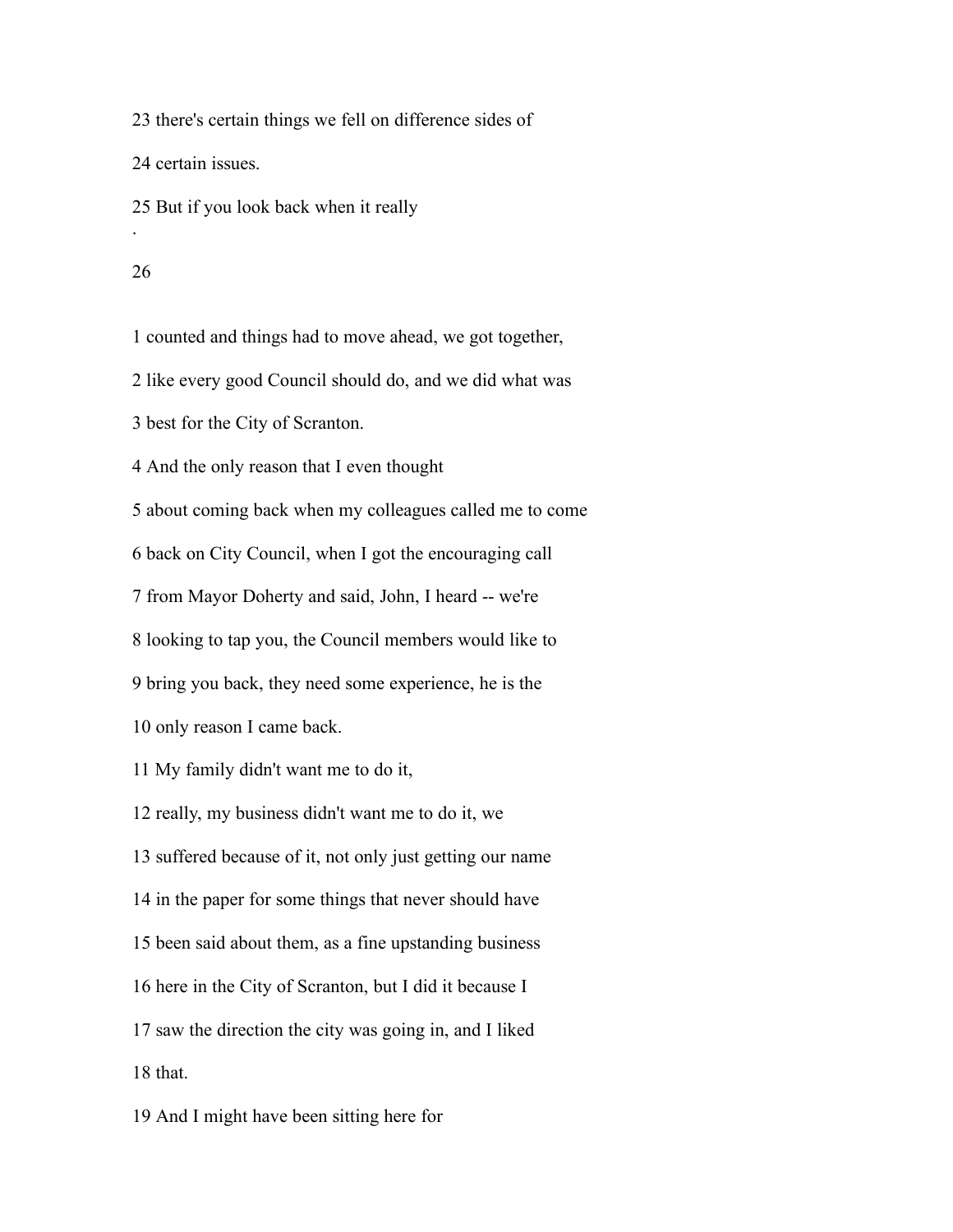a another four years, if I wasn't so closely aligned to

the mayor in the primary election. But again, I don't

look back and say, You know, I should have stayed away,

I should have been neutral.

I always did what I thought was best,

 and what was best for the citizens of the City of .

## 

 Scranton, and I firmly believe in the direction that the city was moving in, and continues to move in. And what I do is I charge the next Council with the goal of doing the time right thing. If you look at every decision you make up here, if you do the right thing, not the popular thing, not the thing that's going to be politically, you know, sensitive to a certain amount of people you think you have to please, but the right thing, when you weigh it at the end of the day, you can go home, take your socks and your shoes off, climb in the bed, put your head on that pillow, and you'll know that you did the right thing. You'll have that feeling in your heart that your vote was what counted and you affected the

most taxpayers, the most citizens, the most people that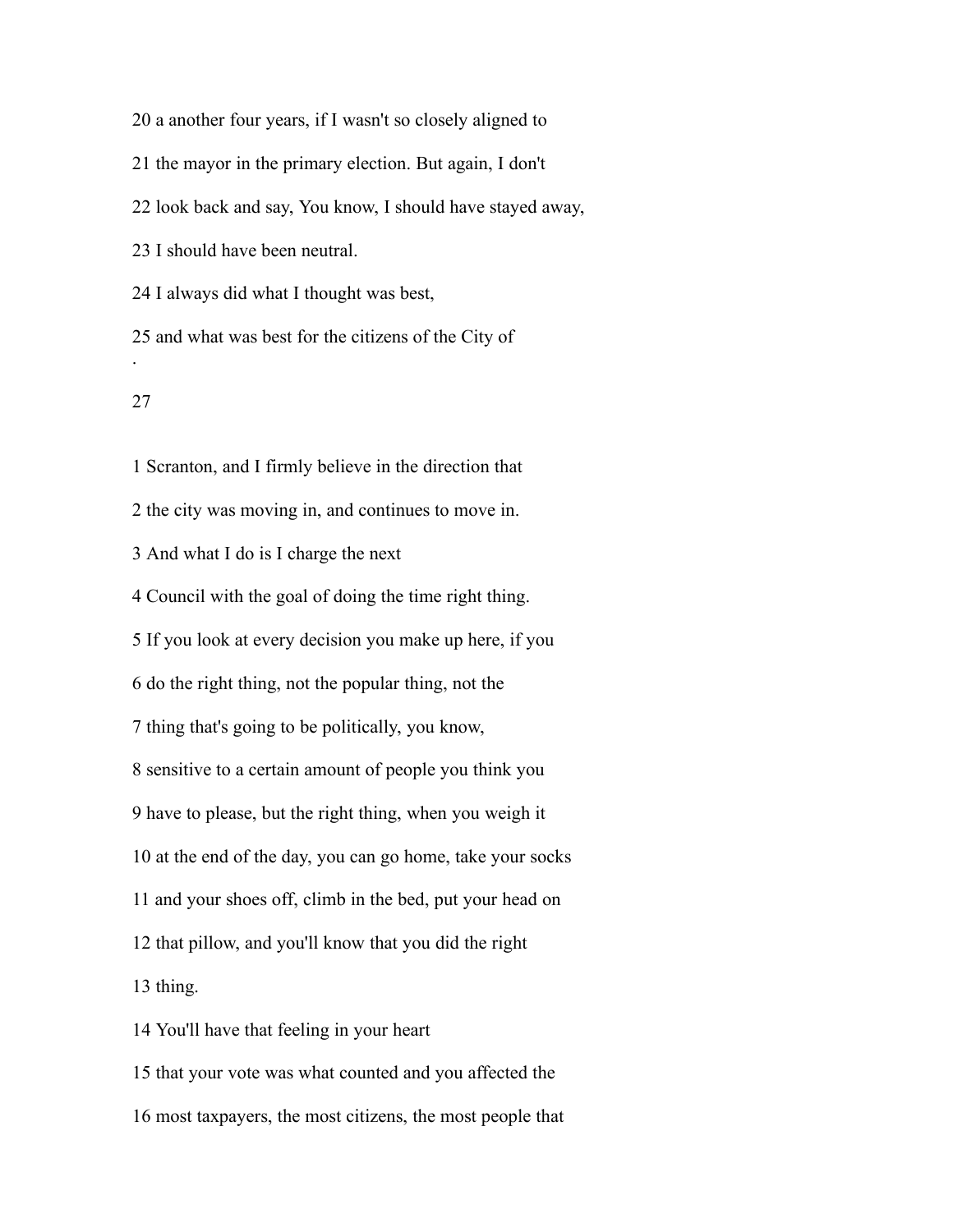even work here in the city, because they're always -- we're responsible for them on a day to day basis. And always, like my mom is looking at me, she always told me, Jackie, do the right thing. Never, never, never, like, do something evil to someone, never do anything that's going to hurt you, and I believe I've done that up here. Believe me, I've taken some shots, I've taken some very slow shots up here from some people, . 

# and you know what, people would say, How come you don't

respond, that's not like you?

Well, I have another side of me, I can

lose this Lithuanian temper and flip out and go crazy

in a heartbeat, but, you know, I try to keep that under

control, because a Lithuanian on the rampage is

something you really don't want so see happening too

often.

Because you think the Irish can go

crazy on St. Patrick's Day, you should see us on Flag

Raising Day, we can really raise some muster up there.

But what I'm saying is is that you've

go to just be yourself and you've got to be the kind of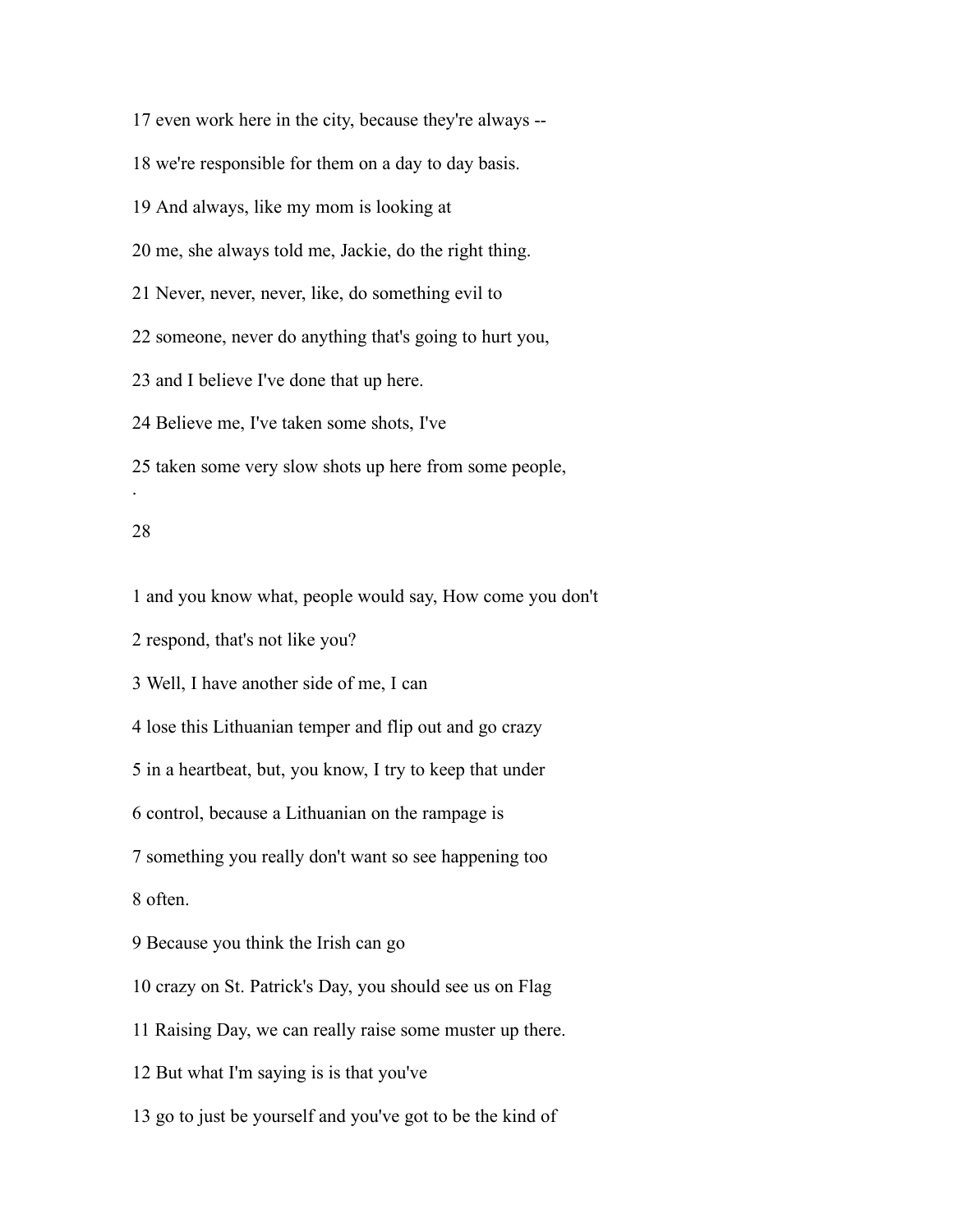person that you want the next people to be.

And it's getting late, and there's a

whole new Council coming in, and it's their day more so

than it's my day, but I charge this new Council when

they reorganize to do what's right, to do what's best,

and I would be remiss if I didn't just say, thank you,

Dad, for all you've done. And that's it. Thank you.

Excuse me. One more thing, by the way,

when I left here, I passed my key to Mrs. Gatelli, so

now she has -- the new president has her own key to be

able to get into City Council chambers, so I passed it

over, okay?

#### 

.

So, Neil, as a bookkeeping record, I

turn my key over, so record that, okay? Thank you.

MS. EVANS: Thank you, Mr. Pocius. Mr.

Courtright.

MR. COURTRIGHT: Yes, Mrs. Evans. I

spoke at the last meeting how I felt about Mr. Pocius

and Mr. DiBileo, and because we do have a whole hall

full of people out there, I just want to wish them both

well in their private and public life.

And I -- you are a family man, John, so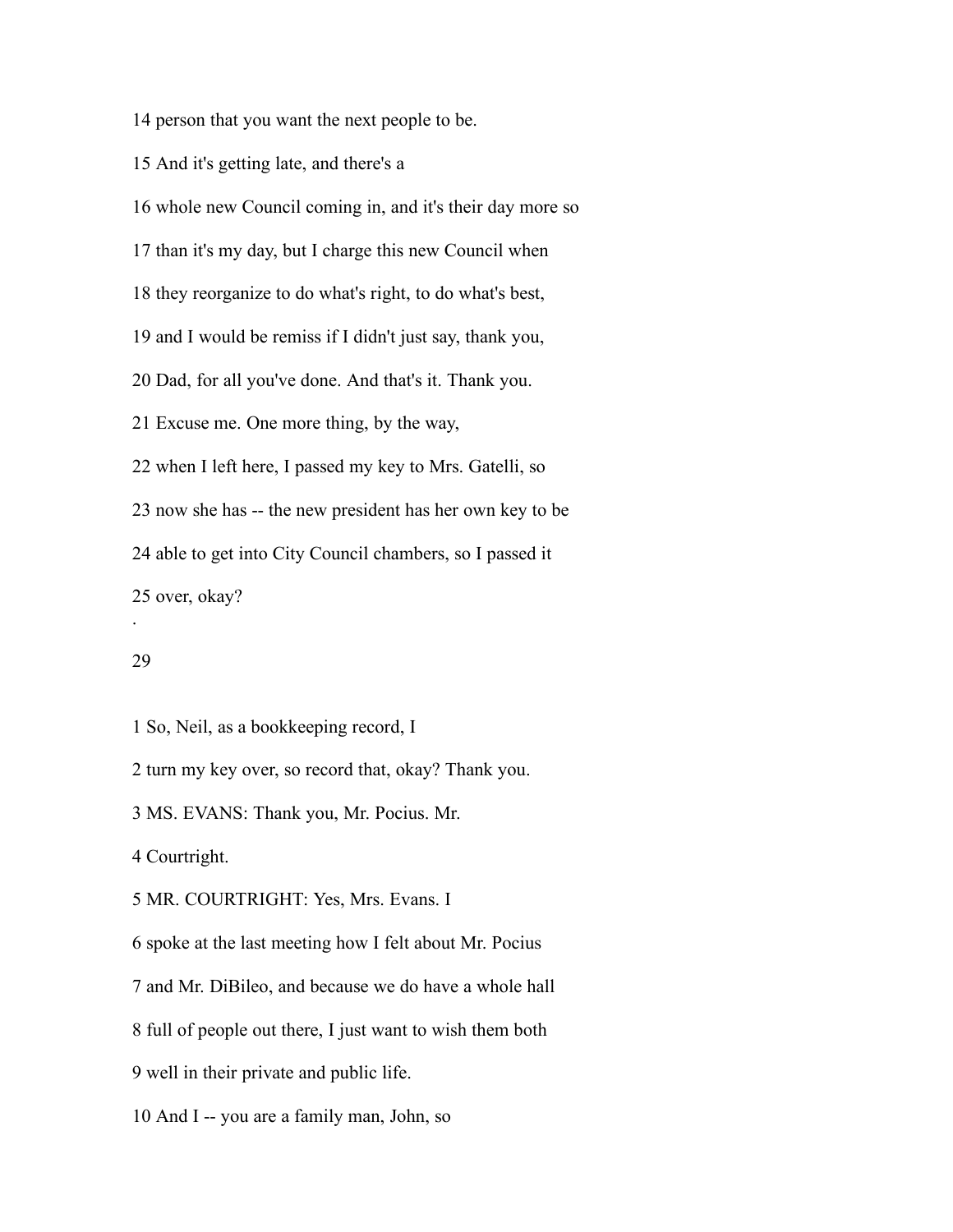I guess you'll have a little bit more time now to spend

with your family, and the best of luck to you.

MR. POCIUS: Thank you, Bill.

MS. EVANS: I wish to recognize two

Council members who are leaving us today, Mr. Pocius

and Mr. DiBileo, and I'm sure everyone joins me in

thanking them for their dedicated service to the City

of Scranton.

And I also want to thank my other two

colleagues, Mr. Courtright and Mr. McTiernan, I enjoyed

working with both of you, and I look forward to working

with you in the future.

MS. GARVEY: Fifth order, no business

at this time. Sixth order, no business at this time.

Seventh order, no business at this time.

## 

.

 MS. EVANS: I'll entertain a motion to adjourn. MR. POCIUS: For the last time, so moved. MR. COURTRIGHT: Second.

MR. POCIUS: This will be the last

time.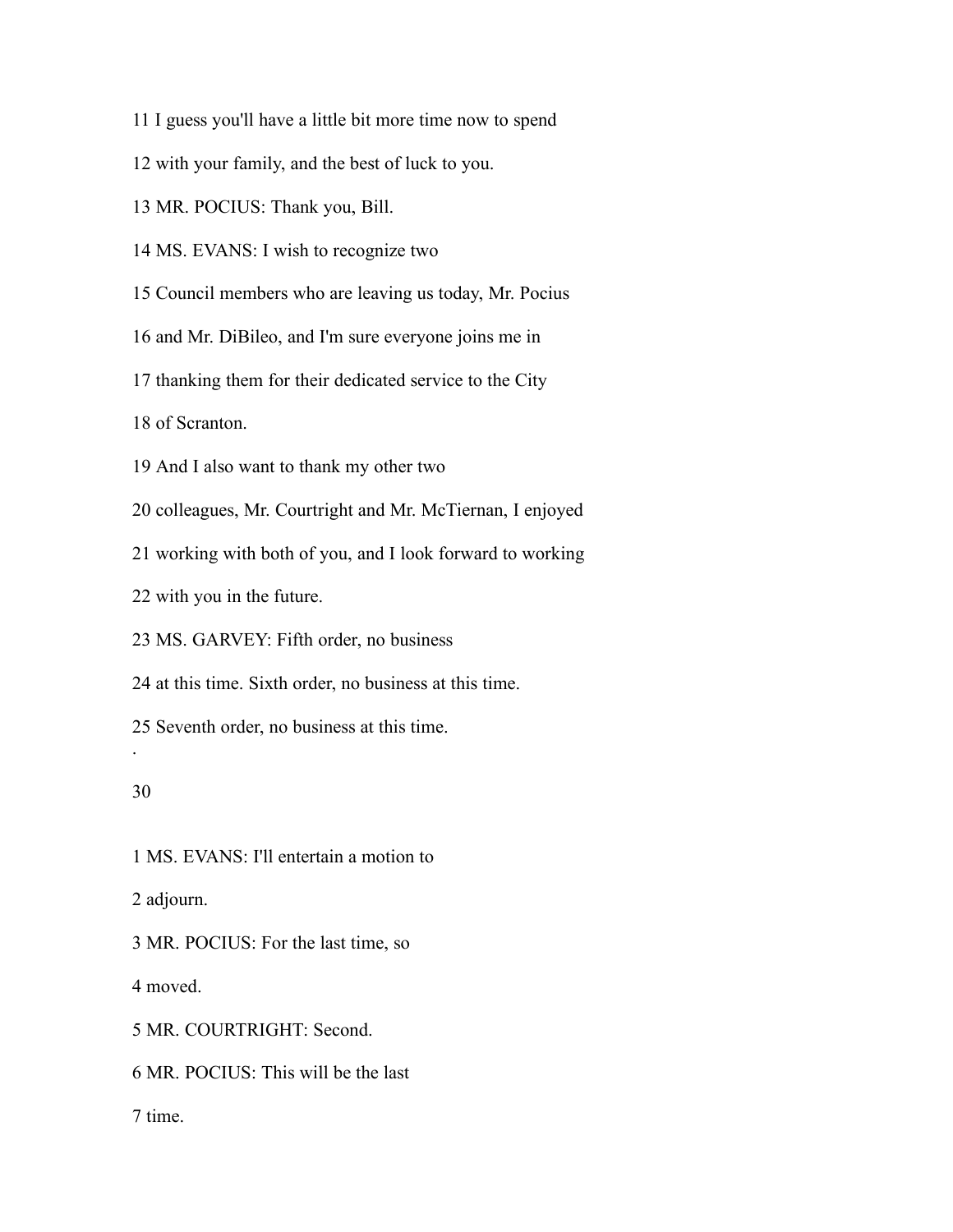MS. EVANS: Meeting adjourned.

| 10                          |
|-----------------------------|
| 11 (MEETING WAS CONCLUDED.) |
| 12                          |
| 13                          |
| 14                          |
| 15                          |
| 16                          |
| $17\,$                      |
| 18                          |
| 19                          |
| 20                          |
| 21                          |
| 22                          |
| 23                          |
| 24                          |
| 25                          |
|                             |
| 31                          |
|                             |

## C E R T I F I C A T E

I hereby certify that the proceedings and

evidence are contained fully and accurately in the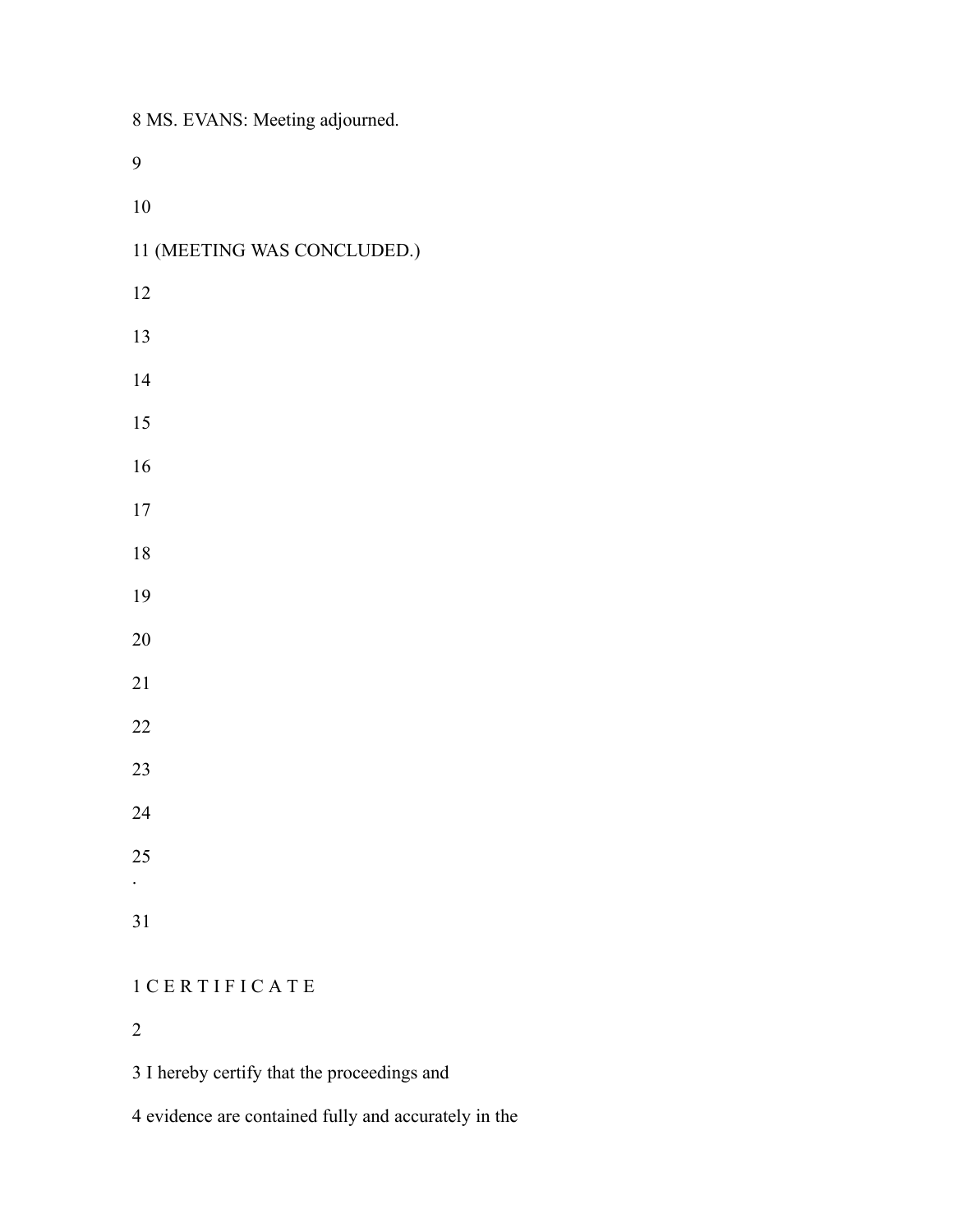notes taken by me on the hearing of the above cause and that this copy is a correct transcript of the same to the best of my ability. LISA M. GRAFF, RMR Official Court Reporter SCRANTON CITY COUNCIL REORGANIZATION MEETING OF COUNCIL Held: Monday, January 2, 2006 Time: 11:00 a.m. Location: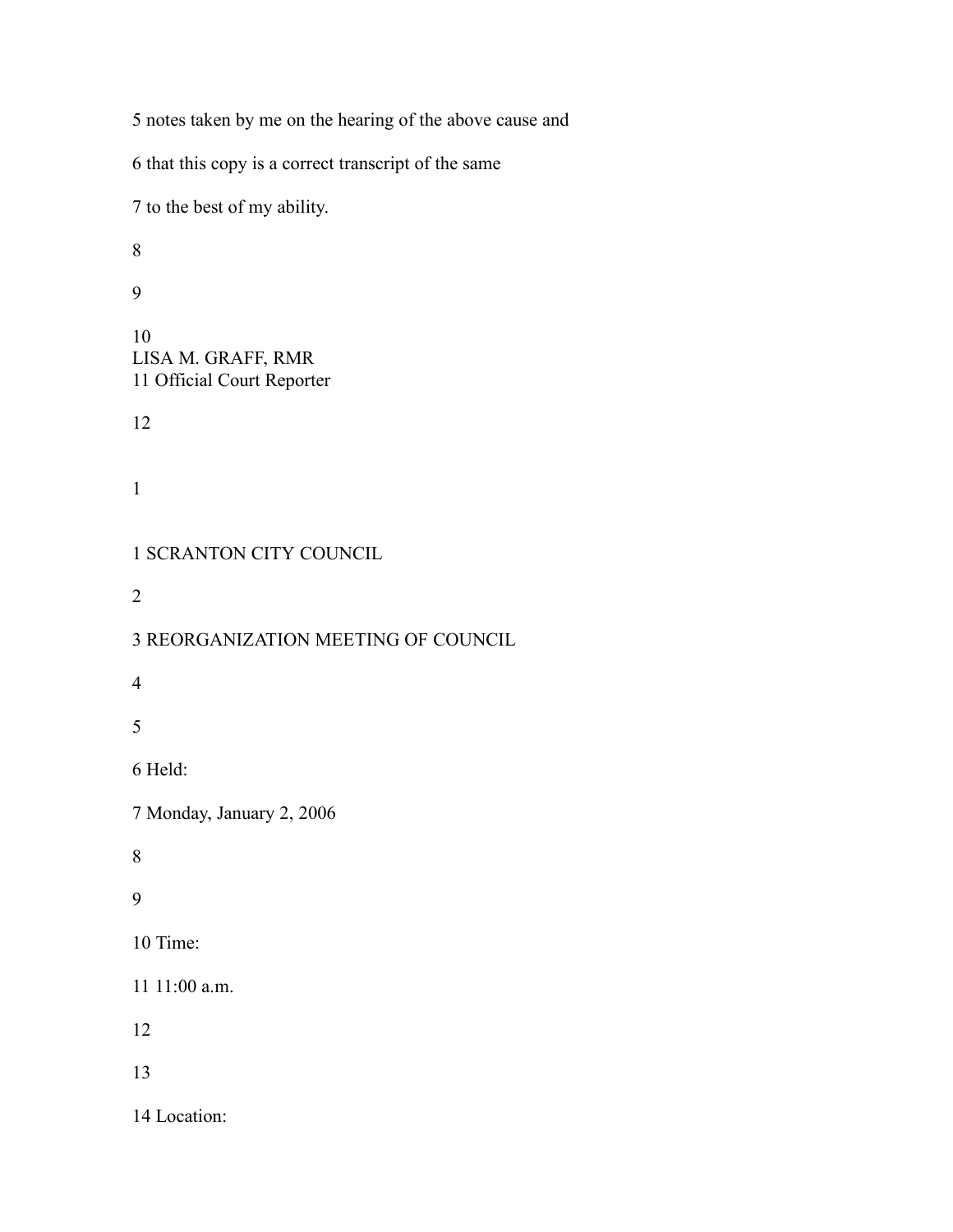| 15 Council Chambers                                       |
|-----------------------------------------------------------|
| 16 Scranton City Hall                                     |
| 17 340 North Washington Avenue                            |
| 18 Scranton, Pennsylvania                                 |
| 19                                                        |
| 20                                                        |
| 21                                                        |
| 22                                                        |
| 23 Lisa M. Graff, RMR                                     |
| 24 Court Reporter                                         |
| 25                                                        |
| 2                                                         |
|                                                           |
| 1 MS. GARVEY: If everyone would please                    |
| 2 stand now for the Pledge of Allegiance. I would now     |
| 3 ask Monsignor Gray to come to the podium for the        |
| 4 invocation.                                             |
| 5 (WHEREUPON, prayer was observed.)                       |
| 6 MS. GARVEY: In accordance with the                      |
| 7 Home Rule Charter, the City of Scranton designating the |
| 8 first Monday of January As the day for City Council to  |
| 9 reorganize, I hereby call this 2006 reorganization      |
| 10 meeting to order. I'll now do a roll call.             |
| 11 MS. GARVEY: Mrs. Evans.                                |
|                                                           |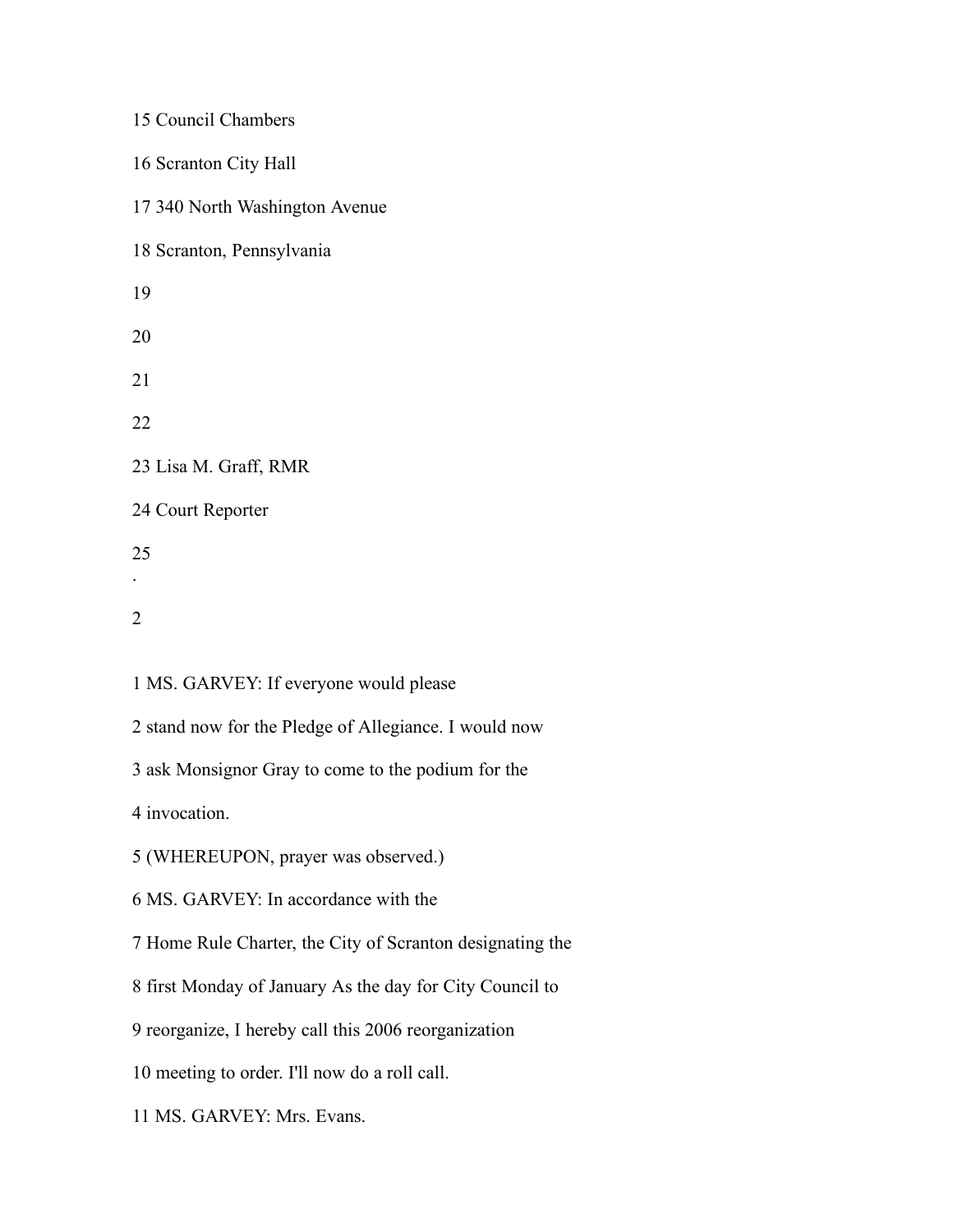MS. EVANS: Here.

- MS. GARVEY: Mrs. Fanucci.
- MS. FANUCCI: Here.
- MS. GARVEY: Mr. McTiernan.
- MR. MCTIERNAN: Here.
- MS. GARVEY: Mr. Courtright.
- MR. COURTRIGHT: Here.
- MS. GARVEY: Mrs. Gatelli.
- MS. GATELLI: Here.
- MS. GARVEY: I would now ask
- Mayor Doherty, if he would like to say a few words.
- MR. DOHERTY: Good morning, Madame
- President, and to the new council members,
- Mrs. Fanucci, Mrs. Evans, congratulations.

#### 

.

- Mr. Courtright, and Mr. McTiernan, welcome.
- It is a great day for the City of
- Scranton as you start on the next four years in moving
- the city forward. I look forward to working with you,
- I offer you my heartfelt congratulations, and I look
- forward to making the city better than it is today.
- As our goals are always simple, to make
- things better than we found them, and I'm very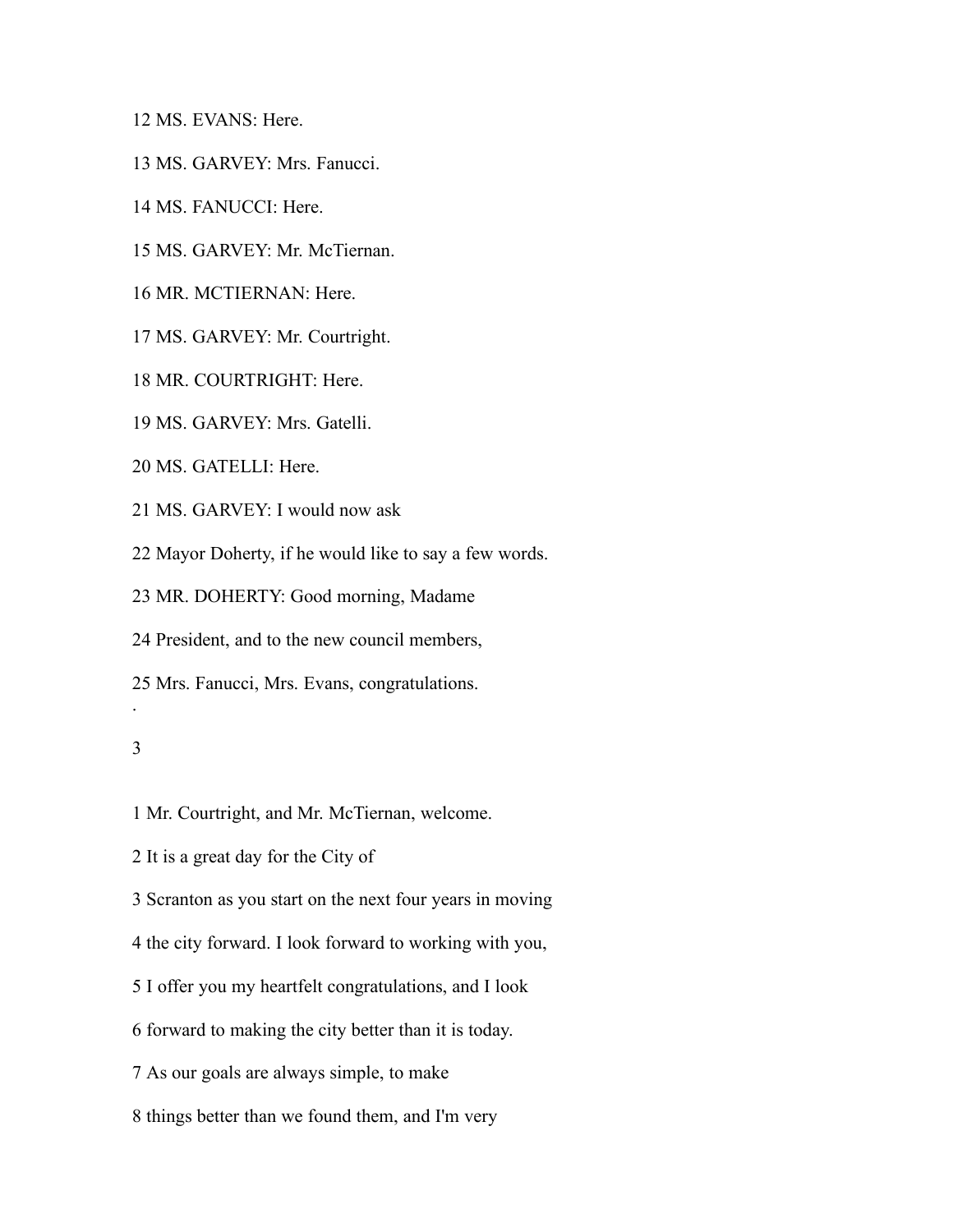confident and I look forward to working with you, but

today is your day, so I congratulate you on your

successes in your election, and I wish you all the

best. Have a nice day.

MS. GARVEY: I have before me the

certificate of election of Kenneth McDowell, tax

collector. Will the Council adopt a motion to the

effect that the certificate be received and ordered

filed and made a part of the minutes?

MR. MCTIERNAN: I so move.

MR. COURTRIGHT: Second.

MS. GARVEY: All those in favor, say

aye.

MS. EVANS: Aye.

MS. FANUCCI: Aye.

MR. MCTIERNAN: Aye.

MR. COURTRIGHT: Aye.

.

MS. GATELLI: Aye.

MS. GARVEY: Those opposed? The ayes

have it and so ordered. I will now ask that Mr.

McDowell step to the podium is where the microphone is

set up with Judge Munley.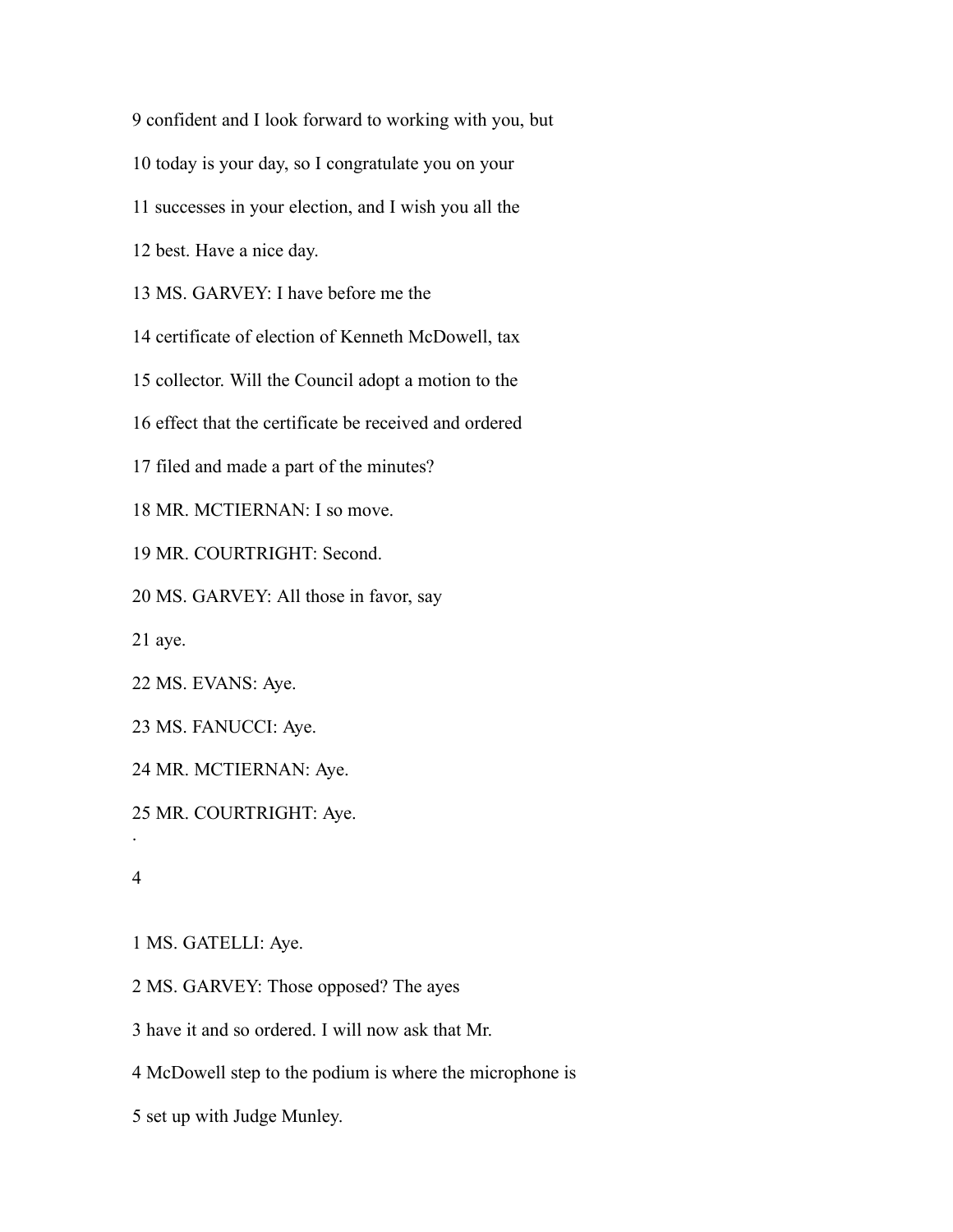(WHEREUPON, Ken McDowell took the oath for

tax collector.)

MR. MCDOWELL: Well, first I'd like to

congratulate Judge Munley on his great victory, it was

a pleasure campaigning with him, we're happy to have

him as a judge, and I'm honored that I was your first

swearing in.

JUDGE MUNLEY: And believe me, actually

I'm going to get a plaque and put that on my wall in my

chambers. Thank you very much.

MR. MCDOWELL: First I'd like to thank

the citizens of Scranton for entrusting me with the

office of tax collector for another four years. I'd

especially like to thank my family, my daughter Kelly

here, she's always by my side, my best campaigner, my

mother Jane, my sister Christy over there. Without

them, I'd never be able to get anything accomplished,

and I thank them for that.

I want to wish the new Council great

 luck. I've worked with many of you in the past through .

### 

different phases, I know you're going to do a good job,

I'm very happy for you.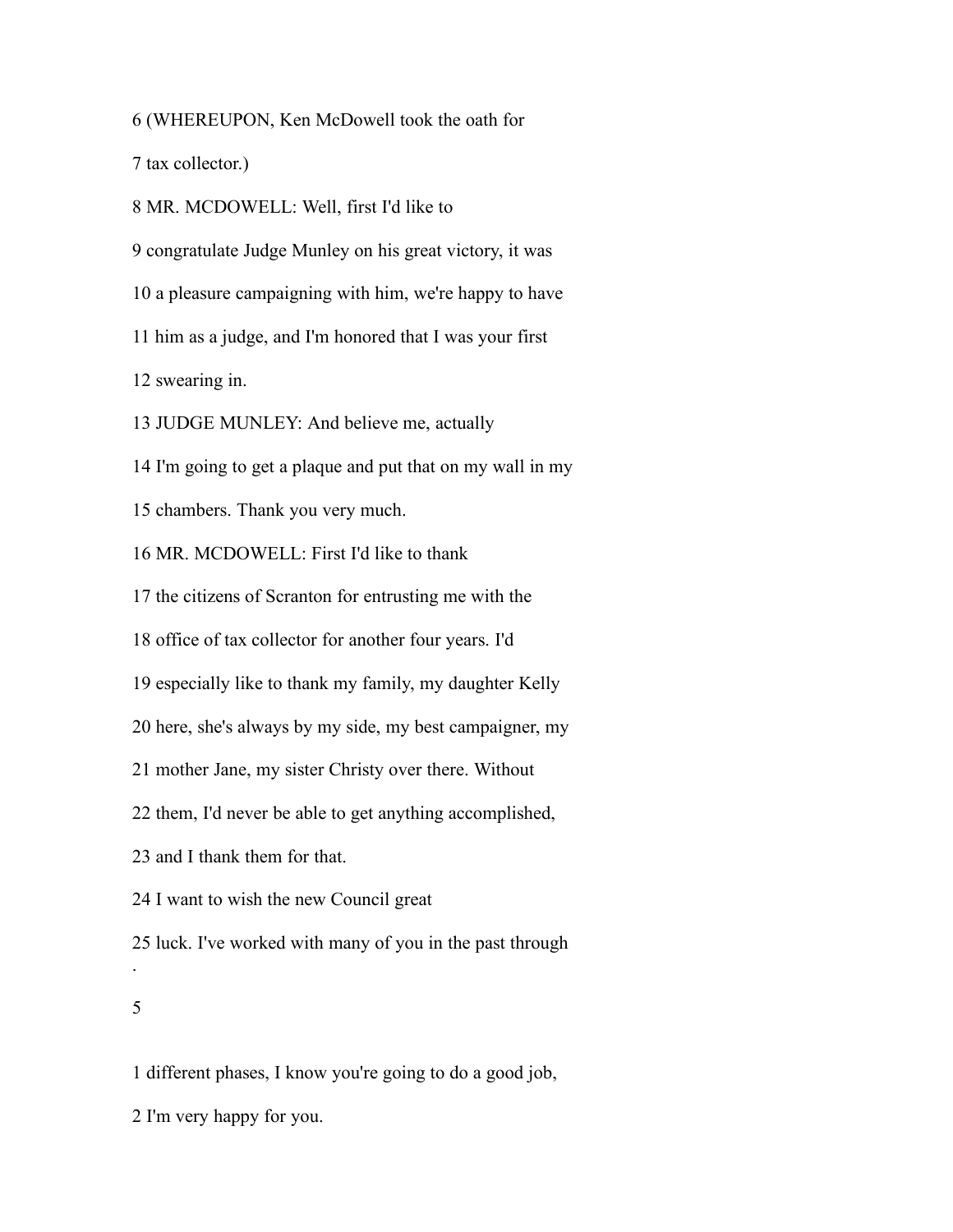- I want to thank Mr. Pocius for his
- years of dedicated service to the city. I'd like to
- thank Mayor Doherty, and congratulate him on his
- victory, and thank you all for coming.
- MS. GARVEY: I have before me the
- certificates of election of Janet Tomko Evans,
- Judy Gatelli, and Sherry Nealon Fanucci as city
- Councilpersons, would the Council adopt a motion to the
- effect the certificates be received and ordered filed
- and made part of the minutes?
- MR. MCTIERNAN: I so move.
- MR. COURTRIGHT: Second.
- MS. GARVEY: On the question? All
- those in favor, signify by saying aye.
- MS. EVANS: Aye.
- MS. FANUCCI: Aye.
- MR. MCTIERNAN: Aye.
- MR. COURTRIGHT: Aye.
- MS. GATELLI: Aye.
- MS. GARVEY: I will now ask that the
- Honorable Nealon come to the forefront, and Sherry
- Nealon Fanucci.
- .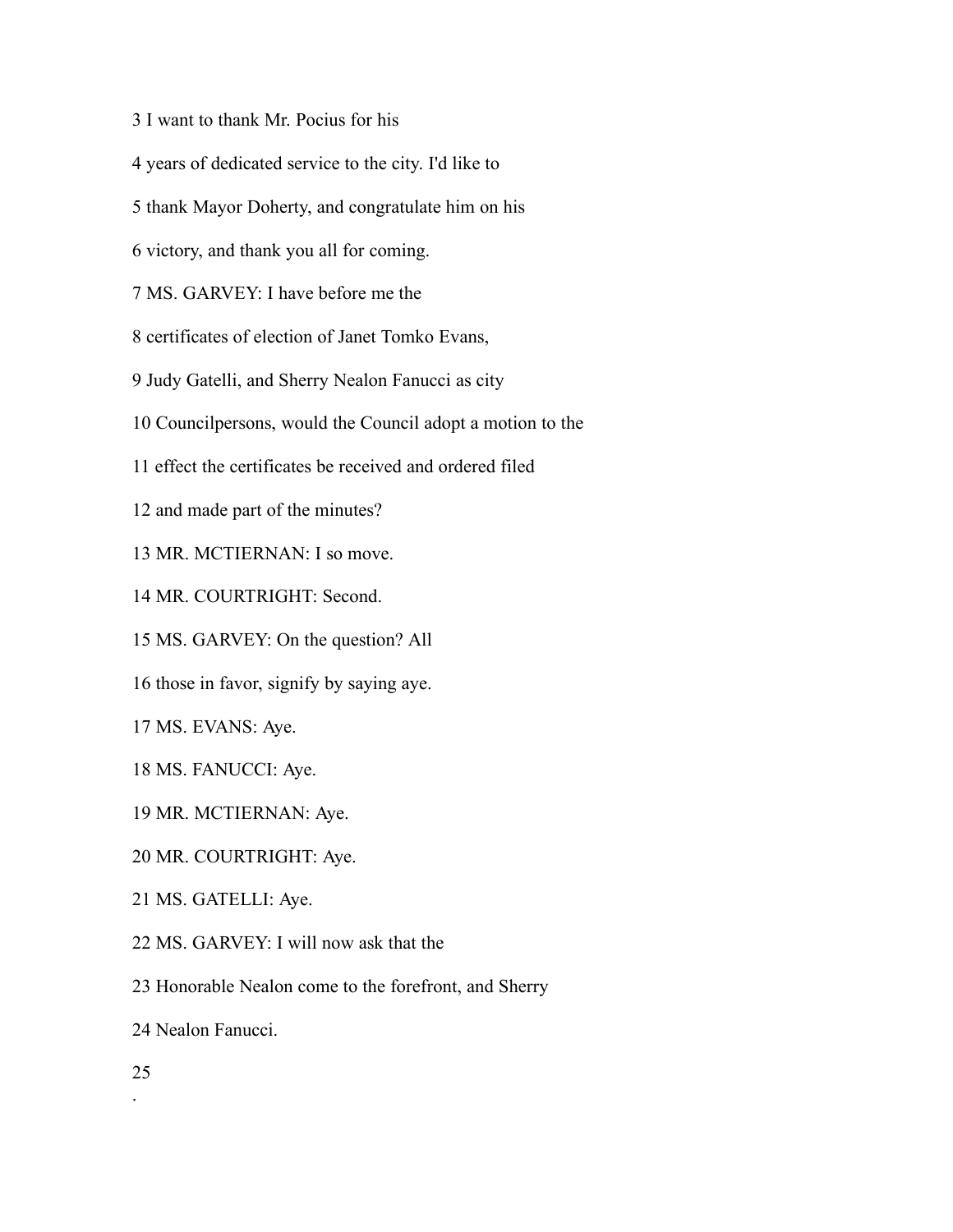## 

## JUDGE NEALON: I'd first like to thank

- Sherry for asking me to swear her in and be part of
- this historic day.
- As we know, this will be the first time
- in the history of the City of Scranton that a majority
- of our City Council will be women, and I thank Sherry
- for the honor of swearing her in today and being part

of that history.

- And I, too, would also like to
- recognize and thank John Pocius and Gary DiBileo for
- their many years of public service.
- And finally, just for the record,
- Sherry and I are not related.
- (WHEREUPON, Sherry Nealon Fanucci took the
- oath for City Councilperson.)
- MS. GARVEY: I now will ask the
- Honorable Carmen Minora to step forward to the podium
- and administer the oath of office to Janet Tomko Evans
- for the elected office of City Council.
- JUDGE MINORA: I'd just like to remark
- about the fact that when John and Gary were here, I
- never kissed anybody on Council, so I wanted to say
- that.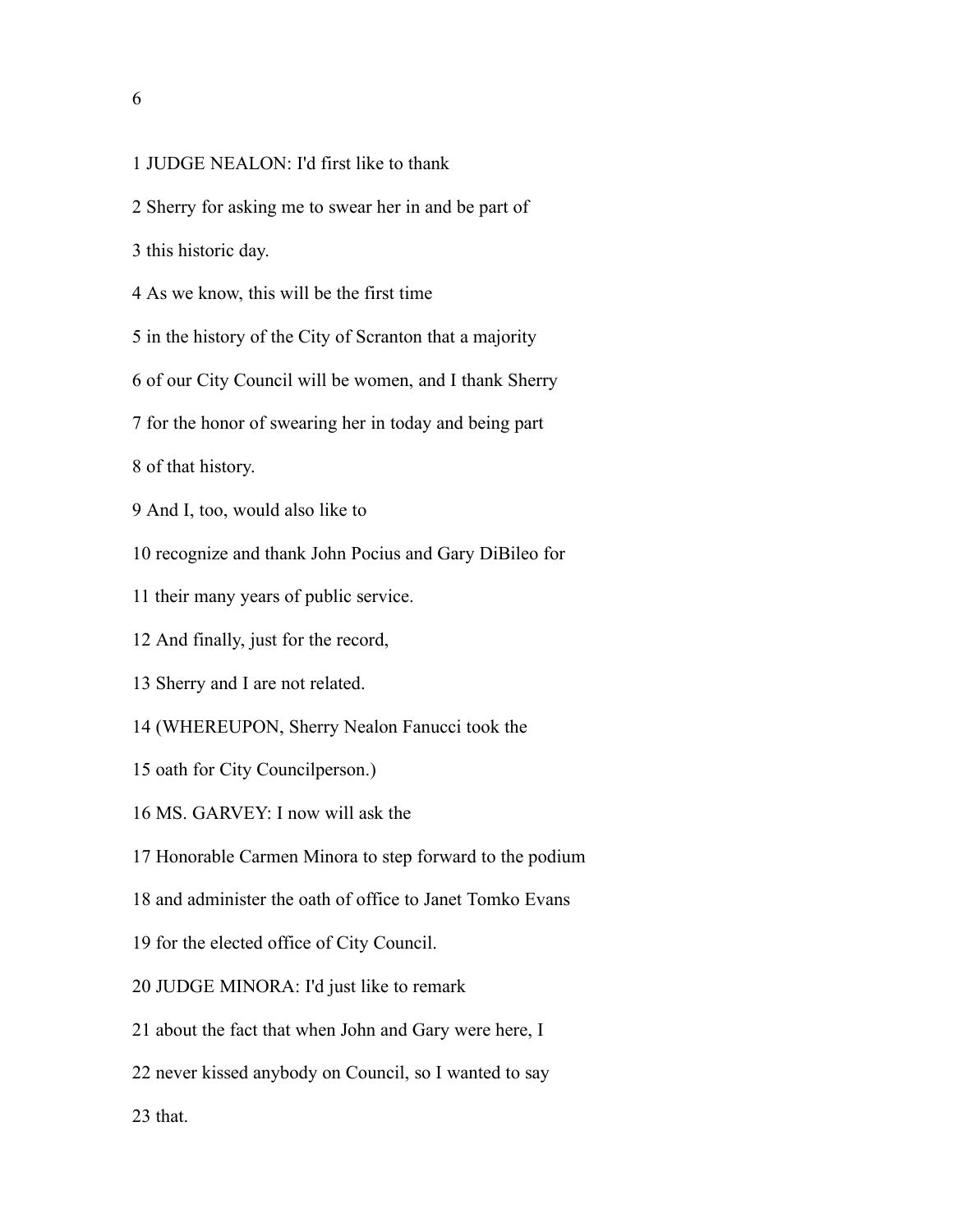That's one of the advantage of a women majority. We always note that whenever we greet

.

Judge Corbett, that's also a distinguishing factor when

she's in chambers. Also, Tom, this is not my first

oath, I just want you to know that.

(WHEREUPON, Janet Tomko Evans took the oath

for City Councilperson.)

MS. GARVEY: I will now ask

Judge Minora if he'd just stay up here, and

Judy Gatelli, please come up to be sworn in.

JUDGE MINORA: This is a pleasure and a

privilege, as was with Janet, to share in their very

special day, but it's also a pleasure because we go

back a few years. Joe and I graduated high school

together, and I think Judy was about four or five years

behind us, as I recall, isn't that right?

MS. GATELLI: Yes.

JUDGE MINORA: And I think my mother or

her mother were in each other's wedding parties, so we

go back a couple generations.

MS. GATELLI: Yes, they were.

(WHEREUPON, Judy Gatelli took the oath as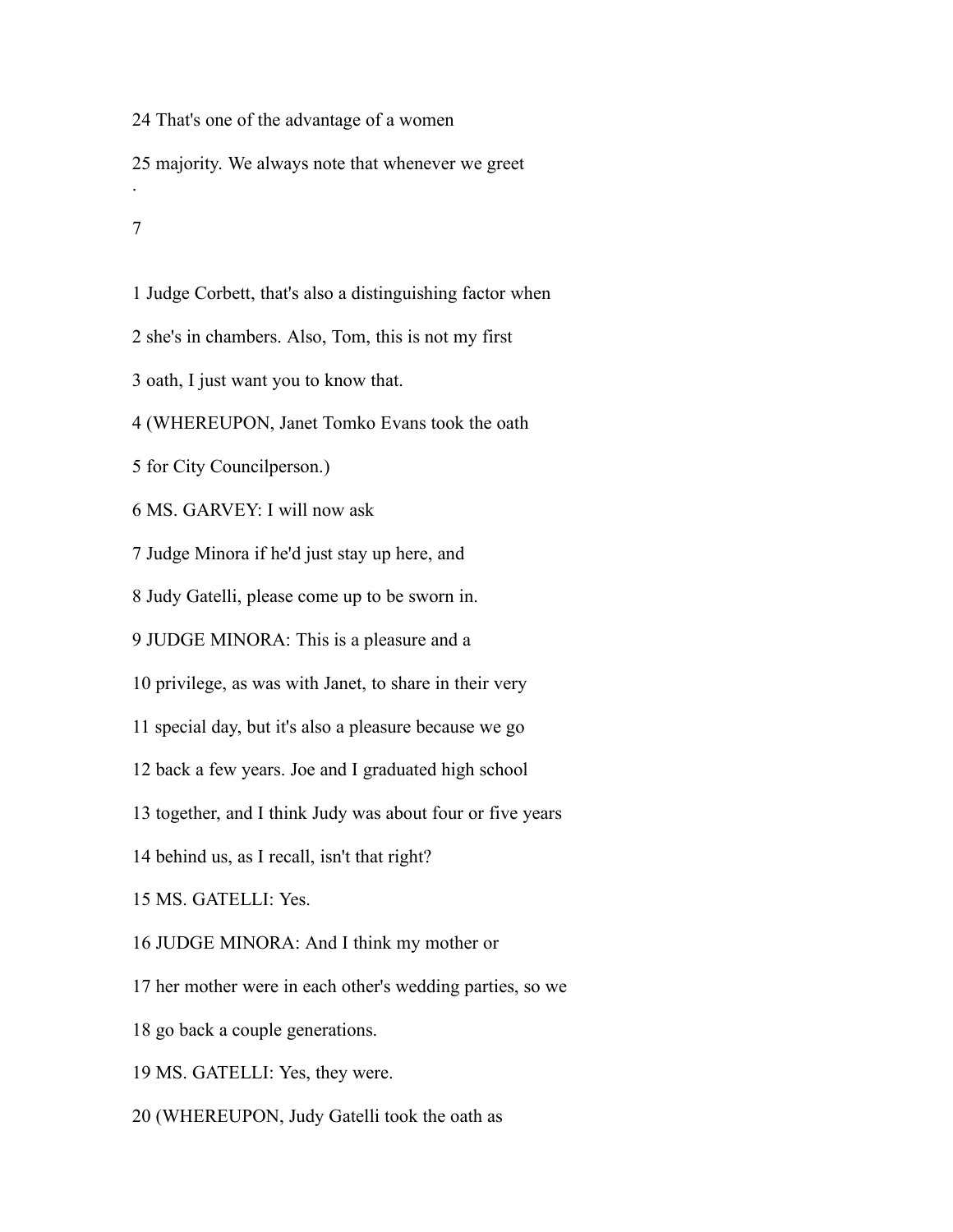City Councilperson.)

MS. GARVEY: I will now accept

nominations for temporary chairperson. What is your

pleasure?

MR. COURTRIGHT: I move that

## 

.

Robert McTiernan be appointed temporary chairperson.

MS. EVANS: Second.

MS. GARVEY: All those in favor say

aye.

MS. EVANS: Aye.

MS. FANUCCI: Aye.

MR. MCTIERNAN: Aye.

MR. COURTRIGHT: Aye.

MS. GATELLI: Aye.

MS. GARVEY: Those opposed? The ayes

have it, and so ordered. Mr. McTiernan, will you

please take over as temporary chair?

MR. MCTIERNAN: Thank you, Mrs. Garvey.

We will proceed with the reorganization. I now ask for

nominations for the city clerk.

MS. GATELLI: I nominate Kay Garvey,

City Clerk.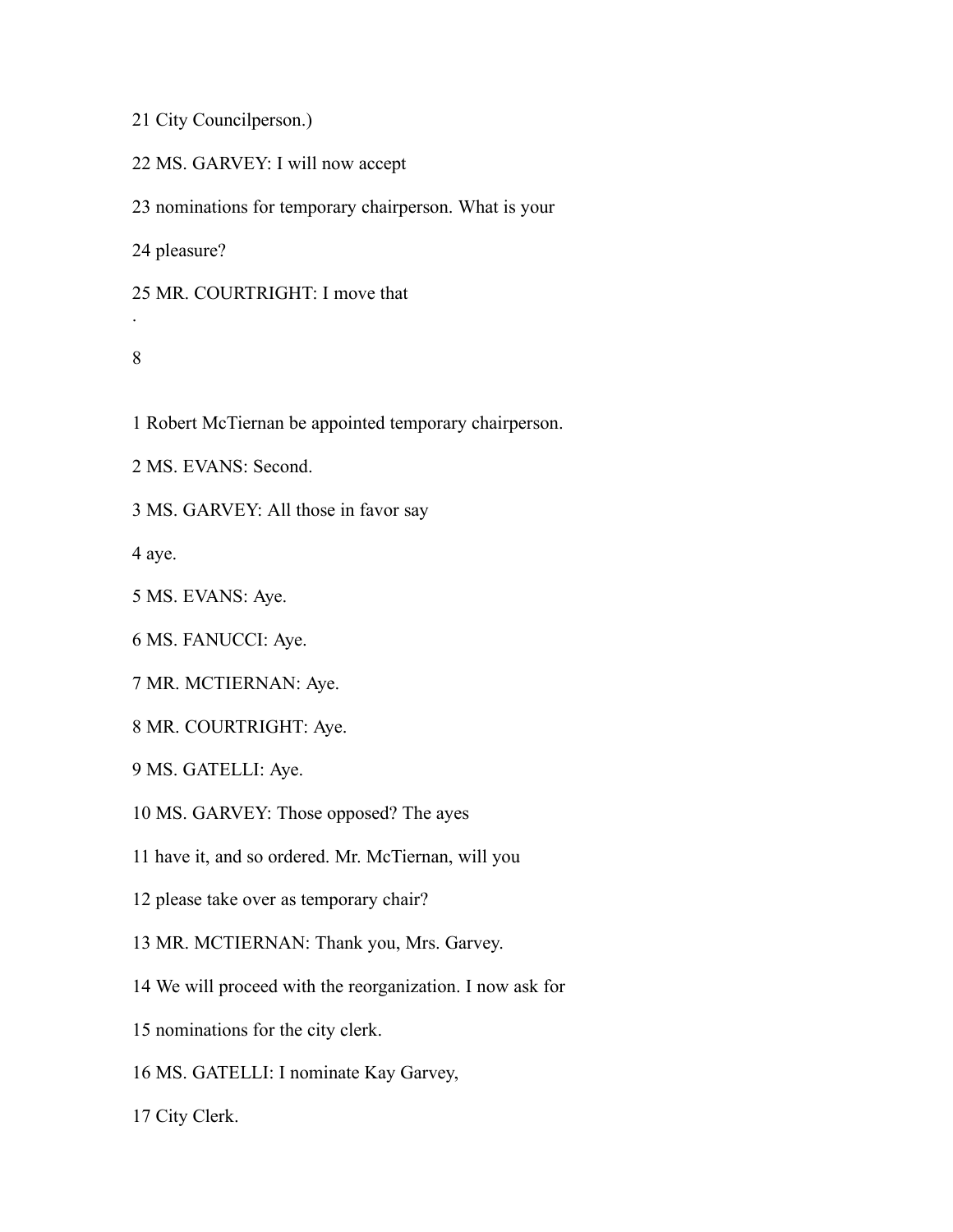MS. EVANS: I second that motion.

MR. MCTIERNAN: I ask for a roll call,

please, Neil.

MR. COOLICAN: Mrs. Evans.

MS. EVANS: Yes.

MR. COOLICAN: Mrs. Fanucci.

MS. FANUCCI: Yes.

MR. COOLICAN: Mr. McTiernan.

.

MR. MCTIERNAN: Yes.

MR. COOLICAN: Mr. Courtright.

MR. COURTRIGHT: Yes.

MR. COOLICAN: Mrs. Gatelli.

MS. GATELLI: Yes.

MR. MCTIERNAN: The motion is adopted,

and I declare Kay Garvey duly and legally elected City

Clerk. Congratulations, Kay.

I now call for the nomination of a

permanent President of Scranton City Council for the

ensuing two years, and I'd like to nominate

Mrs. Judy Gatelli as permanent chairperson and

President of City Council.

MS. FANUCCI: I second the motion.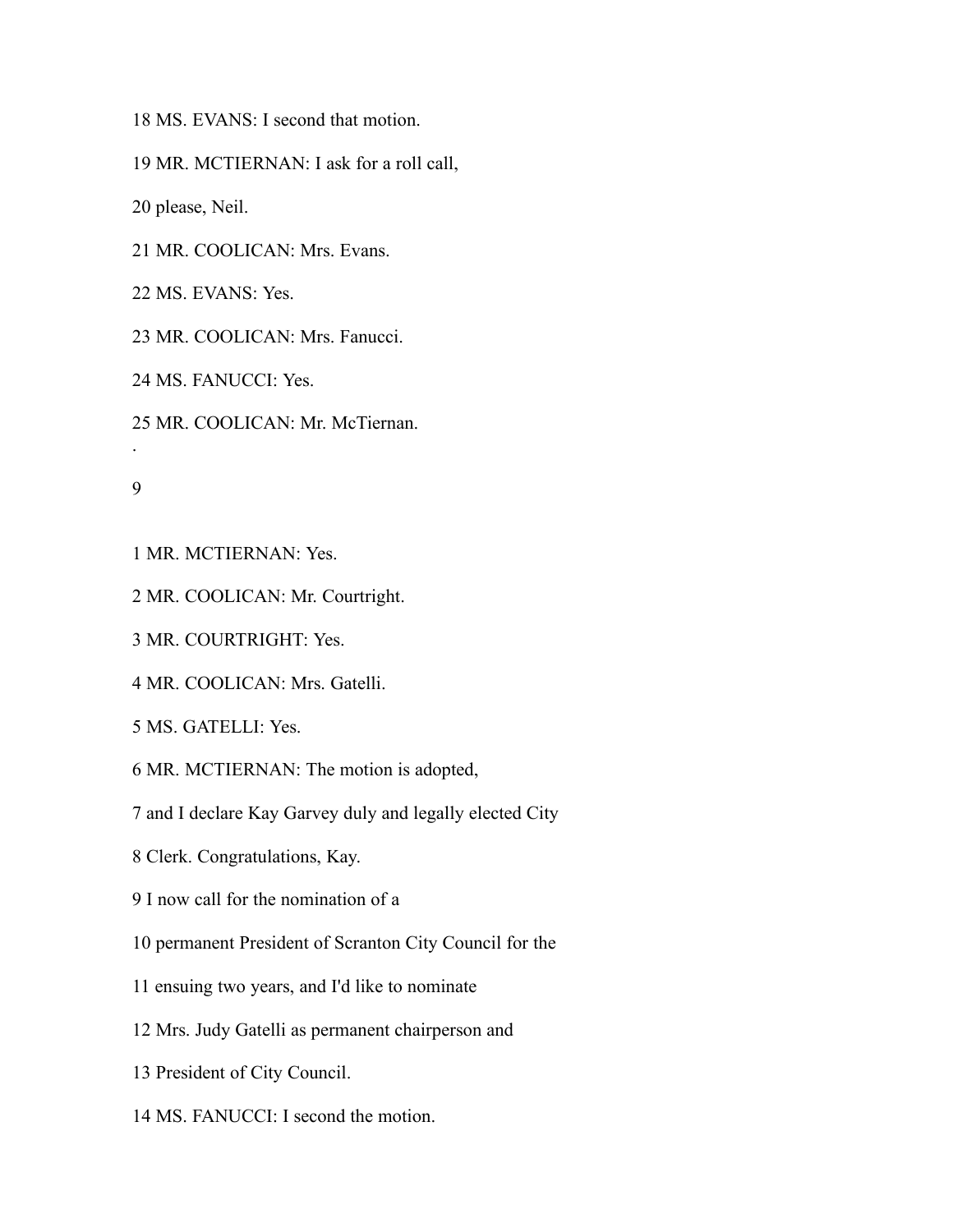MR. MCTIERNAN: I will ask for a roll

call, please, Neil.

MR. COOLICAN: Mrs. Evans.

MS. EVANS: Yes.

MR. COOLICAN: Mrs. Fanucci.

MS. FANUCCI: Yes.

MR. COOLICAN: Mr. McTiernan.

MR. MCTIERNAN: Yes.

MR. COOLICAN: Mr. Courtright.

MR. COURTRIGHT: Yes.

MR. COOLICAN: Mrs. Gatelli.

.

MS. GATELLI: Yes.

MR. MCTIERNAN: The motion is adopted,

and I declare Judy Gatelli duly and legally elected

President of Scranton City Council. Congratulations,

Mrs. Gatelli.

MS. GATELLI: Thank you very much.

Thank you.

MR. MCTIERNAN: And I would probably

need to offer, an historic day, as everyone has

mentioned earlier.

I now call for nomination of Vice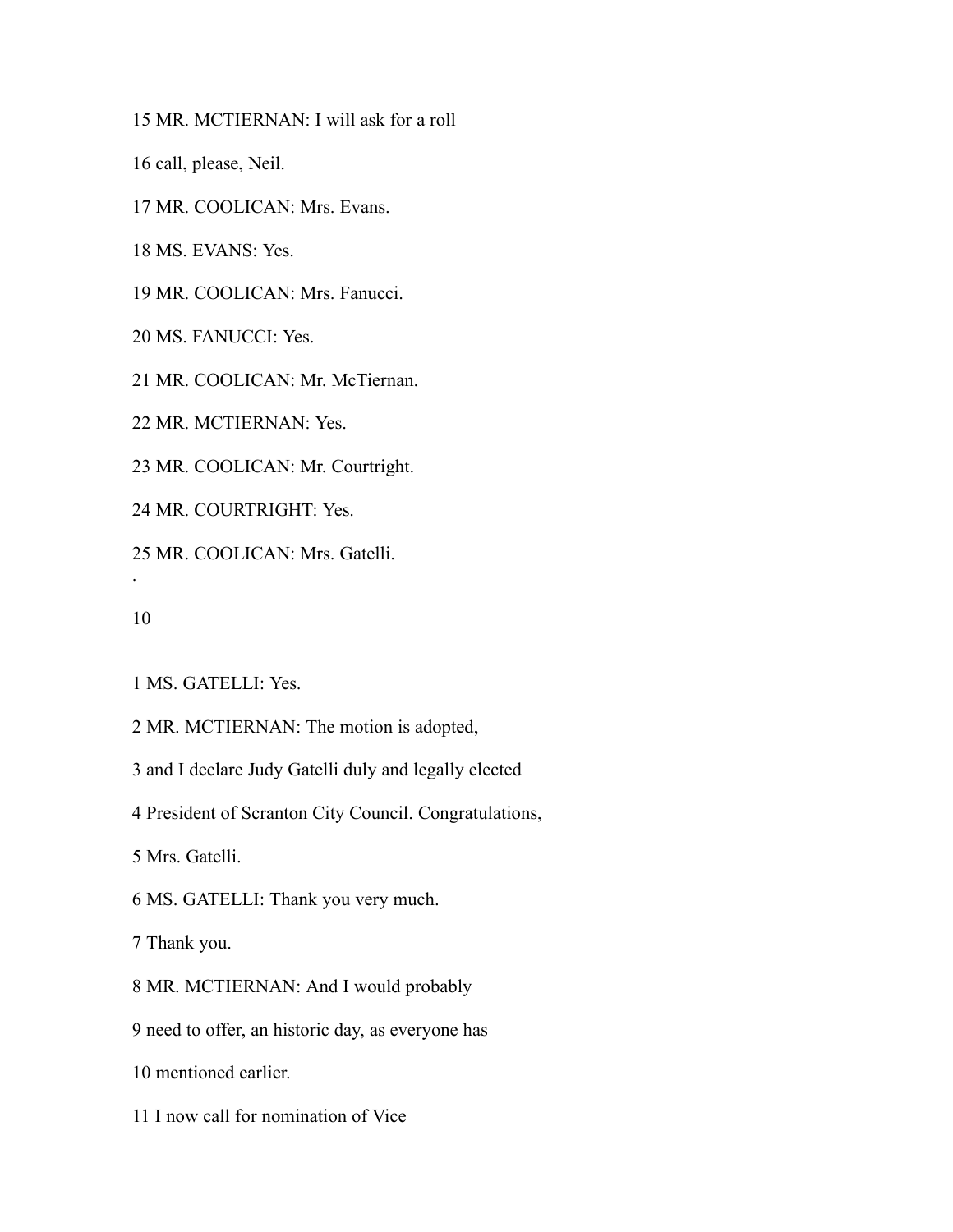President of Scranton City Council for the ensuing

two-year.

- MS. EVANS: I nominate William
- Courtright as Vice President of Scranton City Council.

MS. GATELLI: I second the motion.

MR. MCTIERNAN: Neil, may we have a

roll call, please?

MR. COOLICAN: Mrs. Evans.

MS. EVANS: Yes.

MR. COOLICAN: Mrs. Fanucci.

MS. FANUCCI: Yes.

MR. COOLICAN: Mr. McTiernan.

MR. MCTIERNAN: Yes.

MR. COOLICAN: Mr. Courtright.

.

MR. COURTRIGHT: Yes.

MR. COOLICAN: Mrs. Gatelli.

MS. GATELLI: Yes.

MR. MCTIERNAN: The motion is adopted,

and I declare William Courtright duly and legally

elected Vice President of Scranton City Council.

Congratulations, Bill.

MR. COURTRIGHT: At this time, I'd like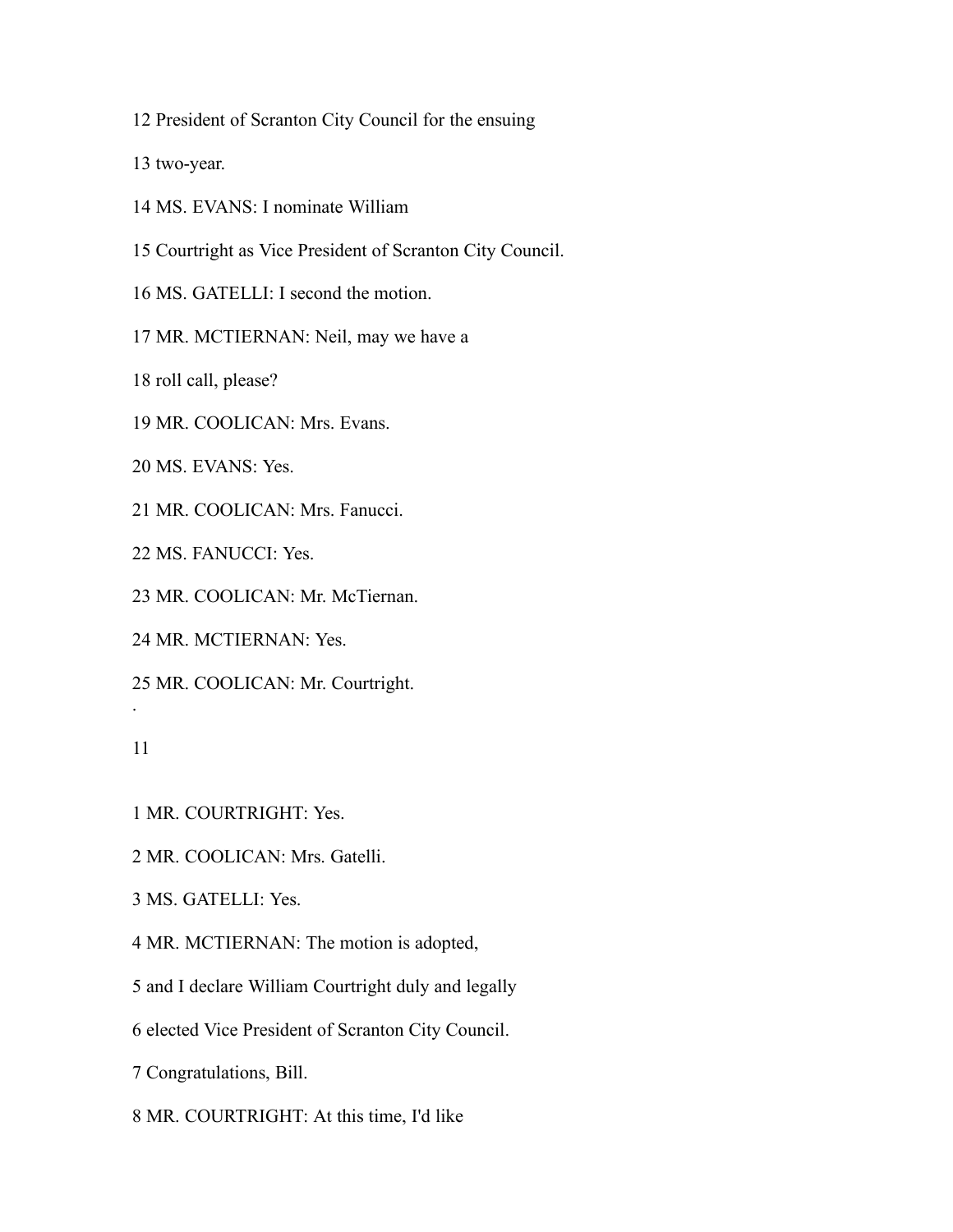to make a motion that we appoint Amil Minora, Esquire,

- to the position of City Council Solicitor.
- MS. EVANS: I second that motion.
- MS. GATELLI: All those in favor, say

aye.

- MS. EVANS: Aye.
- MS. FANUCCI: Aye.
- MR. MCTIERNAN: Aye.
- MR. COURTRIGHT: Aye.

MS. GATELLI: Aye. Those opposed? The

- ayes have it and so ordered.
- MS. GARVEY: I will now ask

Councilwoman Gatelli to please come to the podium to be

sworn in as Council President by the Honorable Carmen

Minora.

(WHEREUPON, Judy Gatelli was sworn in as

## 

.

- MS. GARVEY: I will now ask Councilman
- Courtright to come forward to the podium to be sworn in
- as Council Vice President by the
- Honorable Thomas Munley.
- (WHEREUPON, William Courtright was

Council President.)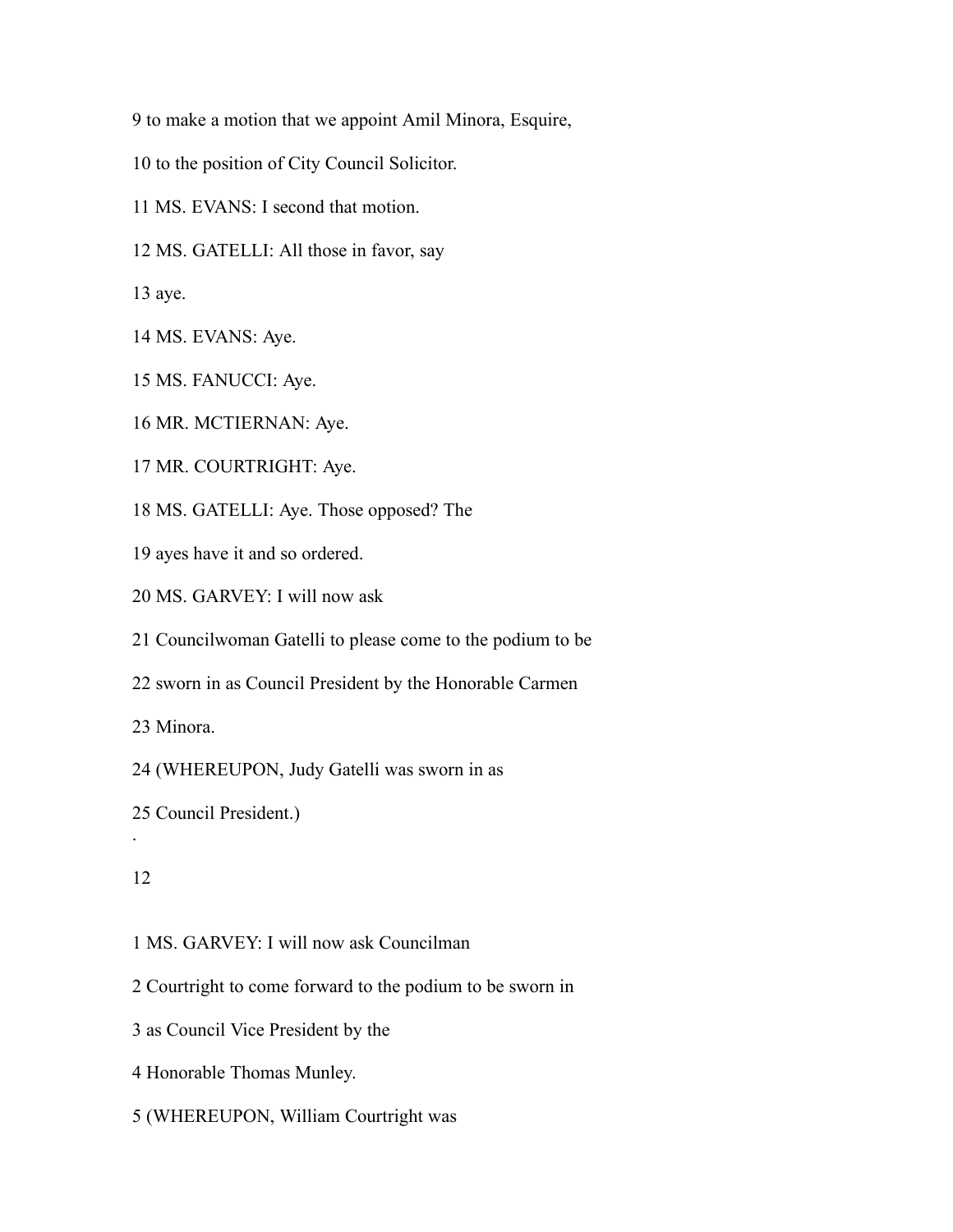sworn in as Council Vice President.)

MR. COURTRIGHT: I just want to thank

the other Council members for their support, and, Judge

for coming in and swearing me in, and I hope that I

could fill the shoes that Mrs. Evans just left, I'll do

my very best. Thank you.

MR. MCTIERNAN: I would now like to ask

Judge Munley to remain at the podium and ask Mrs. Kay

Garvey to be sworn in as Scranton City Clerk.

(WHEREUPON, Kay Garvey was sworn in as

Scranton City Clerk.)

MS. GARVEY: I would just like to say

thank you to all of you sitting here for your

confidence in me to take on this job, and I hope to

serve each of you in the capacity that you deserve,

okay?

And I also would like to thank my

family, my husband who is up there playing chicken

right now, didn't come down, I would like to thank all

of them for supporting me in my decision, and it was a

### 

.

 rough road and it was a long road to come to this decision, and I hope that this is the right one, and I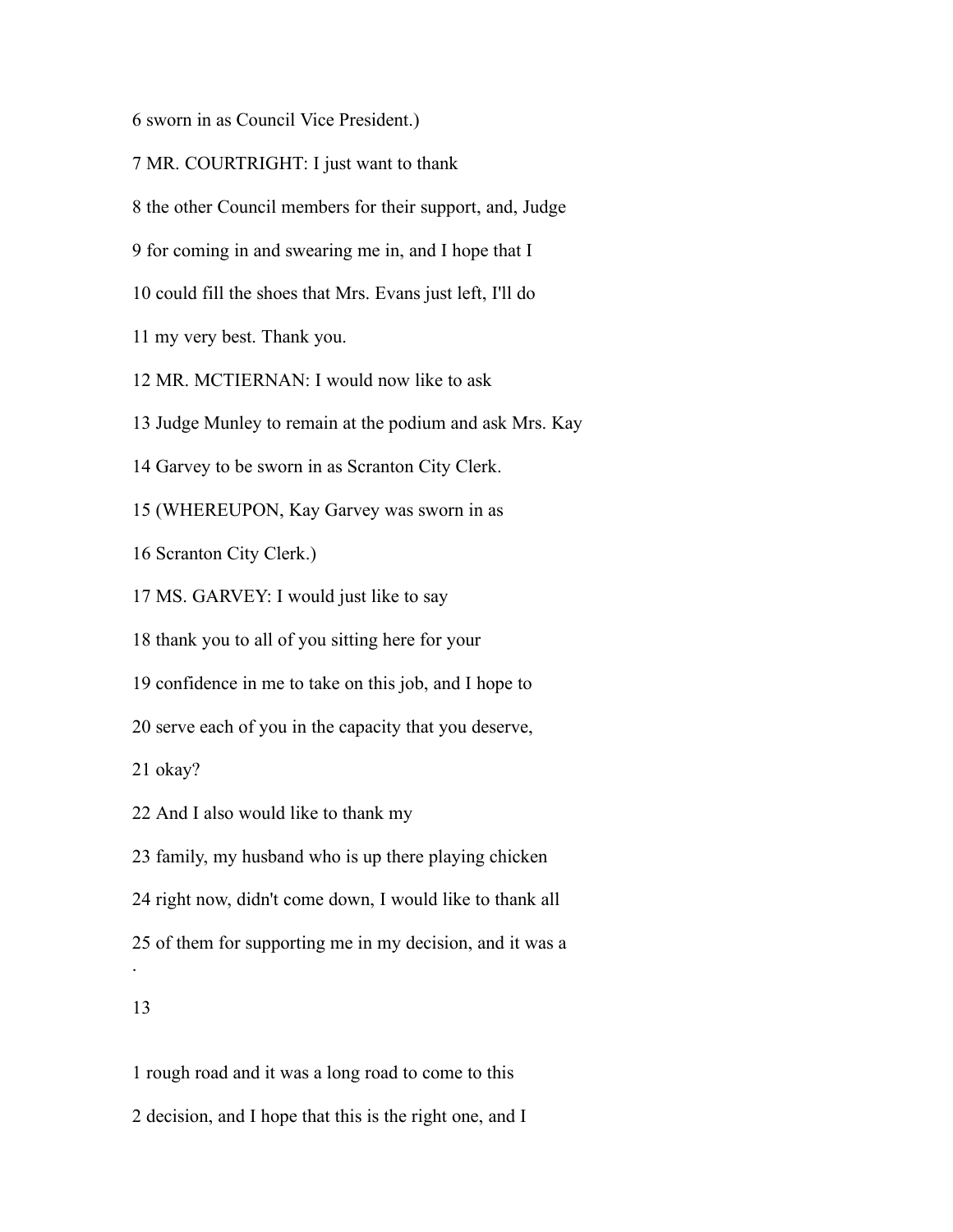thank them for their support.

MR. MCTIERNAN: Kay, I believe that you

made the right decision for the City of Scranton, we

thank you for stepping up to the plate and filling

Mr. Saunders' shoes.

MS. GARVEY: Thank you.

MR. MCTIERNAN: We appreciate that. I

think everyone is in place now. I would now like to

ask that Mrs. Judy Gatelli take over as permanent

chairman and President of Scranton City Council.

MS. GATELLI: We are now ready to

consider the rules of procedure by which this Council

will be governed during the next two years. What is

your pleasure?

MR. MCTIERNAN: I move that the rules

of Council be adopted by Resolution No. 1, 2006, as

required by the Home Rule Charter.

MR. COURTRIGHT: Second.

MS. GATELLI: Mrs. Garvey, would you

please read the resolution?

.

MS. GARVEY: RESOLUTION NO. 1, 2006 -

ADOPTING THE RULES AND ORDER OF BUSINESS OF THE

SCRANTON CITY COUNCIL, SCRANTON, PENNSYLVANIA.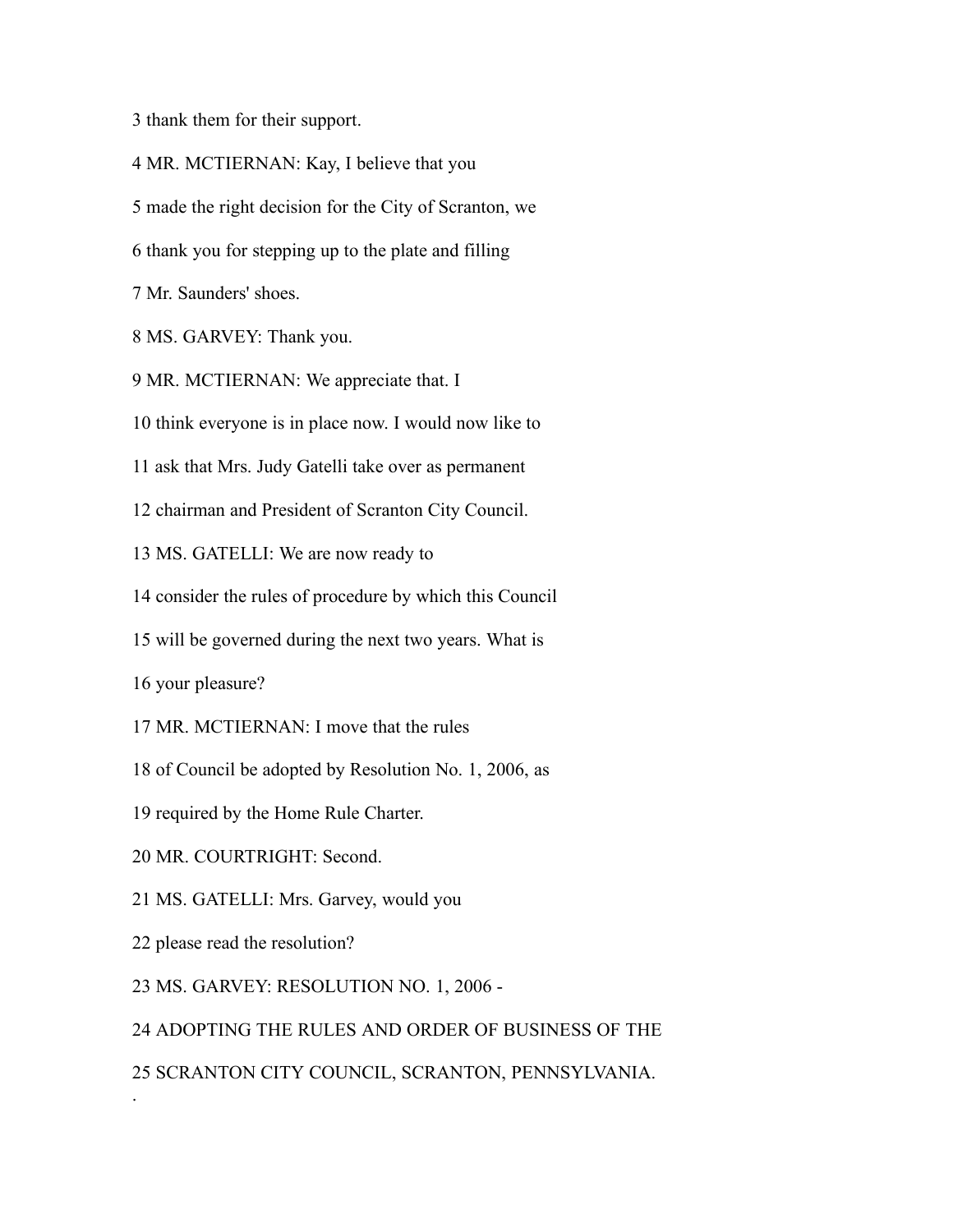- MS. GATELLI: On the question? All
- those in favor, say aye.
- MS. EVANS: Aye.
- MS. FANUCCI: Aye.
- MR. MCTIERNAN: Aye.
- MR. COURTRIGHT: Aye.
- MS. GATELLI: Aye. Any opposed? The
- ayes have it and so ordered.
- The following will be the committee
- chairpersons for the next two years. Community
- Development, Sherry Nealon Fanucci, Public Works,
- Janet Evans, Public Safety, William Courtright,
- Finance, Robert McTiernan, Rules, Judy Gatelli.
- Subcommittees, Pension Review and
- Administration, Sherry Nealon Fanucci, Downtown
- Revitalization, Judy Gatelli, Boards and Commissions,
- William Courtright, Revenue and Taxes, Robert
- McTiernan, and Inter-Governmental Relations,
- Janet Evans.
- I will now call on each Council member
- for a few remarks. Mrs. Evans.
- MS. EVANS: Thank you. I humbly thank
- the people of Scranton for placing their confidence in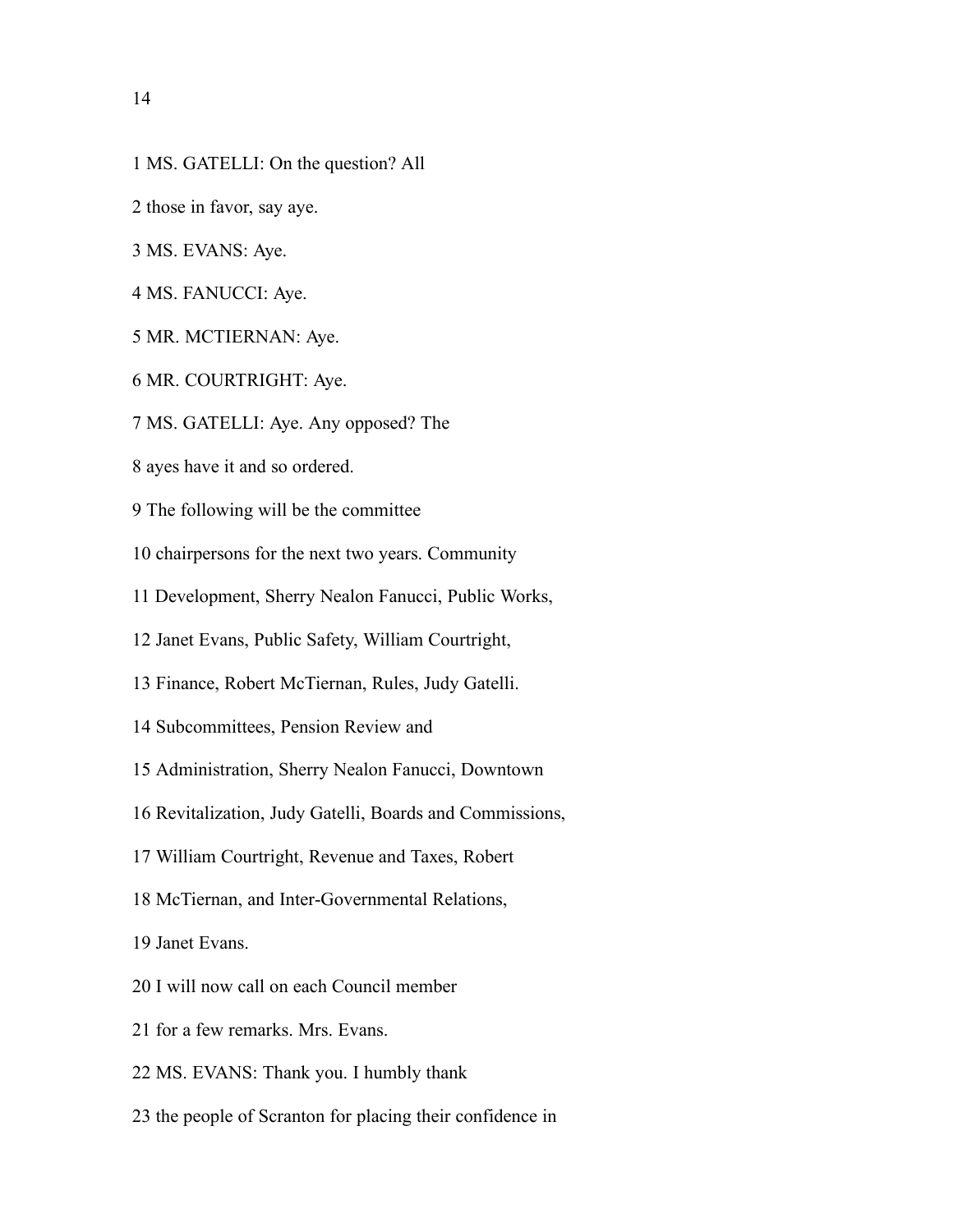my once again. I also wish to thank the hundreds of supporters who worked on my campaigns tirelessly. And . 

 to the thousands and thousands of voters I met, I want you to know how beneficial our conversations are to me. I find more wisdom in my meetings with citizens than in any of my meetings with politicians, and I will do my very best to represent you. My vote will always be your vote. My fellow Scrantonians, I call your attention today to a few historical notes, I have the honor to be the third woman elected to Scranton City Council, and I am very pleased to be joined today by the fourth and fifth. Another interesting note, I'm the first woman to ever be re-elected to Scranton City Council. My dear friends, I will live up to your vote of confidence and do my job to the best of my ability to insure that worthy candidates, both male and female, are re-elected in the future. Certainly no office is deserved, it must be earned.

Finally, I lovingly thank my family,

particularly my darling mother, who is present today,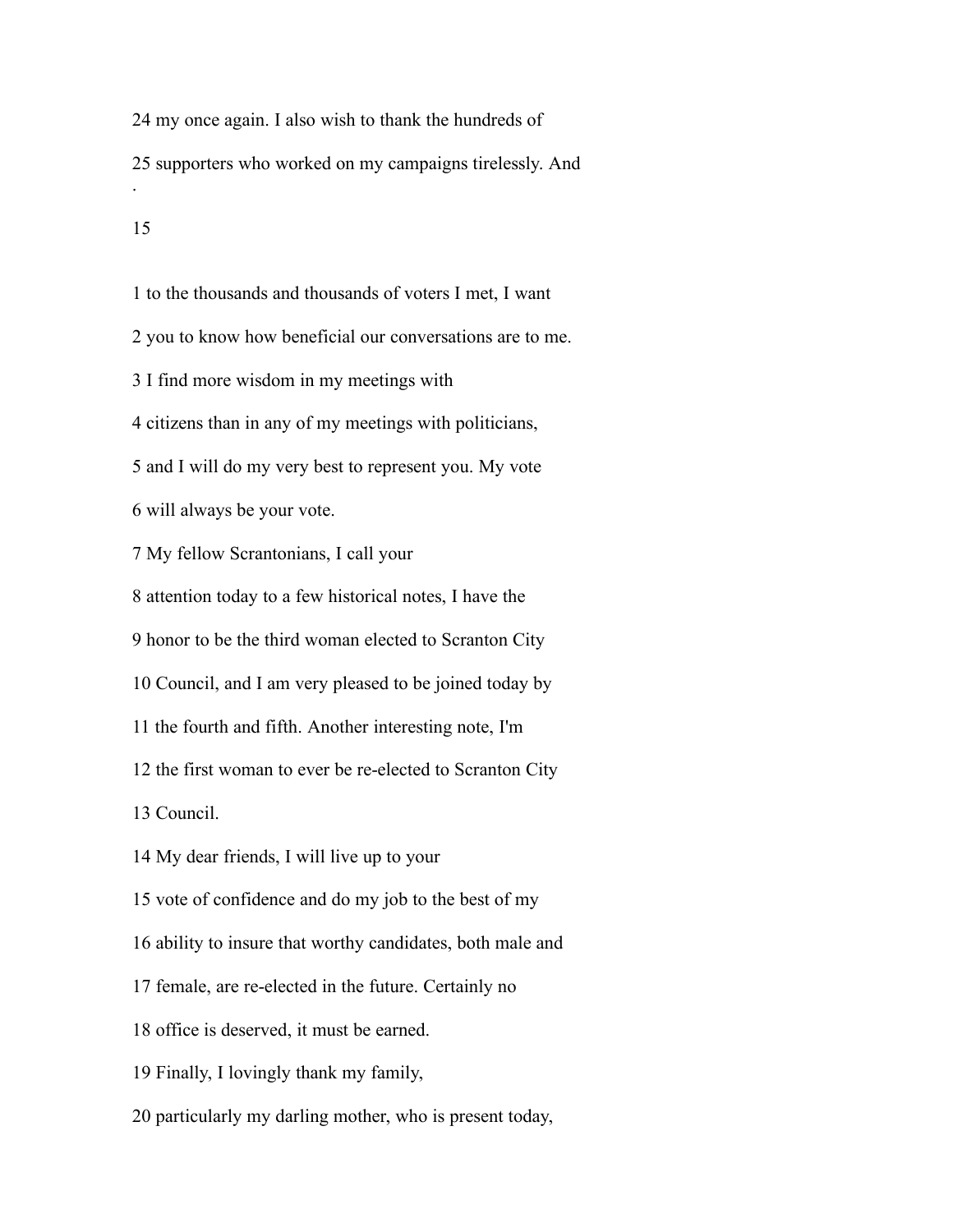and although we lost my dear father early during my first term of office, I know he's with both of us today, and my greatest hopes are to live by the strong values my parents taught me, love of family, hard work, honesty, service and compassion, and to make .

 Marion and Carl Tomko half as proud of their daughter as Janet Tomko Evans has always been of them. Thank you.

MS. GATELLI: Mrs. Fanucci.

MS. FANUCCI: I don't think one of us

can sit up here and not appreciate the wonderful

support we've had from all of our family and friends.

It starts there with the support and the knowledge that

you can actually go out and change and believe you can

change and help a wonderful city like ours.

I want to thank the people who rallied

around me in the beginning when this was just a notion

and an idea of mine.

I've always said that my family did

curse me with way too much self esteem, and I think

it's paid off in the long run. You get here and you

believe that the changes you can make are actually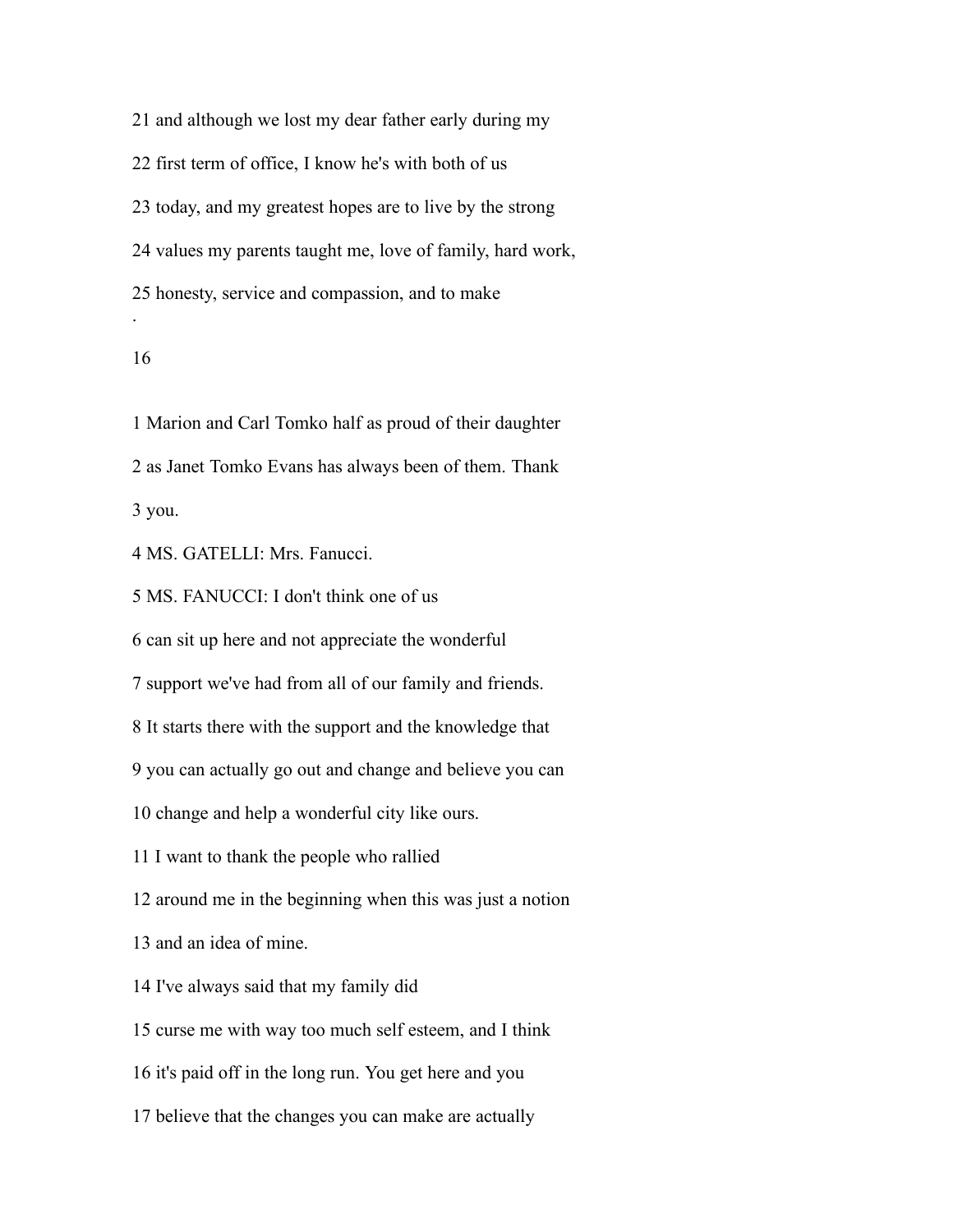going to be beneficial for all of us.

The people who just gave so much to let

me go out and be a candidate and let me be the person

that I wanted to be and didn't have to change that,

 they're the people who kept everything going behind the scenes.

My daughter, who probably gave me most

 of my inspiration, Isbella, nine years old, who made me .

 realize that this is their good old days, right now. They're going to look back at now and want this to be different and be great, and that's how I look at my life. I look at this city as a wonderful place to be. I grew up in a wonderful family who was part of this community for years, the Skettino's, and although people don't think like a super grocery store is anything wonderful, they were such a part of this community, and Scranton embraced them and gave them te will to want to be here, and that's all I learned from. You know what, I'm not your normal person, I didn't come out here saying that I knew everything about politics, although my dad has instilled a lot of my wonderful ideas in believing in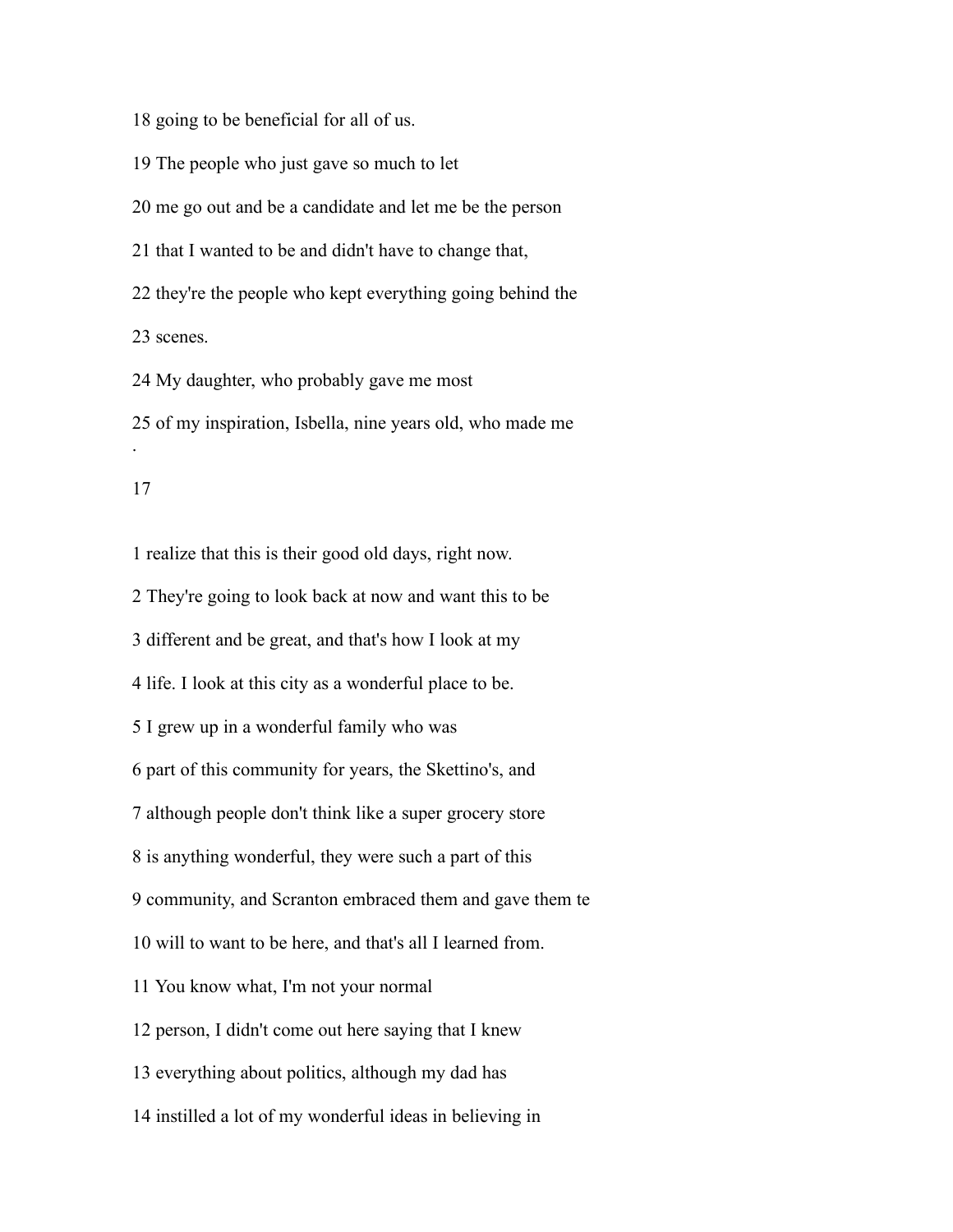the system and how the system could work, and my mom gave me the values, Isabelle, to believe that just being a good person is enough, and you can go out there and make wonderful changes. My husband, who probably gave up as much from this campaign and learned that takeout is part of a normal day, and his support was endless and tireless, and I totally appreciate that with knowing that his office and his work is, you know, is just as important as mine.

And I just want to thank all of my

## 

.

 family who picked up the slack, totally picked up the slack and realized that a mom who is out there and being a candidate is, you know, you're going to have to look for the clean towel once in a whole and pick up my daughter when I need you to, and I totally appreciate that. I'm here to want to work with everyone, and I really believe that the best way to get our city where we need to be is to open up and embrace everybody's ideas, not just my own, but everybody's

ideas are good, and I know that if we work together and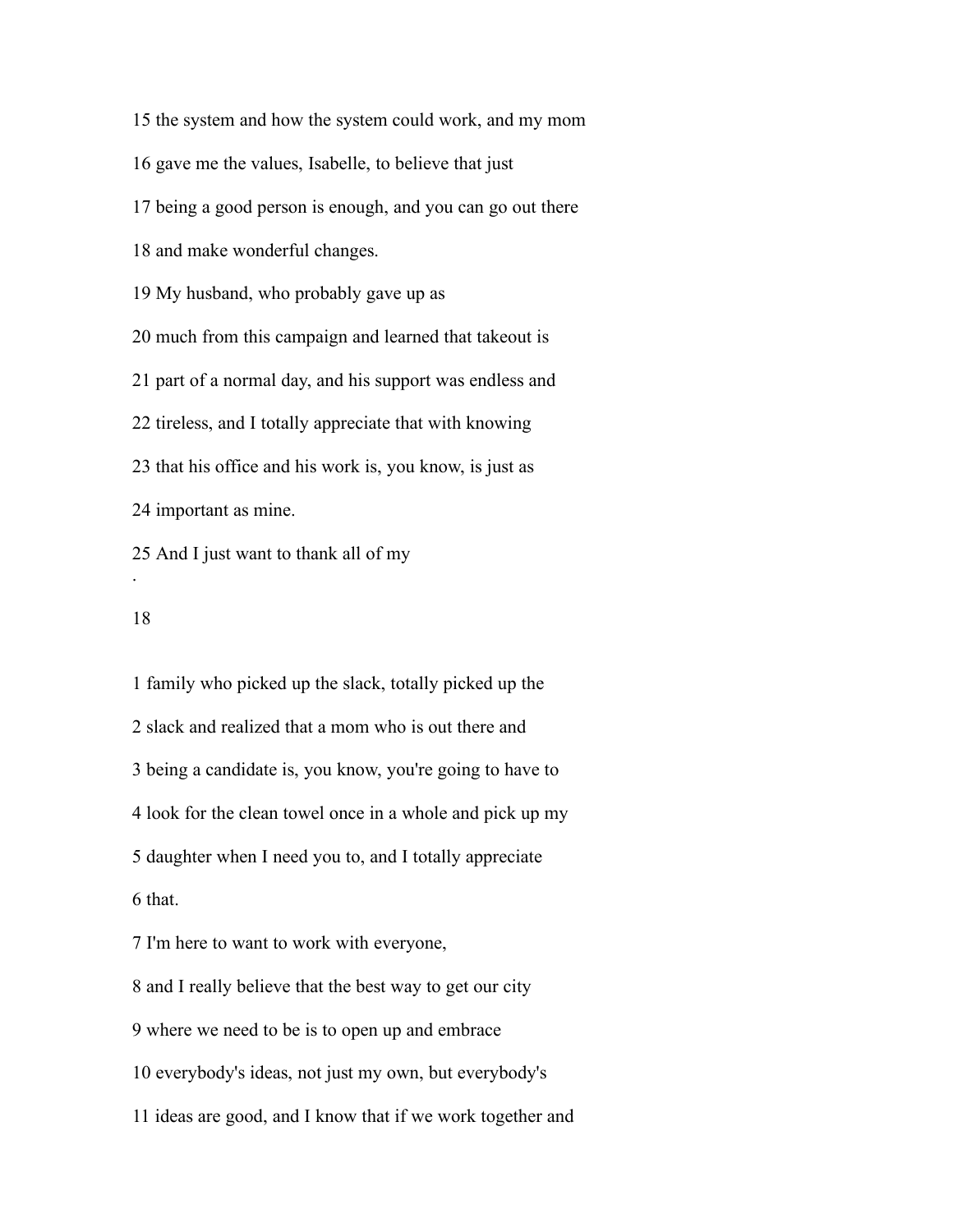we listen and we take from that what we need to take,

we're going to get where we need to go.

And I just want to thank everyone, I

know there's so many people I'm probably leaving out,

but all of you are important to me, and I just want to

thank all of you.

And I look forward to this position and

knowing that I can work with these great colleagues of

mine who already I think were -- we realize that, you

know, pulling together, we're going to make a great

difference up here, and I appreciate all of your

support, from now and in the future.

I just want to thank all of you, and

let you know that I am here and I'm going to do the

## 

.

 best job I possibly can do, not only for Scranton, but for each of you who are home and thinking that maybe, you know, you don't have to make a difference, I will make the difference for you. And I want to thank all of you, and I'm honored. Thank you. MS. GATELLI: Mr. McTiernan, do you have anything to say? MR. MCTIERNAN: Thank you, Madame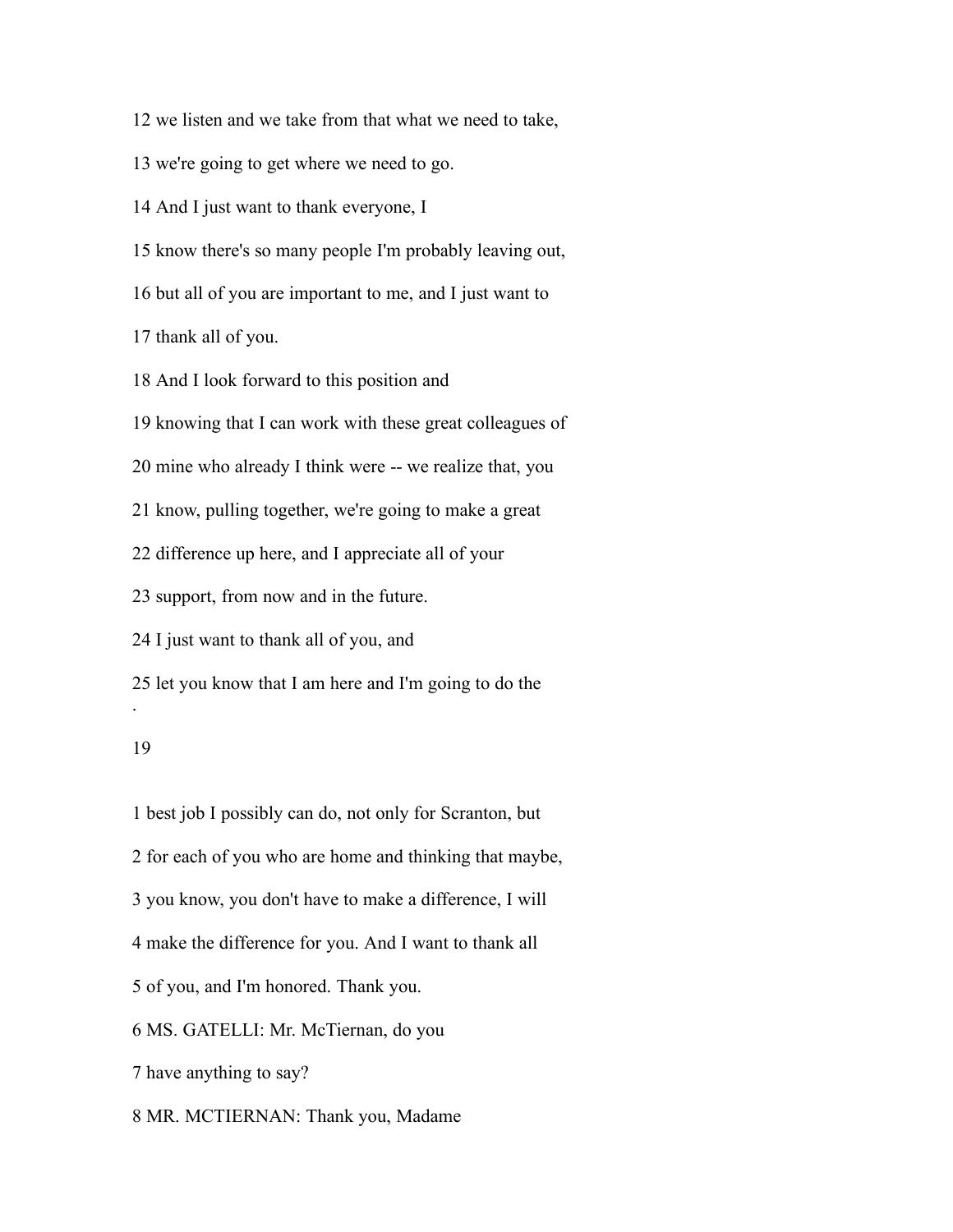President. I will speak.

MS. GATELLI: I couldn't resist it,

Bob.

MR. MCTIERNAN: I will speak, but I

will be very brief. That's a surprise. I'd like to

congratulate the newly elected Councilpersons, and of

course welcome them.

I'd also like to thank Mr. Courtright

for his continued commitment to the City of Scranton,

and I believe Scranton is on the precipous of change,

and I think we only have great things to offer, and

this city will get better.

I do believe that the changing face of

the seated City Council will offer new ideas and will

allow the city to move forward. I look forward to

working with all of you. Thank you, and

congratulations.

## 

.

MS. GATELLI: Thank you.

Mr. Courtright.

MR. COURTRIGHT: I'd just like to

welcome the two new members, and say that I'm very

pleased to be vice president, and I just -- I think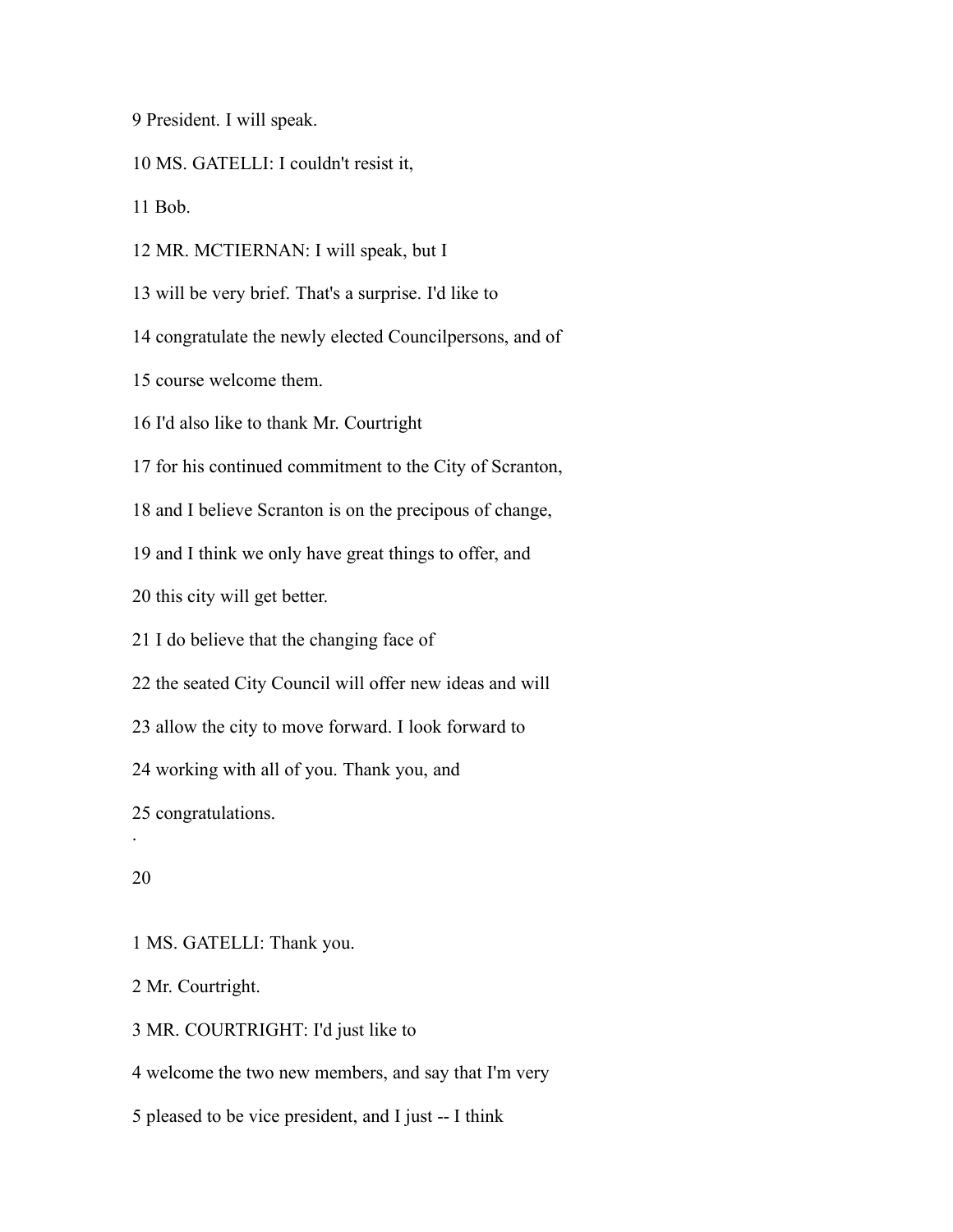Mrs. Evans did a very good job as vice president, and

I'm going to do my best to do as good a job as she did.

I want to just comment on Kay Garvey, I

know it was a very tough decision for her to move into

this position, but I kind of grilled her on a daily

basis, along with some others, and asked her to take

it, it was a very big move for her.

I think she's going to do a wonderful,

wonderful job. She's fair, she's honest, she's

hardworking, and I just want to congratulate her and

welcome her in her new position, and I look forward to

working with the rest of this Council for the next

couple of years. Thank you.

MS. GATELLI: I normally don't write my

speeches, I'm usually pretty good off the cuff, but I

figured I'd be really nervous today, and I better write

down some of my thoughts.

First I'd like to thank Monsignor Gray

for being with us today. There couldn't be anyone more

appropriate to be with me on a very special day like

.

this.

It was a very powerful prayer, The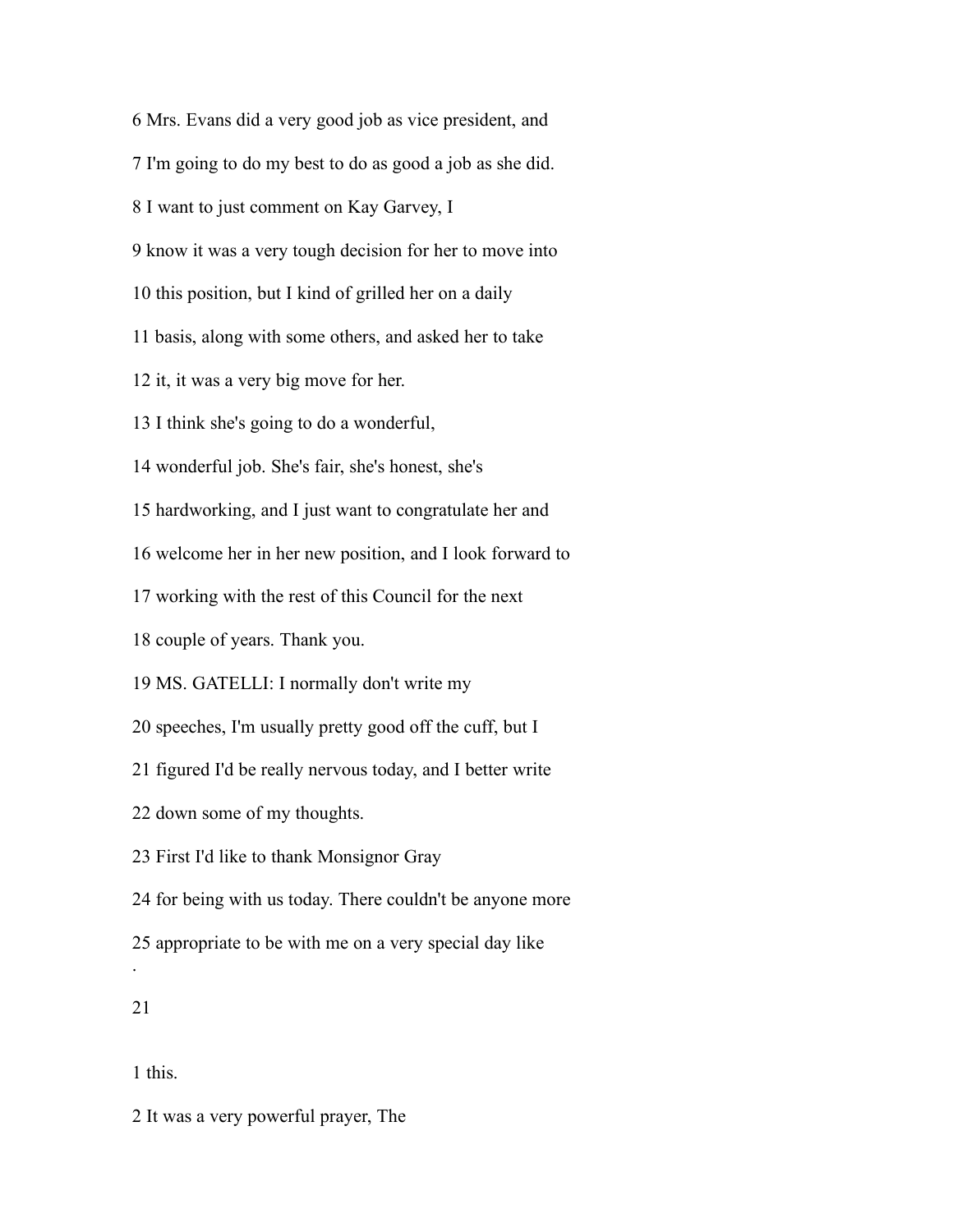Prayer of St. Francis, and we should all lead our lives

by its words.

The first people I'd like to thank are

my family. And for anyone that thinks that I'm going

to sit up here and do what I'm told, they can just ask

Joe Gatelli, because he said, Judy, don't do it, and I

did it anyway, so that will just give you an idea of

where I come from.

Most of you that know me know I'm a

straight shooter, and I'll do what I want anyway, but

he supported me in the end.

Also, my daughter Dawn, my daughter

Gina, my son-in-law Jeremy, and even the kids, because

the kids had to sacrifice without being with their Noni

all the time.

.

I was going to mention people, and I

thought I better not, because I'm going to miss

someone, and it might be someone very special, and I

would really feel badly about that, so I generalized

and I starred with people who encouraged me to run and

help to organize my campaign.

Also, the people who I've worked with

over the years in City Hall and the people that gave me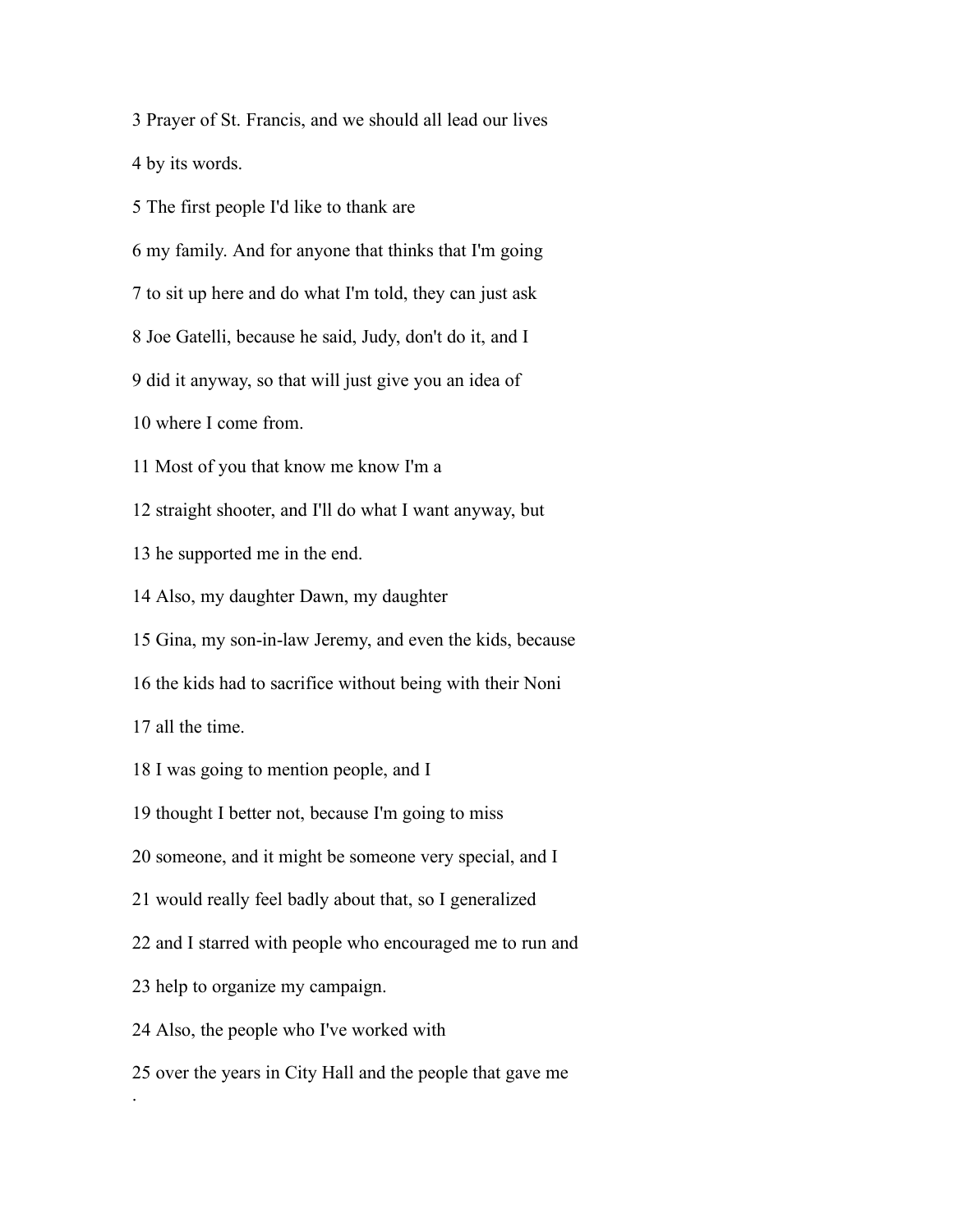a job at City Hall so that I could prove that I was

worthy of this seat.

Also, the monetary contributors, those

who designed my logo, the sign hangers, those who

walked door to door, went to bingos and picnics,

members of the Monday night group at Smith's

Restaurant, poll workers, envelope writers and

stuffers, those who made phone calls and spoke to

others on my behalf.

A special thanks to the South Side

Residents Association, its officers and members who

stood by me every step of the way.

Also, to all of the citizens who voted

for me and had faith in me. No act was too small. It

all made an impact, and you all share in a part of my

victory, and for that, I thank you all from the bottom

of my heart.

As a neighborhood leader for 25 years,

I pledge to remain dedicated in a special way to the

neighborhoods of the city and its residents.

As President of this Council, I will

seek consensus on issues from my colleagues, and

everyone's opinion will count.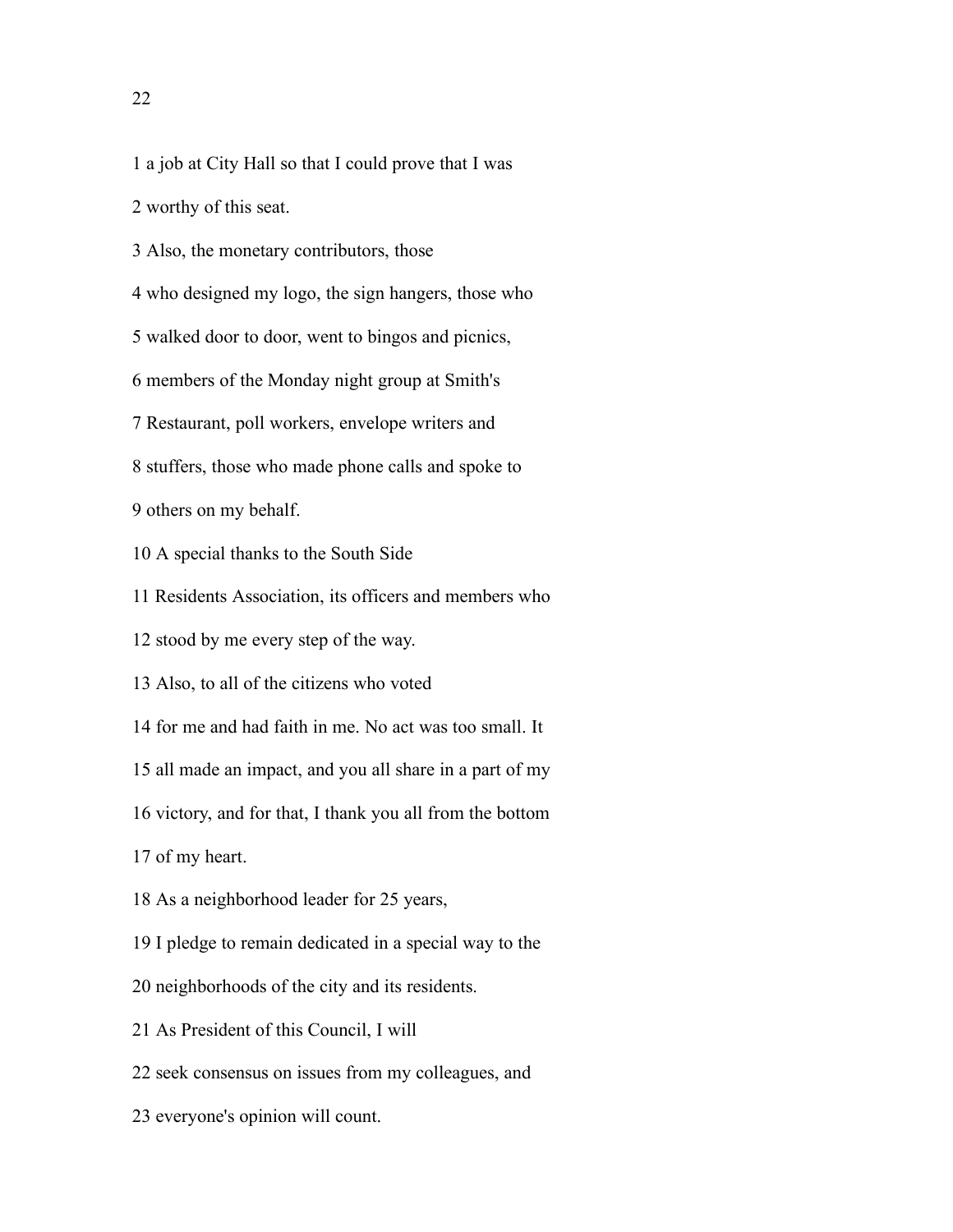A good leader empowers the people,

 makes them part of the decision and part of the .

 solution. Then and only then will we make our city a better place to live, work and play. That should always be our goal. Together we can make it happen. Finally, there are two important people I need to thank today, they were the most influential people in my life, one taught me to put others first and never to be selfish, the other taught me that all people must be represented, especially when they cannot do it for themselves. This day is not for me, I would like to dedicate it to them for making me the person I am today, my parents, Jean and Joe Maldonato. Thank you. I will now call for a motion to adjourn. MR. COURTRIGHT: So moved. MR. MCTIERNAN: Second. MS. GATELLI: The meeting is adjourned. There being no further business, the next regularly scheduled meeting will be held on Thursday, January 12

at 6:30 p.m. Thank you all for coming.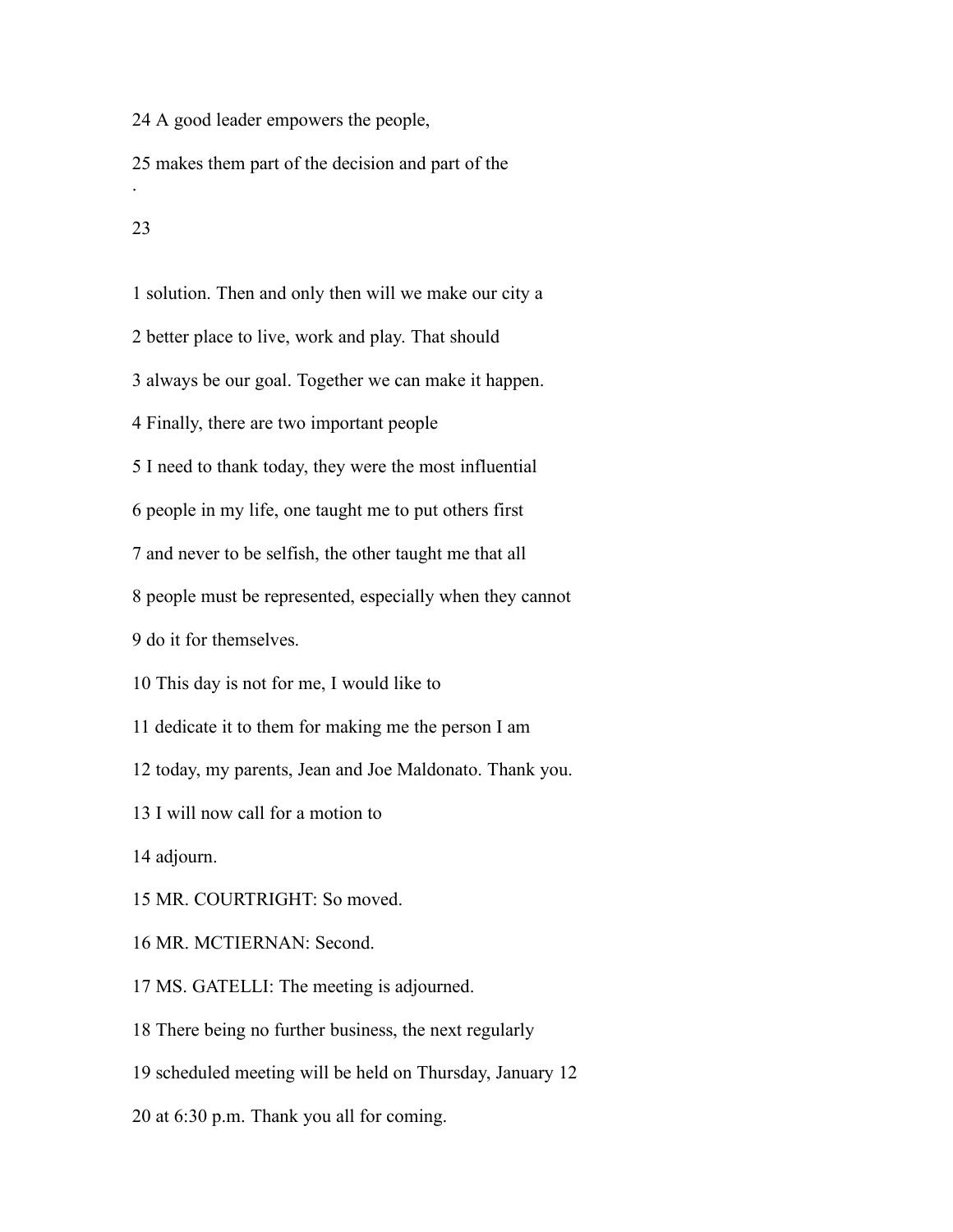## 

| 22 (MEETING WAS CONCLUDED.)                |
|--------------------------------------------|
| 23                                         |
| 24                                         |
| 25                                         |
| 24                                         |
| <b>ICERTIFICATE</b>                        |
| $\overline{2}$                             |
| 3 I hereby certify that the proceedings an |
| $\lambda$ $\lambda$                        |

evidence are contained fully and accurately in the

notes taken by me on the hearing of the above cause and

that this copy is a correct transcript of the same

to the best of my ability.

 LISA M. GRAFF, RMR Official Court Reporter